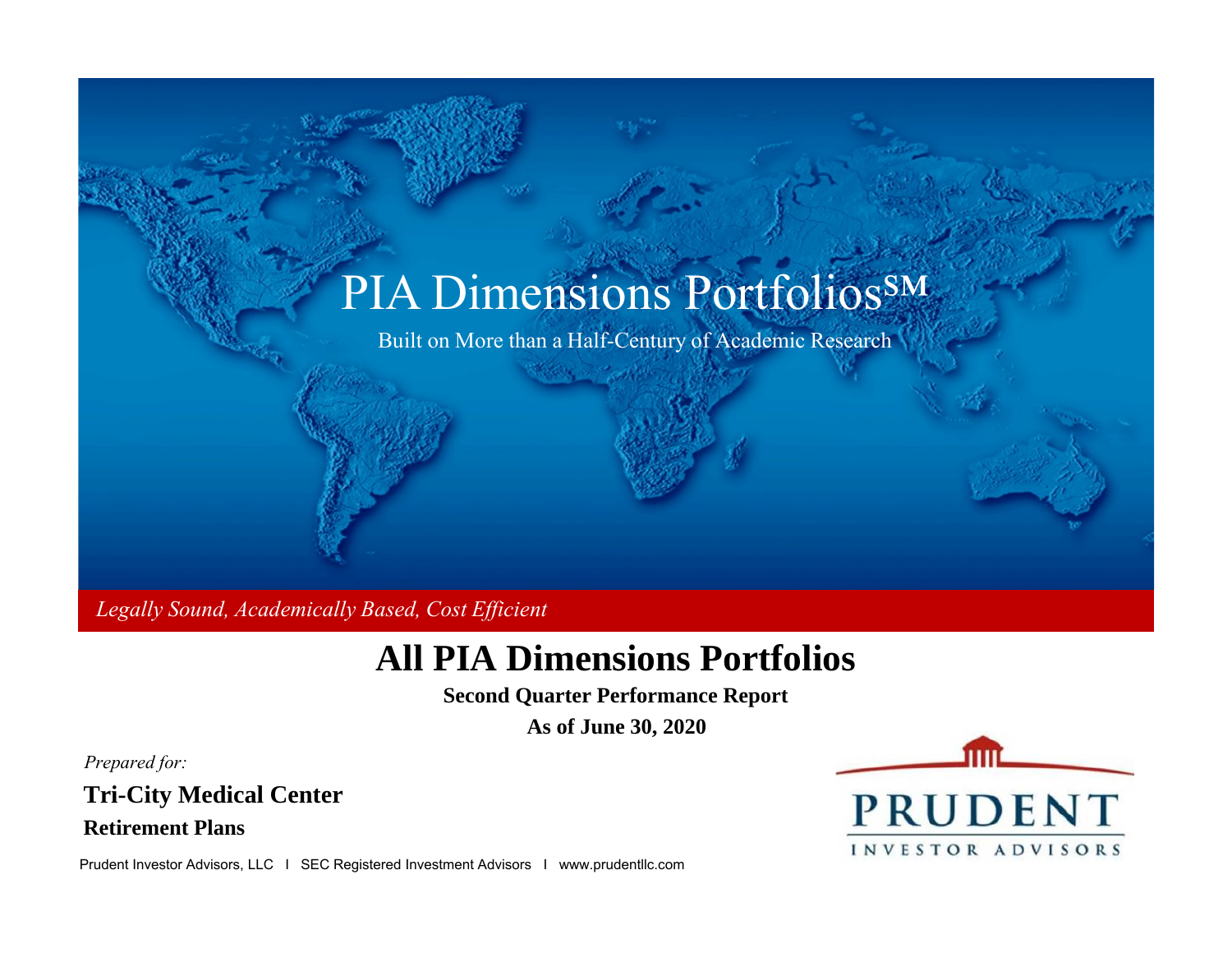

# Periodic Performance

Monthly: 7/1/2000 - 6/30/2020

#### Rates of Return (%)

|                                                      | <b>YTD</b> | 1<br>Month | 3<br><b>Months</b> | 6<br>Months | 1<br>Year | 3<br>Years | 5<br>Years | 10<br>Years | Report<br>Date<br>Range | Since<br><b>First Full</b><br>Month | St.Dev<br>Since<br><b>First Full</b><br>Month | First Full<br>Month | Currency   |
|------------------------------------------------------|------------|------------|--------------------|-------------|-----------|------------|------------|-------------|-------------------------|-------------------------------------|-----------------------------------------------|---------------------|------------|
| <b>TCMC - PIA Dimensions</b><br>100/0 Portfolio - R2 | $-11.30$   | 2.88       | 20.37              | $-11.30$    | $-3.54$   | 2.87       | 4.59       | 8.93        | 7.41                    | 7.52                                | 16.55                                         | 3/2000              | <b>USD</b> |
| <b>TCMC - PIA Dimensions</b><br>90/10 Portfolio - R2 | $-9.85$    | 2.63       | 18.17              | $-9.85$     | $-2.54$   | 3.07       | 4.51       | 8.38        | 7.22                    | 7.22                                | 14.78                                         | 7/2000              | <b>USD</b> |
| <b>TCMC - PIA Dimensions</b><br>80/20 Portfolio - R2 | $-8.36$    | 2.38       | 16.07              | $-8.36$     | $-1.55$   | 3.20       | 4.39       | 7.80        | 6.95                    | 6.95                                | 13.02                                         | 7/2000              | <b>USD</b> |
| <b>TCMC - PIA Dimensions</b><br>70/30 Portfolio - R2 | $-6.87$    | 2.13       | 14.03              | $-6.87$     | $-0.59$   | 3.36       | 4.28       | 7.22        | 6.69                    | 6.69                                | 11.30                                         | 7/2000              | <b>USD</b> |
| <b>TCMC - PIA Dimensions</b><br>60/40 Portfolio - R2 | $-5.32$    | 1.89       | 12.17              | $-5.32$     | 0.40      | 3.47       | 4.13       | 6.61        | 6.44                    | 6.44                                | 9.67                                          | 7/2000              | <b>USD</b> |
| <b>TCMC - PIA Dimensions</b><br>50/50 Portfolio - R2 | $-3.73$    | 1.65       | 10.28              | $-3.73$     | 1.38      | 3.62       | 4.01       | 6.02        | 6.17                    | 6.17                                | 8.05                                          | 7/2000              | <b>USD</b> |

*Continued on next page*

**Performance data shown represents past performance. Past performance is no guarantee of future results and current performance may be higher or lower than the performance shown. The investment return and principal value of an investment will fluctuate so that an investor's shares, when redeemed, may be worth more or less than their original cost. Average annual total returns include reinvestment of dividends and capital gains. To obtain performance data current to the most recent month-end access our website at us.dimensional.com.**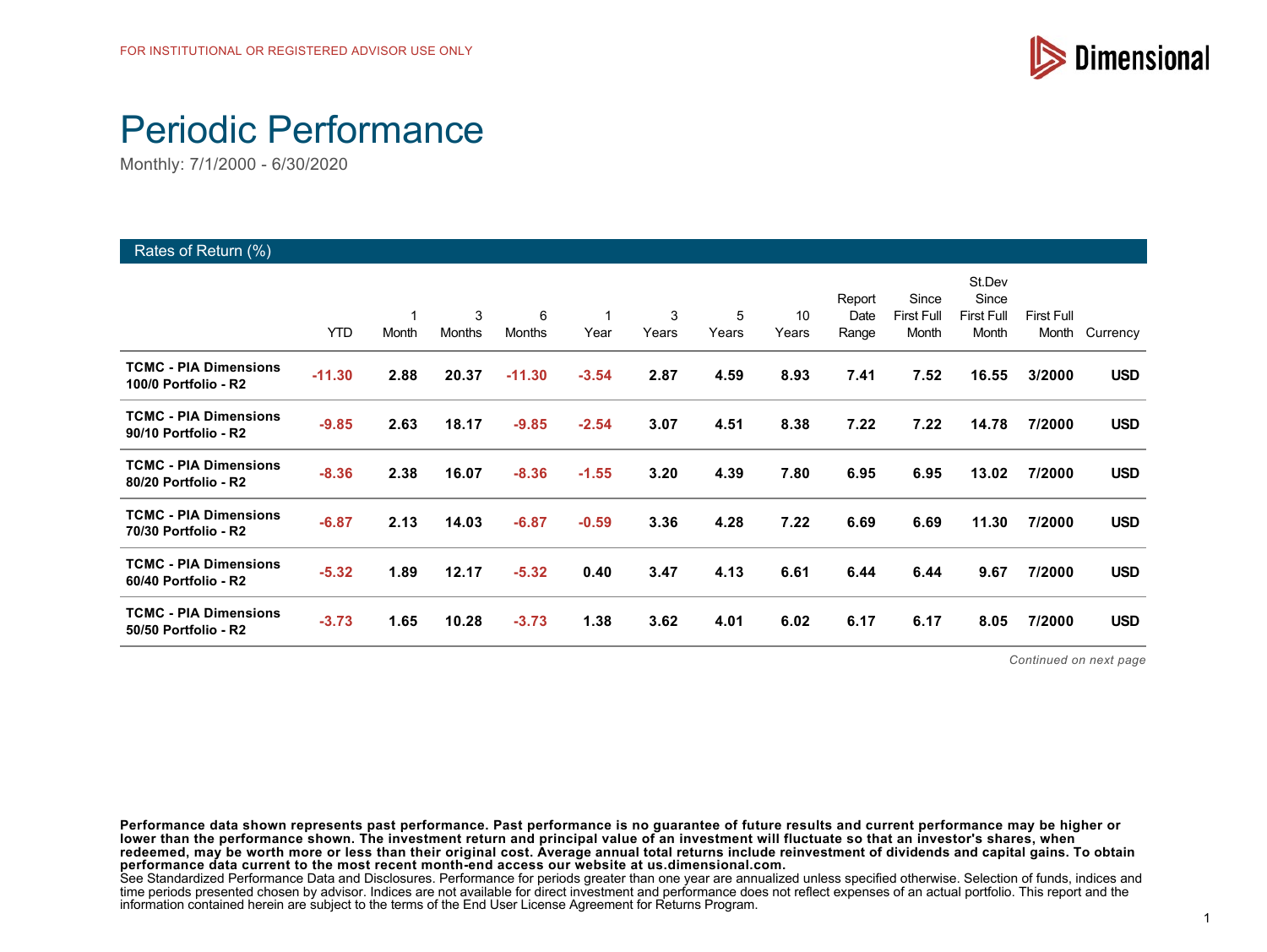

# Periodic Performance

Monthly: 7/1/2000 - 6/30/2020

| Rates of Return (%)                                  |            |       |             |             |      |            |            |             |                         |                                     |                                               |                     |            |
|------------------------------------------------------|------------|-------|-------------|-------------|------|------------|------------|-------------|-------------------------|-------------------------------------|-----------------------------------------------|---------------------|------------|
|                                                      | <b>YTD</b> | Month | 3<br>Months | 6<br>Months | Year | 3<br>Years | 5<br>Years | 10<br>Years | Report<br>Date<br>Range | Since<br><b>First Full</b><br>Month | St.Dev<br>Since<br><b>First Full</b><br>Month | First Full<br>Month | Currency   |
| <b>TCMC - PIA Dimensions</b><br>40/60 Portfolio - R2 | $-2.10$    | 1.42  | 8.57        | $-2.10$     | 2.37 | 3.70       | 3.83       | 5.39        | 5.81                    | 5.81                                | 6.55                                          | 7/2000              | <b>USD</b> |
| <b>TCMC - PIA Dimensions</b><br>30/70 Portfolio - R2 | $-0.31$    | 1.13  | 6.64        | $-0.31$     | 3.48 | 3.86       | 3.71       | 4.77        | 5.46                    | 5.46                                | 5.01                                          | 7/2000              | <b>USD</b> |
| <b>TCMC - PIA Dimensions</b><br>20/80 Portfolio - R2 | 1.13       | 0.86  | 4.88        | 1.13        | 4.16 | 3.78       | 3.41       | 4.02        | 4.92                    | 4.92                                | 3.67                                          | 7/2000              | <b>USD</b> |
| <b>TCMC - PIA Dimensions</b><br>0/100 Portfolio - R2 | 4.60       | 0.37  | 1.67        | 4.60        | 6.03 | 3.87       | 2.99       | 2.67        | 4.13                    | 4.13                                | 2.82                                          | 7/2000              | <b>USD</b> |

**Performance data shown represents past performance. Past performance is no guarantee of future results and current performance may be higher or lower than the performance shown. The investment return and principal value of an investment will fluctuate so that an investor's shares, when redeemed, may be worth more or less than their original cost. Average annual total returns include reinvestment of dividends and capital gains. To obtain performance data current to the most recent month-end access our website at us.dimensional.com.**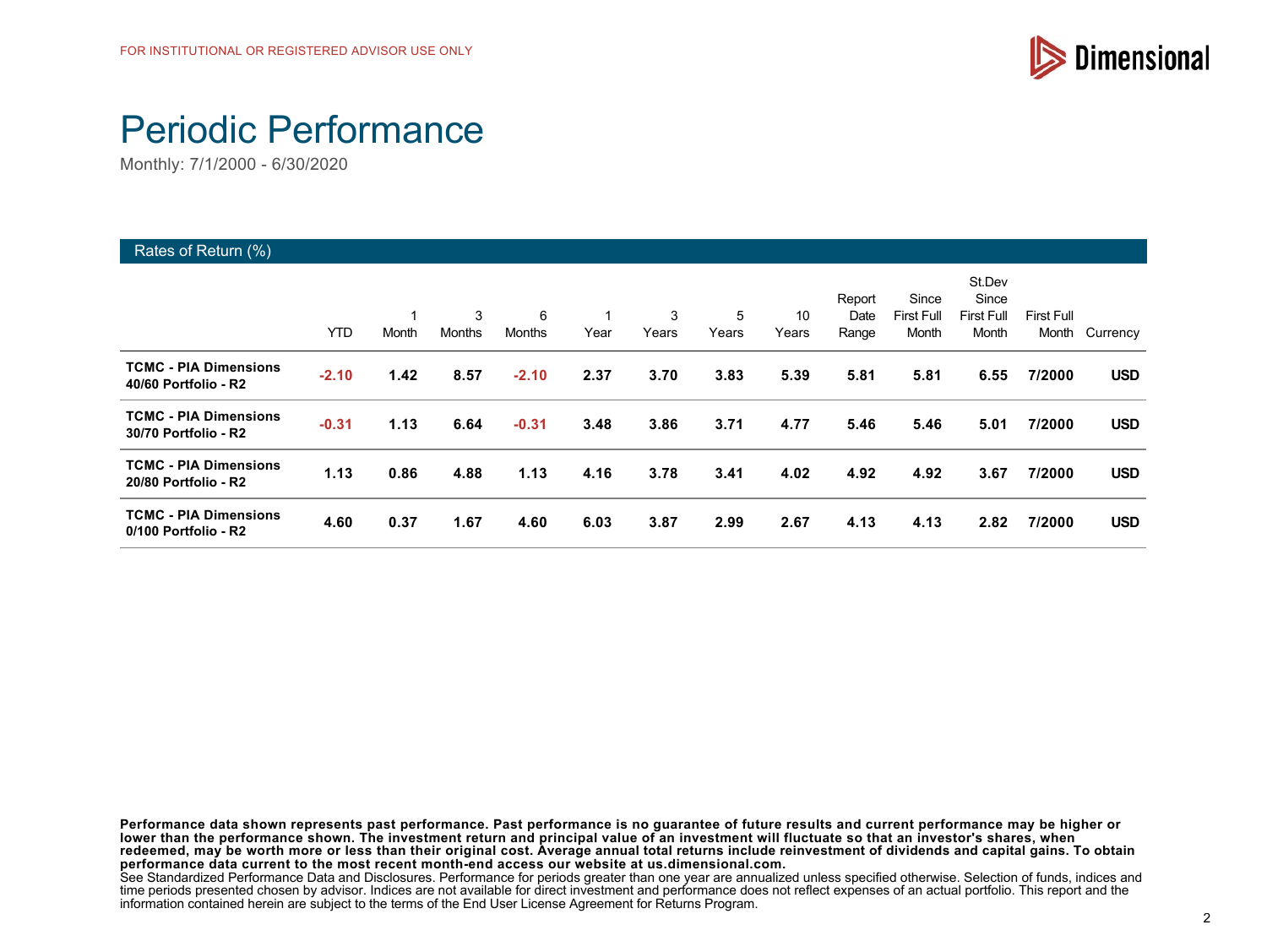



| Rates of Return (%)                        |                      |                      |                     |                                      |                   |                       |            |
|--------------------------------------------|----------------------|----------------------|---------------------|--------------------------------------|-------------------|-----------------------|------------|
|                                            | Annualized<br>Return | Cumulative<br>Return | Growth of<br>Wealth | Annualized<br>Standard<br>Deviation* | Average<br>Return | Standard<br>Deviation | Currency   |
| TCMC - PIA Dimensions 100/0 Portfolio - R2 | 7.41                 | 317.87               | 4.18                | 16.61                                | 0.71              | 4.79                  | <b>USD</b> |
| TCMC - PIA Dimensions 90/10 Portfolio - R2 | 7.22                 | 303.51               | 4.04                | 14.78                                | 0.68              | 4.27                  | <b>USD</b> |
| TCMC - PIA Dimensions 80/20 Portfolio - R2 | 6.95                 | 283.57               | 3.84                | 13.02                                | 0.63              | 3.76                  | <b>USD</b> |
| TCMC - PIA Dimensions 70/30 Portfolio - R2 | 6.69                 | 265.06               | 3.65                | 11.30                                | 0.59              | 3.26                  | <b>USD</b> |
| TCMC - PIA Dimensions 60/40 Portfolio - R2 | 6.44                 | 248.40               | 3.48                | 9.67                                 | 0.56              | 2.79                  | <b>USD</b> |
| TCMC - PIA Dimensions 50/50 Portfolio - R2 | 6.17                 | 231.08               | 3.31                | 8.05                                 | 0.53              | 2.32                  | <b>USD</b> |
| TCMC - PIA Dimensions 40/60 Portfolio - R2 | 5.81                 | 209.50               | 3.10                | 6.55                                 | 0.49              | 1.89                  | <b>USD</b> |
| TCMC - PIA Dimensions 30/70 Portfolio - R2 | 5.46                 | 189.54               | 2.90                | 5.01                                 | 0.45              | 1.44                  | <b>USD</b> |

\*Annualized number is presented as an approximation by multiplying the monthly number by the square root of the number of periods in a year. Please note that the number computed from annual data may differ materially from this estimate.

*Continued on next page*

**Performance data shown represents past performance. Past performance is no guarantee of future results and current performance may be higher or** lower than the performance shown. The investment return and principal value of an investment will fluctuate so that an investor's shares, when **redeemed, may be worth more or less than their original cost. Average annual total returns include reinvestment of dividends and capital gains. To obtain performance data current to the most recent month-end access our website at us.dimensional.com.**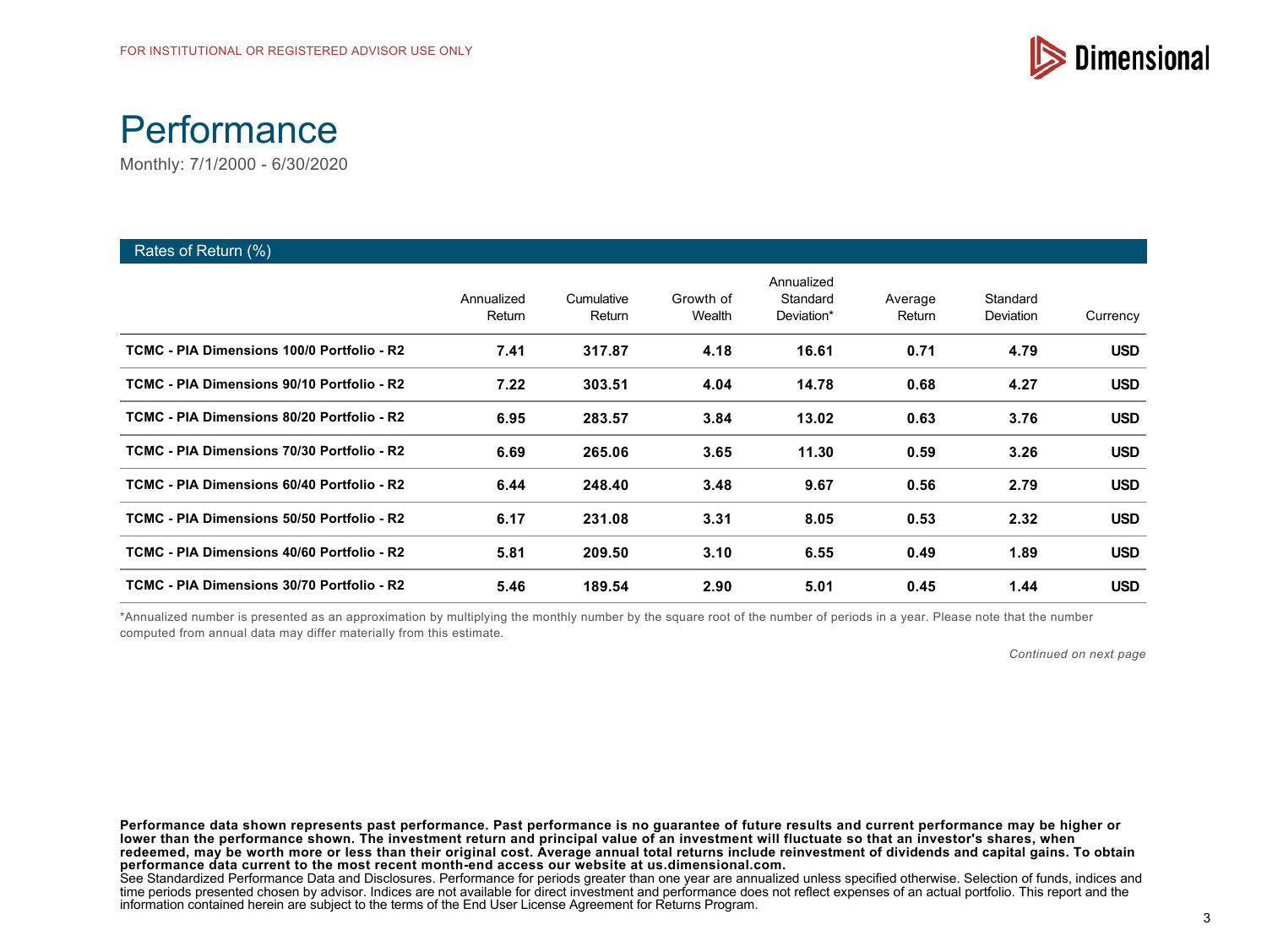



| Rates of Return (%)                        |                      |                      |                     |                                      |                   |                              |            |
|--------------------------------------------|----------------------|----------------------|---------------------|--------------------------------------|-------------------|------------------------------|------------|
|                                            | Annualized<br>Return | Cumulative<br>Return | Growth of<br>Wealth | Annualized<br>Standard<br>Deviation* | Average<br>Return | Standard<br><b>Deviation</b> | Currency   |
| TCMC - PIA Dimensions 20/80 Portfolio - R2 | 4.92                 | 161.54               | 2.62                | 3.67                                 | 0.41              | 1.06                         | <b>USD</b> |
| TCMC - PIA Dimensions 0/100 Portfolio - R2 | 4.13                 | 124.61               | 2.25                | 2.82                                 | 0.34              | 0.81                         | <b>USD</b> |

\*Annualized number is presented as an approximation by multiplying the monthly number by the square root of the number of periods in a year. Please note that the number computed from annual data may differ materially from this estimate.

**Performance data shown represents past performance. Past performance is no guarantee of future results and current performance may be higher or** lower than the performance shown. The investment return and principal value of an investment will fluctuate so that an investor's shares, when **redeemed, may be worth more or less than their original cost. Average annual total returns include reinvestment of dividends and capital gains. To obtain performance data current to the most recent month-end access our website at us.dimensional.com.**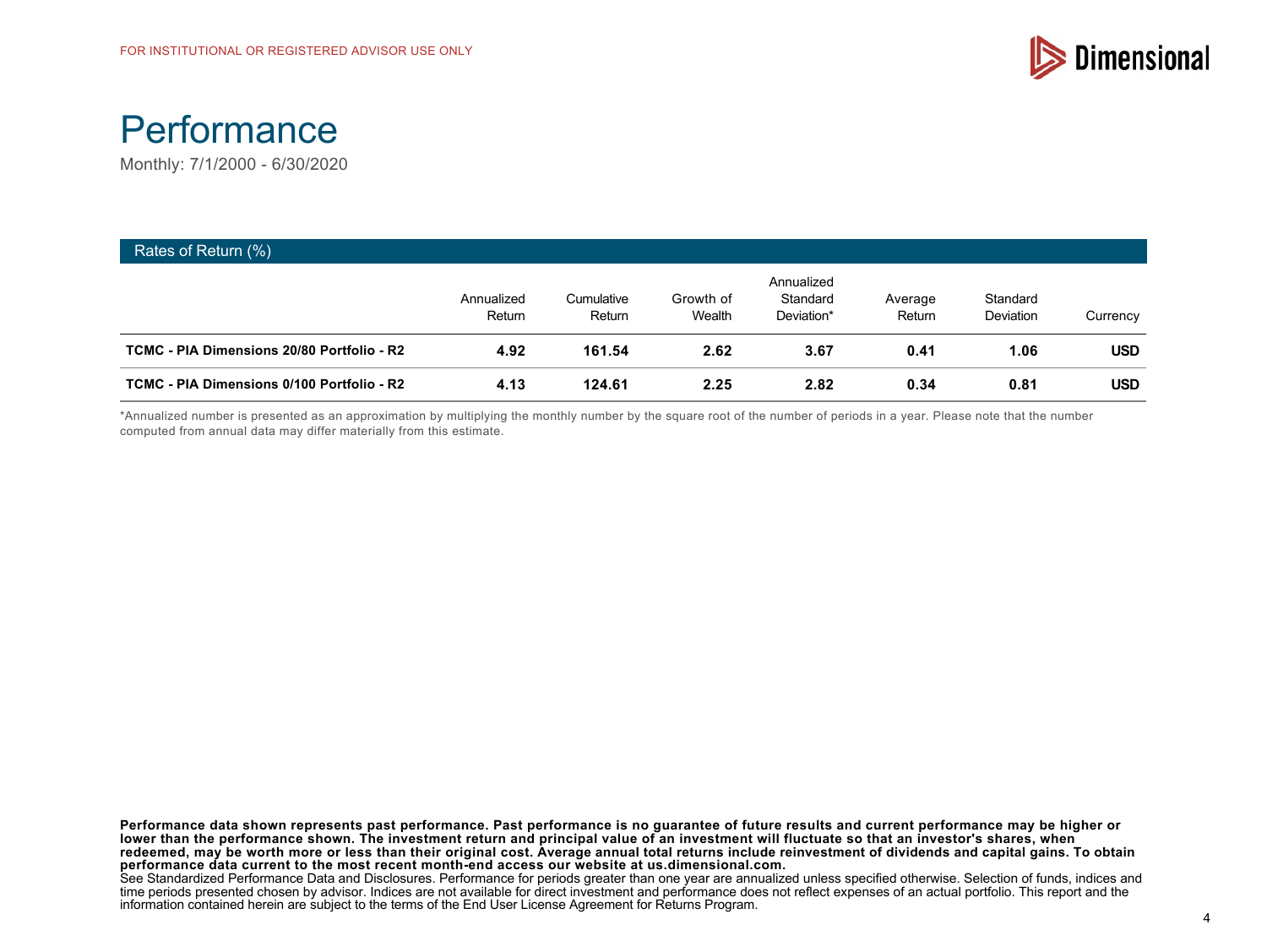

# Growth Of Wealth

Monthly: 7/1/2000 - 6/30/2020



**Performance data shown represents past performance. Past performance is no guarantee of future results and current performance may be higher or lower than the performance shown. The investment return and principal value of an investment will fluctuate so that an investor's shares, when redeemed, may be worth more or less than their original cost. Average annual total returns include reinvestment of dividends and capital gains. To obtain performance data current to the most recent month-end access our website at us.dimensional.com.**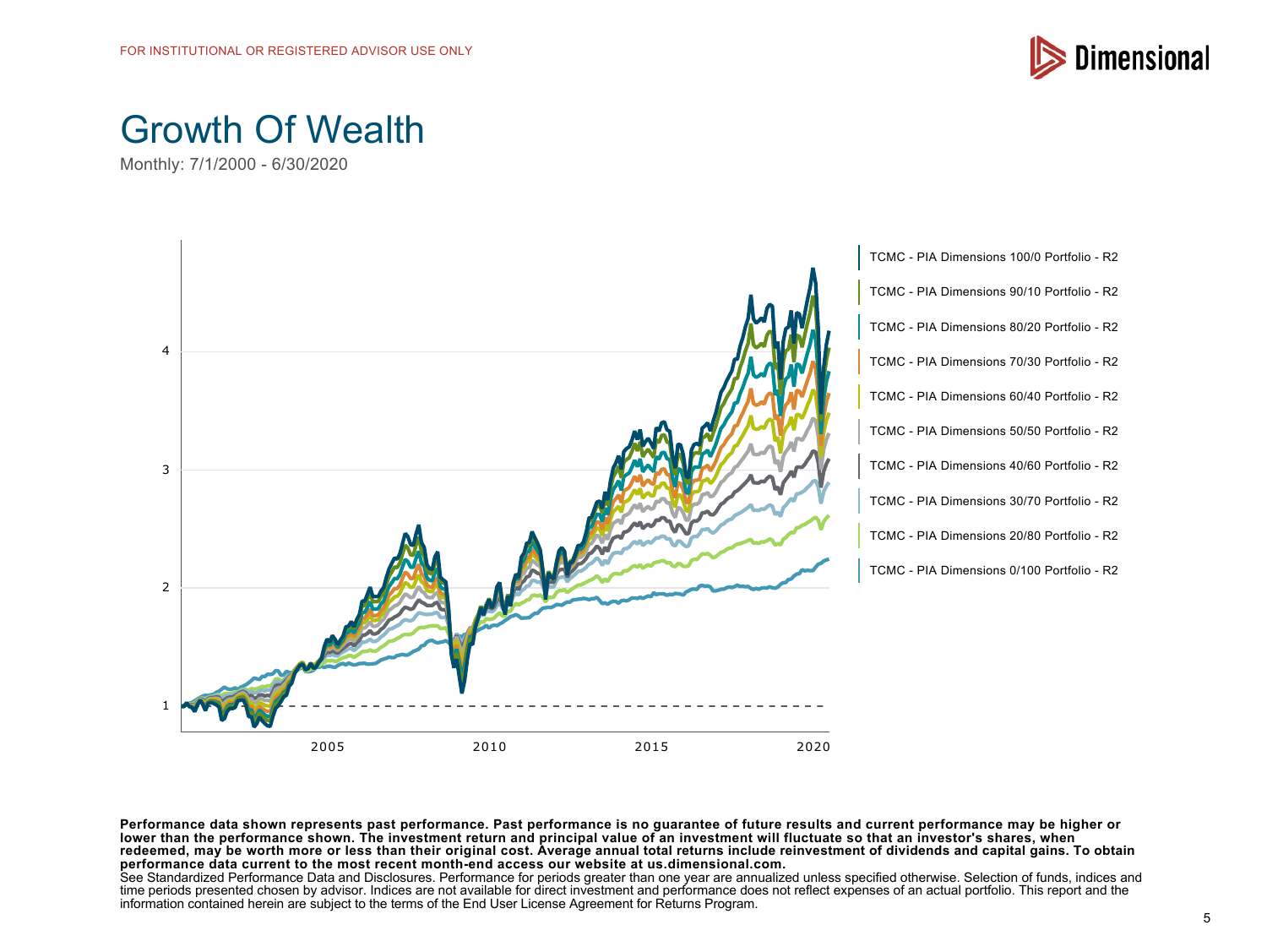

#### Periodic Returns

Annual: 6/2001 - 6/2020

| Rates of Return (%) |                                                       |                                                       |                                                       |                                                         |                                                         |                                                       |                                                       |                                                       |
|---------------------|-------------------------------------------------------|-------------------------------------------------------|-------------------------------------------------------|---------------------------------------------------------|---------------------------------------------------------|-------------------------------------------------------|-------------------------------------------------------|-------------------------------------------------------|
|                     | <b>TCMC-PIA</b><br>Dimensions 100/0<br>Portfolio - R2 | <b>TCMC-PIA</b><br>Dimensions 90/10<br>Portfolio - R2 | <b>TCMC-PIA</b><br>Dimensions 80/20<br>Portfolio - R2 | <b>TCMC - PIA</b><br>Dimensions 70/30<br>Portfolio - R2 | <b>TCMC - PIA</b><br>Dimensions 60/40<br>Portfolio - R2 | <b>TCMC-PIA</b><br>Dimensions 50/50<br>Portfolio - R2 | <b>TCMC-PIA</b><br>Dimensions 40/60<br>Portfolio - R2 | <b>TCMC-PIA</b><br>Dimensions 30/70<br>Portfolio - R2 |
| 06/2001             | 2.37                                                  | 3.86                                                  | 4.24                                                  | 4.89                                                    | 5.79                                                    | 6.53                                                  | 7.32                                                  | 7.97                                                  |
| 06/2002             | $-1.62$                                               | $-0.88$                                               | $-0.14$                                               | 0.85                                                    | 1.89                                                    | 3.00                                                  | 3.67                                                  | 4.77                                                  |
| 06/2003             | $-0.21$                                               | 0.85                                                  | 1.88                                                  | 2.94                                                    | 4.13                                                    | 5.23                                                  | 6.22                                                  | 7.25                                                  |
| 06/2004             | 35.53                                                 | 31.68                                                 | 28.20                                                 | 24.62                                                   | 21.39                                                   | 17.90                                                 | 14.33                                                 | 10.45                                                 |
| 06/2005             | 17.05                                                 | 15.96                                                 | 14.73                                                 | 13.60                                                   | 12.51                                                   | 11.45                                                 | 10.19                                                 | 8.98                                                  |
| 06/2006             | 20.99                                                 | 18.92                                                 | 16.82                                                 | 14.65                                                   | 12.60                                                   | 10.53                                                 | 8.30                                                  | 6.10                                                  |
| 06/2007             | 26.31                                                 | 24.06                                                 | 22.03                                                 | 19.82                                                   | 17.76                                                   | 15.56                                                 | 13.49                                                 | 11.40                                                 |
| 06/2008             | $-14.11$                                              | $-11.81$                                              | $-9.60$                                               | $-7.39$                                                 | $-5.07$                                                 | $-2.81$                                               | $-0.44$                                               | 1.54                                                  |
| 06/2009             | $-27.25$                                              | $-24.26$                                              | $-21.07$                                              | $-18.00$                                                | $-14.90$                                                | $-11.79$                                              | $-8.68$                                               | $-5.07$                                               |
| 06/2010             | 16.69                                                 | 15.47                                                 | 14.11                                                 | 13.04                                                   | 11.91                                                   | 11.05                                                 | 10.09                                                 | 9.20                                                  |
| 06/2011             | 34.10                                                 | 31.09                                                 | 28.03                                                 | 24.99                                                   | 21.99                                                   | 19.01                                                 | 16.03                                                 | 12.78                                                 |
| 06/2012             | $-7.11$                                               | $-5.89$                                               | $-4.87$                                               | $-3.61$                                                 | $-2.47$                                                 | $-1.05$                                               | 0.20                                                  | 1.54                                                  |
| 06/2013             | 20.78                                                 | 18.46                                                 | 16.28                                                 | 14.02                                                   | 11.81                                                   | 9.56                                                  | 7.37                                                  | 5.32                                                  |
| 06/2014             | 24.55                                                 | 22.32                                                 | 20.23                                                 | 17.99                                                   | 15.90                                                   | 13.66                                                 | 11.57                                                 | 9.23                                                  |
| 06/2015             | 0.31                                                  | 0.36                                                  | 0.38                                                  | 0.47                                                    | 0.44                                                    | 0.55                                                  | 0.52                                                  | 0.82                                                  |
| 06/2016             | $-3.88$                                               | $-2.97$                                               | $-2.29$                                               | $-1.38$                                                 | $-0.73$                                                 | 0.22                                                  | 0.87                                                  | 1.89                                                  |

*Continued on next page*

**Performance data shown represents past performance. Past performance is no guarantee of future results and current performance may be higher or lower than the performance shown. The investment return and principal value of an investment will fluctuate so that an investor's shares, when redeemed, may be worth more or less than their original cost. Average annual total returns include reinvestment of dividends and capital gains. To obtain performance data current to the most recent month-end access our website at us.dimensional.com.**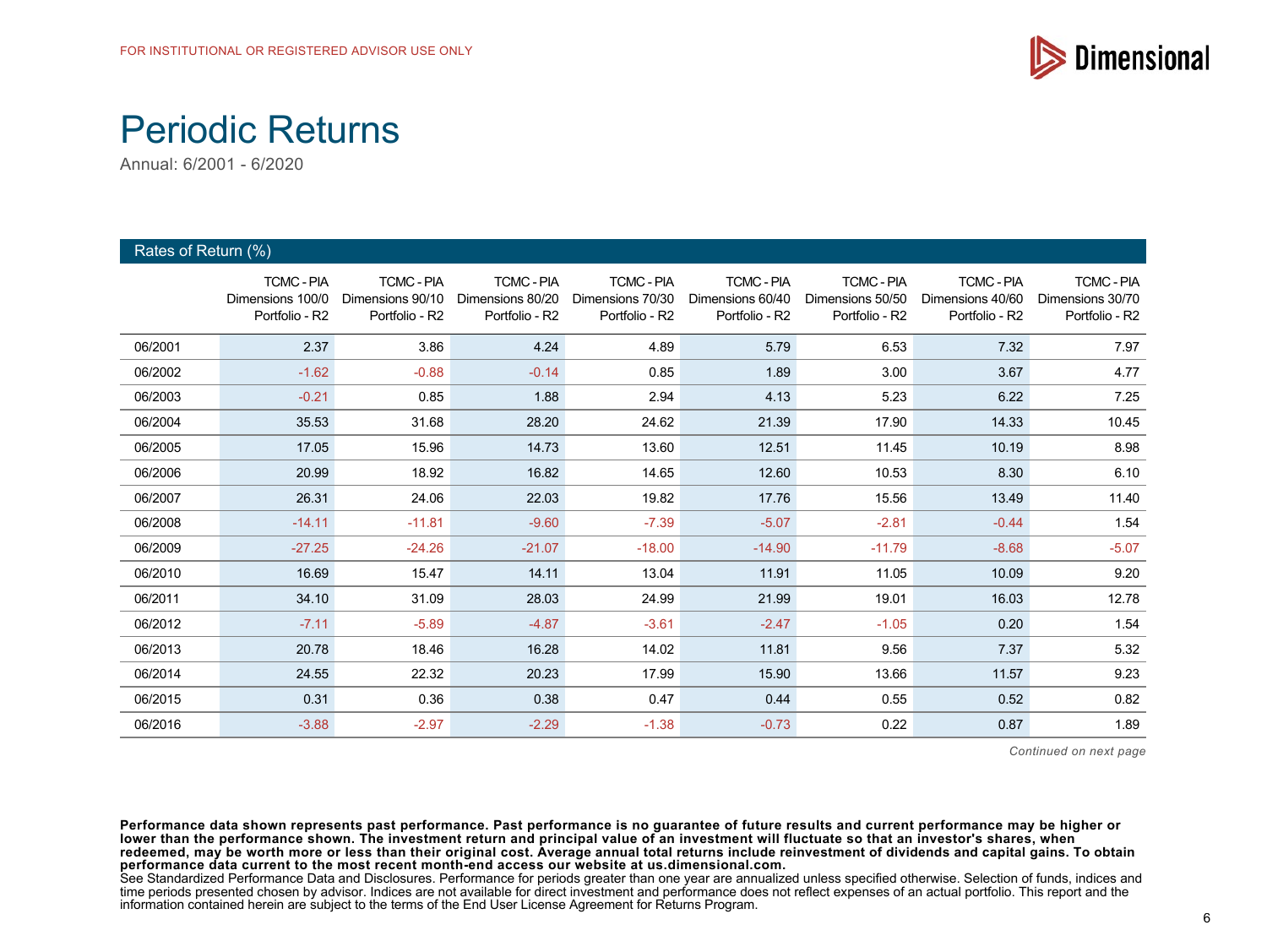

## Periodic Returns

Annual: 6/2001 - 6/2020

| Rates of Return (%) |                                                       |                                                       |                                                       |                                                       |                                                       |                                                       |                                                       |                                                       |
|---------------------|-------------------------------------------------------|-------------------------------------------------------|-------------------------------------------------------|-------------------------------------------------------|-------------------------------------------------------|-------------------------------------------------------|-------------------------------------------------------|-------------------------------------------------------|
|                     | <b>TCMC-PIA</b><br>Dimensions 100/0<br>Portfolio - R2 | <b>TCMC-PIA</b><br>Dimensions 90/10<br>Portfolio - R2 | <b>TCMC-PIA</b><br>Dimensions 80/20<br>Portfolio - R2 | <b>TCMC-PIA</b><br>Dimensions 70/30<br>Portfolio - R2 | <b>TCMC-PIA</b><br>Dimensions 60/40<br>Portfolio - R2 | <b>TCMC-PIA</b><br>Dimensions 50/50<br>Portfolio - R2 | <b>TCMC-PIA</b><br>Dimensions 40/60<br>Portfolio - R2 | <b>TCMC-PIA</b><br>Dimensions 30/70<br>Portfolio - R2 |
| 06/2017             | 19.60                                                 | 17.38                                                 | 15.42                                                 | 13.24                                                 | 11.34                                                 | 9.16                                                  | 7.28                                                  | 5.09                                                  |
| 06/2018             | 10.74                                                 | 9.69                                                  | 8.64                                                  | 7.57                                                  | 6.55                                                  | 5.46                                                  | 4.44                                                  | 3.20                                                  |
| 06/2019             | 1.91                                                  | 2.42                                                  | 2.76                                                  | 3.25                                                  | 3.55                                                  | 4.04                                                  | 4.32                                                  | 4.91                                                  |
| 06/2020             | $-3.54$                                               | $-2.54$                                               | $-1.55$                                               | $-0.59$                                               | 0.40                                                  | 1.38                                                  | 2.37                                                  | 3.48                                                  |

**Performance data shown represents past performance. Past performance is no guarantee of future results and current performance may be higher or lower than the performance shown. The investment return and principal value of an investment will fluctuate so that an investor's shares, when redeemed, may be worth more or less than their original cost. Average annual total returns include reinvestment of dividends and capital gains. To obtain performance data current to the most recent month-end access our website at us.dimensional.com.**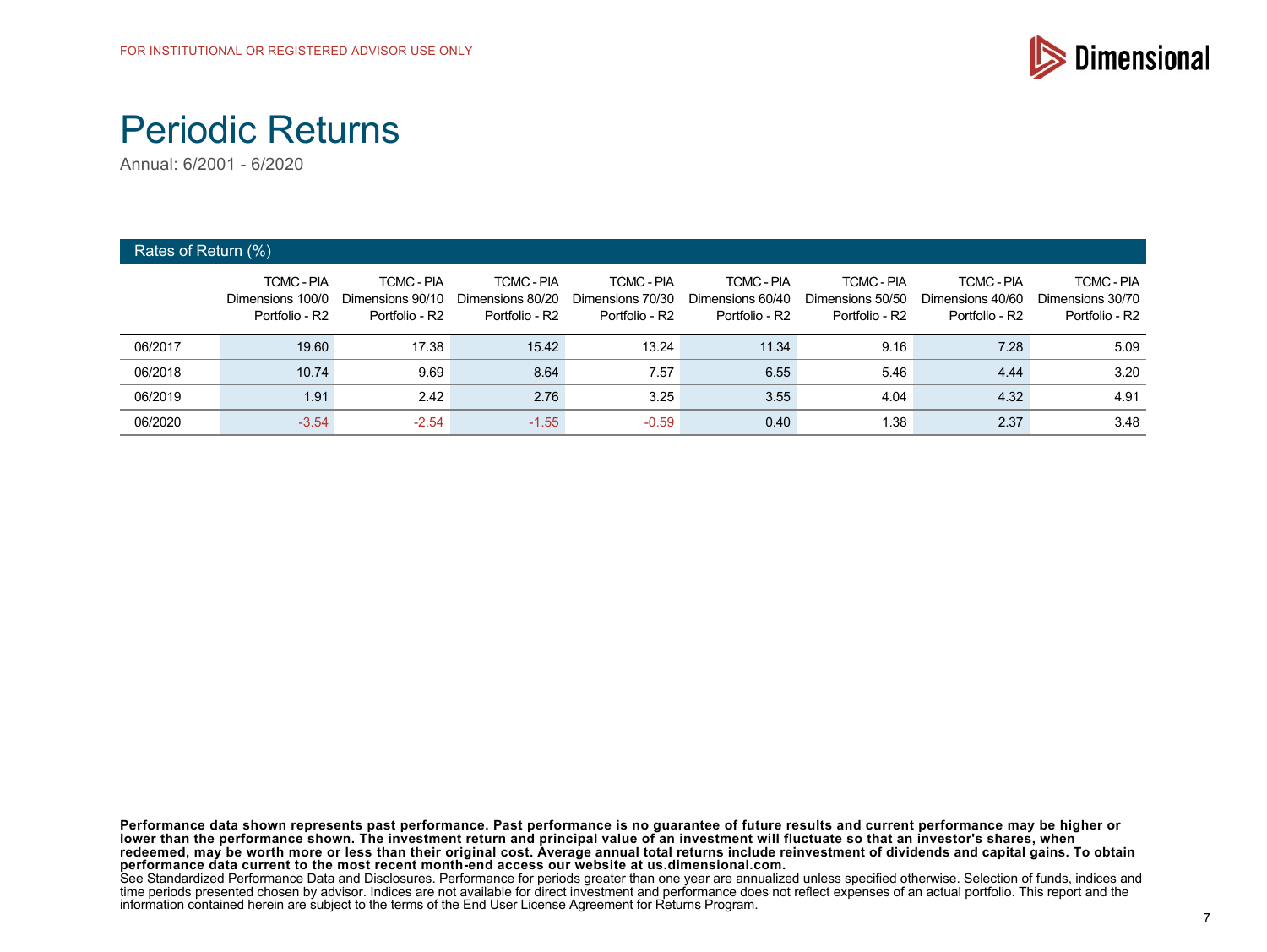

# Performance Summary Statistics

Monthly: 7/1/2000 - 6/30/2020

| Rates of Return (%)                     |                                                         |                                                         |                                                         |                                                         |                                                         |                                                         |                                                         |
|-----------------------------------------|---------------------------------------------------------|---------------------------------------------------------|---------------------------------------------------------|---------------------------------------------------------|---------------------------------------------------------|---------------------------------------------------------|---------------------------------------------------------|
|                                         | <b>TCMC - PIA</b><br>Dimensions 100/0<br>Portfolio - R2 | <b>TCMC - PIA</b><br>Dimensions 90/10<br>Portfolio - R2 | <b>TCMC - PIA</b><br>Dimensions 80/20<br>Portfolio - R2 | <b>TCMC - PIA</b><br>Dimensions 70/30<br>Portfolio - R2 | <b>TCMC - PIA</b><br>Dimensions 60/40<br>Portfolio - R2 | <b>TCMC - PIA</b><br>Dimensions 50/50<br>Portfolio - R2 | <b>TCMC - PIA</b><br>Dimensions 40/60<br>Portfolio - R2 |
| 1-Year Total Return                     | $-3.54$                                                 | $-2.54$                                                 | $-1.55$                                                 | $-0.59$                                                 | 0.40                                                    | 1.38                                                    | 2.37                                                    |
| 3-Year Annualized Return                | 2.87                                                    | 3.07                                                    | 3.20                                                    | 3.36                                                    | 3.47                                                    | 3.62                                                    | 3.70                                                    |
| 5-Year Annualized Return                | 4.59                                                    | 4.51                                                    | 4.39                                                    | 4.28                                                    | 4.13                                                    | 4.01                                                    | 3.83                                                    |
| 10-Year Annualized Return               | 8.93                                                    | 8.38                                                    | 7.80                                                    | 7.22                                                    | 6.61                                                    | 6.02                                                    | 5.39                                                    |
| 20-Year Annualized Return               | 7.41                                                    | 7.22                                                    | 6.95                                                    | 6.69                                                    | 6.44                                                    | 6.17                                                    | 5.81                                                    |
| <b>Annualized Return</b>                | 7.41                                                    | 7.22                                                    | 6.95                                                    | 6.69                                                    | 6.44                                                    | 6.17                                                    | 5.81                                                    |
| Annualized Standard Deviation*          | 16.61                                                   | 14.78                                                   | 13.02                                                   | 11.30                                                   | 9.67                                                    | 8.05                                                    | 6.55                                                    |
| <b>Growth of Wealth</b>                 | 4.18                                                    | 4.04                                                    | 3.84                                                    | 3.65                                                    | 3.48                                                    | 3.31                                                    | 3.10                                                    |
| <b>Highest 1-Year Return</b>            | 69.40                                                   | 59.07                                                   | 49.95                                                   | 43.03                                                   | 37.40                                                   | 31.65                                                   | 25.89                                                   |
|                                         | $(3/09 - 2/10)$                                         | $(3/09 - 2/10)$                                         | $(3/09 - 2/10)$                                         | $(4/03 - 3/04)$                                         | $(4/03 - 3/04)$                                         | $(4/03 - 3/04)$                                         | $(4/03 - 3/04)$                                         |
| <b>Lowest 1-Year Return</b>             | $-48.87$                                                | $-44.18$                                                | $-39.32$                                                | $-34.44$                                                | $-29.65$                                                | $-24.66$                                                | $-19.80$                                                |
|                                         | $(3/08 - 2/09)$                                         | $(3/08 - 2/09)$                                         | $(3/08 - 2/09)$                                         | $(3/08 - 2/09)$                                         | $(3/08 - 2/09)$                                         | $(3/08 - 2/09)$                                         | $(3/08 - 2/09)$                                         |
| <b>Highest 3-Year Annualized Return</b> | 32.94                                                   | 29.59                                                   | 26.38                                                   | 23.18                                                   | 20.26                                                   | 17.28                                                   | 14.16                                                   |
|                                         | $(4/03 - 3/06)$                                         | $(4/03 - 3/06)$                                         | $(4/03 - 3/06)$                                         | $(4/03 - 3/06)$                                         | $(4/03 - 3/06)$                                         | $(4/03 - 3/06)$                                         | $(4/03 - 3/06)$                                         |
| <b>Lowest 3-Year Annualized Return</b>  | $-16.32$                                                | $-13.77$                                                | $-11.23$                                                | $-8.90$                                                 | $-6.66$                                                 | $-4.52$                                                 | $-2.47$                                                 |
|                                         | $(3/06 - 2/09)$                                         | $(3/06 - 2/09)$                                         | $(3/06 - 2/09)$                                         | $(3/06 - 2/09)$                                         | $(3/06 - 2/09)$                                         | $(3/06 - 2/09)$                                         | $(3/06 - 2/09)$                                         |

\*Annualized number is presented as an approximation by multiplying the monthly number by the square root of the number of periods in a year. Please note that the number computed from annual data may differ materially from this estimate.

*Continued on next page*

**Performance data shown represents past performance. Past performance is no guarantee of future results and current performance may be higher or lower than the performance shown. The investment return and principal value of an investment will fluctuate so that an investor's shares, when redeemed, may be worth more or less than their original cost. Average annual total returns include reinvestment of dividends and capital gains. To obtain performance data current to the most recent month-end access our website at us.dimensional.com.**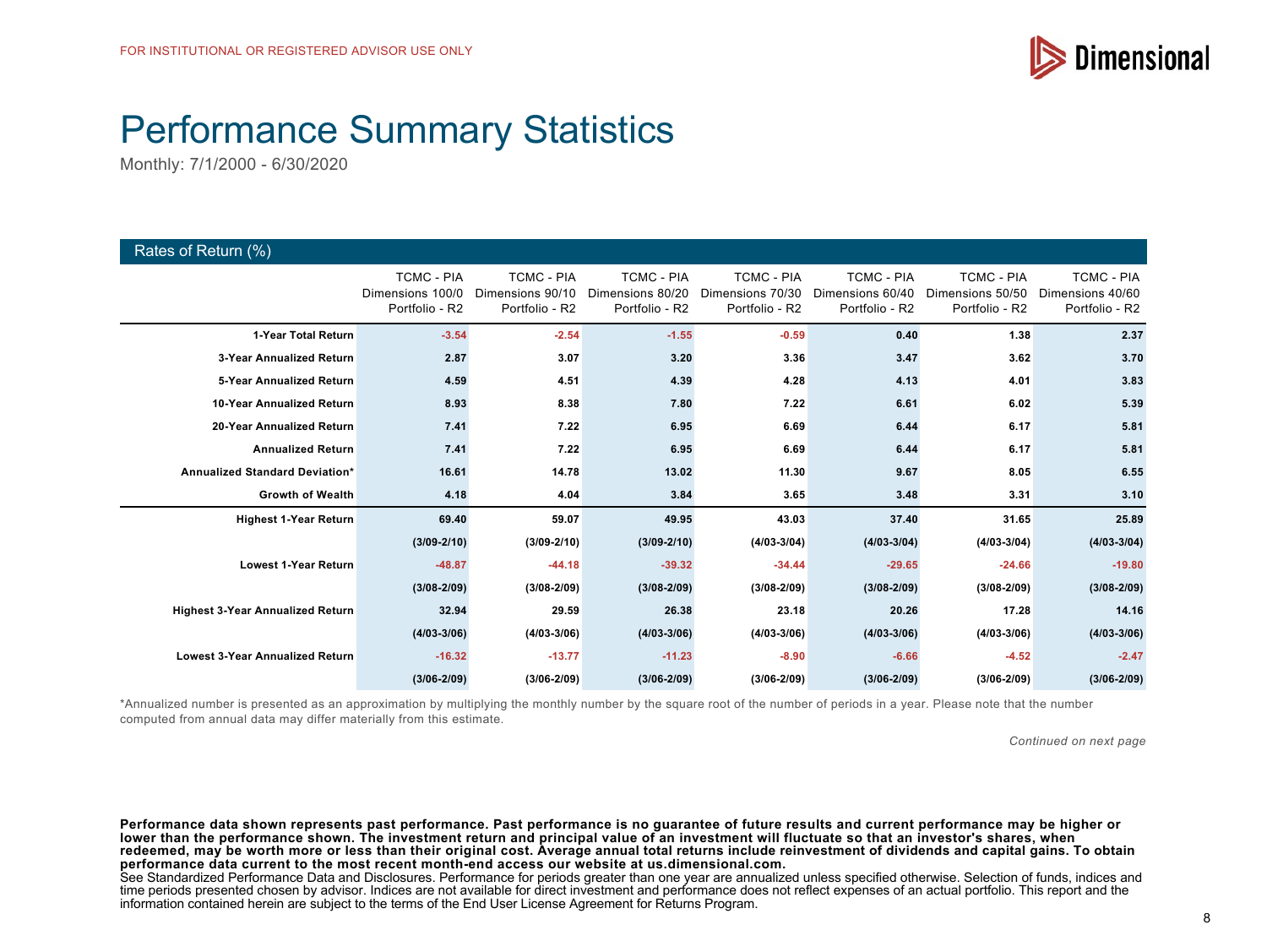

# Performance Summary Statistics

Monthly: 7/1/2000 - 6/30/2020

| Rates of Return (%)                     |                                                         |                                                         |                                                         |
|-----------------------------------------|---------------------------------------------------------|---------------------------------------------------------|---------------------------------------------------------|
|                                         | <b>TCMC - PIA</b><br>Dimensions 30/70<br>Portfolio - R2 | <b>TCMC - PIA</b><br>Dimensions 20/80<br>Portfolio - R2 | <b>TCMC - PIA</b><br>Dimensions 0/100<br>Portfolio - R2 |
| 1-Year Total Return                     | 3.48                                                    | 4.16                                                    | 6.03                                                    |
| 3-Year Annualized Return                | 3.86                                                    | 3.78                                                    | 3.87                                                    |
| 5-Year Annualized Return                | 3.71                                                    | 3.41                                                    | 2.99                                                    |
| 10-Year Annualized Return               | 4.77                                                    | 4.02                                                    | 2.67                                                    |
| 20-Year Annualized Return               | 5.46                                                    | 4.92                                                    | 4.13                                                    |
| <b>Annualized Return</b>                | 5.46                                                    | 4.92                                                    | 4.13                                                    |
| Annualized Standard Deviation*          | 5.01                                                    | 3.67                                                    | 2.82                                                    |
| <b>Growth of Wealth</b>                 | 2.90                                                    | 2.62                                                    | 2.25                                                    |
| <b>Highest 1-Year Return</b>            | 20.14                                                   | 14.39                                                   | 12.57                                                   |
|                                         | $(4/03 - 3/04)$                                         | $(4/03 - 3/04)$                                         | $(11/00-10/01)$                                         |
| <b>Lowest 1-Year Return</b>             | $-14.08$                                                | $-8.62$                                                 | $-2.07$                                                 |
|                                         | $(3/08 - 2/09)$                                         | $(3/08 - 2/09)$                                         | $(9/12 - 8/13)$                                         |
| <b>Highest 3-Year Annualized Return</b> | 11.03                                                   | 8.87                                                    | 9.10                                                    |
|                                         | $(4/03 - 3/06)$                                         | $(3/09 - 2/12)$                                         | $(7/00 - 6/03)$                                         |
| <b>Lowest 3-Year Annualized Return</b>  | $-0.31$                                                 | 1.59                                                    | 0.55                                                    |
|                                         | $(3/06 - 2/09)$                                         | $(3/06 - 2/09)$                                         | $(1/13 - 12/15)$                                        |

\*Annualized number is presented as an approximation by multiplying the monthly number by the square root of the number of periods in a year. Please note that the number computed from annual data may differ materially from this estimate.

**Performance data shown represents past performance. Past performance is no guarantee of future results and current performance may be higher or** lower than the performance shown. The investment return and principal value of an investment will fluctuate so that an investor's shares, when **redeemed, may be worth more or less than their original cost. Average annual total returns include reinvestment of dividends and capital gains. To obtain performance data current to the most recent month-end access our website at us.dimensional.com.**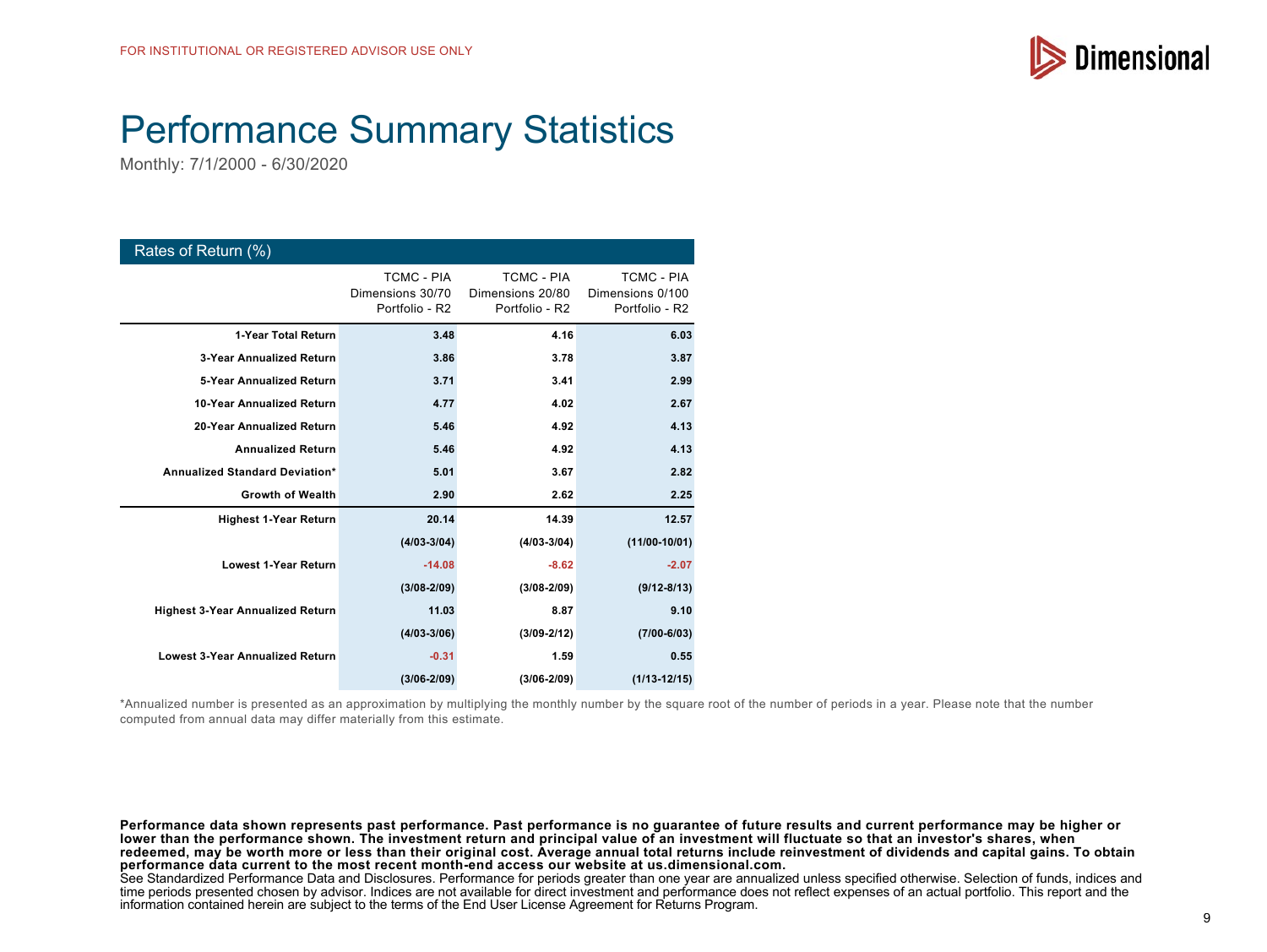

# Best and Worst

Monthly: 7/1/2000 - 6/30/2020



|                                                      | 1 Year   |          | 3 Years  |                   | 5 Years |                  | 10 Years |                | 15 Years |                | 20 Years |          |
|------------------------------------------------------|----------|----------|----------|-------------------|---------|------------------|----------|----------------|----------|----------------|----------|----------|
| <b>TCMC - PIA Dimensions 100/0</b><br>Portfolio - R2 | 9.61     |          | 9.43     |                   | 8.87    |                  | 8.13     |                | 8.68     |                | 7.41     |          |
| Best Return (start date)                             | 69.40    | (3/2009) |          | 32.94 (4/2003)    |         | 24.45 (10/2002)  |          | 14.25 (3/2009) | 11.71    | (2/2003)       | 7.41     | (7/2000) |
| Worst Return (start date)                            | $-48.87$ | (3/2008) |          | $-16.32$ (3/2006) | $-3.81$ | (3/2004)         |          | 4.42 (6/2007)  | 5.45     | (4/2005)       | 7.41     | (7/2000) |
| <b>TCMC - PIA Dimensions 90/10</b><br>Portfolio - R2 | 8.99     |          | 8.92     |                   | 8.44    |                  | 7.82     |                | 8.29     |                | 7.22     |          |
| Best Return (start date)                             | 59.07    | (3/2009) | 29.59    | (4/2003)          |         | 22.25 (10/2002)  | 12.94    | (3/2009)       |          | 10.94 (2/2003) | 7.22     | (7/2000) |
| Worst Return (start date)                            | -44.18   | (3/2008) | $-13.77$ | (3/2006)          |         | $-2.58$ (3/2004) |          | 4.44 (6/2007)  | 5.38     | (4/2005)       | 7.22     | (7/2000) |

*Continued on next page*

**Performance data shown represents past performance. Past performance is no guarantee of future results and current performance may be higher or** lower than the performance shown. The investment return and principal value of an investment will fluctuate so that an investor's shares, when **redeemed, may be worth more or less than their original cost. Average annual total returns include reinvestment of dividends and capital gains. To obtain performance data current to the most recent month-end access our website at us.dimensional.com.**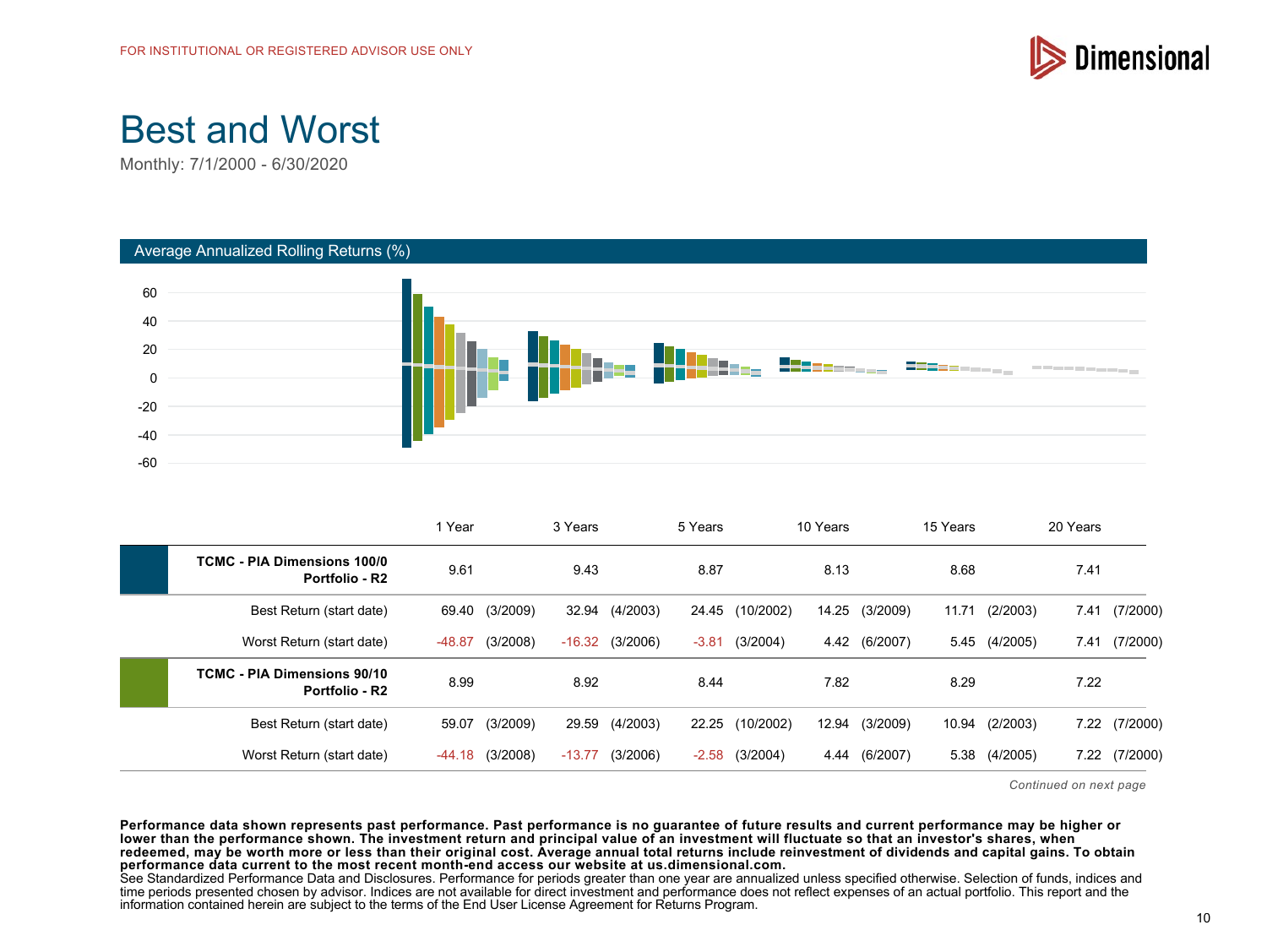

# Best and Worst

Monthly: 7/1/2000 - 6/30/2020

| Average Annualized Rolling Returns (%)               |          |                   |         |                    |         |                  |          |                |          |               |          |               |
|------------------------------------------------------|----------|-------------------|---------|--------------------|---------|------------------|----------|----------------|----------|---------------|----------|---------------|
|                                                      | 1 Year   |                   | 3 Years |                    | 5 Years |                  | 10 Years |                | 15 Years |               | 20 Years |               |
| <b>TCMC - PIA Dimensions 80/20</b><br>Portfolio - R2 | 8.34     |                   | 8.37    |                    | 7.97    |                  | 7.46     |                | 7.85     |               | 6.95     |               |
| Best Return (start date)                             | 49.95    | (3/2009)          |         | 26.38 (4/2003)     |         | 20.17 (11/2002)  | 11.63    | (3/2009)       | 10.17    | (2/2003)      | 6.95     | (7/2000)      |
| Worst Return (start date)                            | -39.32   | (3/2008)          |         | $-11.23$ (3/2006)  |         | $-1.44$ (3/2004) |          | 4.43 (6/2007)  | 5.26     | (4/2005)      |          | 6.95 (7/2000) |
| <b>TCMC - PIA Dimensions 70/30</b><br>Portfolio - R2 | 7.73     |                   | 7.83    |                    | 7.49    |                  | 7.09     |                | 7.40     |               | 6.69     |               |
| Best Return (start date)                             | 43.03    | (4/2003)          |         | 23.18 (4/2003)     |         | 18.08 (11/2002)  |          | 10.42 (3/2009) | 9.36     | (2/2003)      | 6.69     | (7/2000)      |
| Worst Return (start date)                            |          | $-34.44$ (3/2008) |         | $-8.90$ $(3/2006)$ |         | $-0.48$ (3/2004) |          | 4.39 (6/2007)  |          | 5.13 (4/2005) |          | 6.69 (7/2000) |
| <b>TCMC - PIA Dimensions 60/40</b><br>Portfolio - R2 | 7.19     |                   | 7.31    |                    | 7.02    |                  | 6.72     |                | 6.96     |               | 6.44     |               |
| Best Return (start date)                             | 37.40    | (4/2003)          |         | 20.26 (4/2003)     |         | 16.19 (11/2002)  |          | 9.48 (4/2003)  | 8.59     | (2/2003)      |          | 6.44 (7/2000) |
| Worst Return (start date)                            | $-29.65$ | (3/2008)          | $-6.66$ | (3/2006)           |         | $0.42$ (3/2004)  | 4.33     | (6/2007)       | 4.96     | (4/2005)      | 6.44     | (7/2000)      |
| <b>TCMC - PIA Dimensions 50/50</b><br>Portfolio - R2 | 6.67     |                   | 6.78    |                    | 6.54    |                  | 6.34     |                | 6.50     |               | 6.17     |               |
| Best Return (start date)                             | 31.65    | (4/2003)          | 17.28   | (4/2003)           | 14.19   | (11/2002)        | 8.73     | (4/2003)       | 7.78     | (2/2003)      | 6.17     | (7/2000)      |
| Worst Return (start date)                            | -24.66   | (3/2008)          |         | $-4.52$ (3/2006)   |         | 1.22 (3/2004)    |          | 4.27 (6/2007)  |          | 4.80 (4/2005) | 6.17     | (7/2000)      |

*Continued on next page*

**Performance data shown represents past performance. Past performance is no guarantee of future results and current performance may be higher or lower than the performance shown. The investment return and principal value of an investment will fluctuate so that an investor's shares, when redeemed, may be worth more or less than their original cost. Average annual total returns include reinvestment of dividends and capital gains. To obtain performance data current to the most recent month-end access our website at us.dimensional.com.**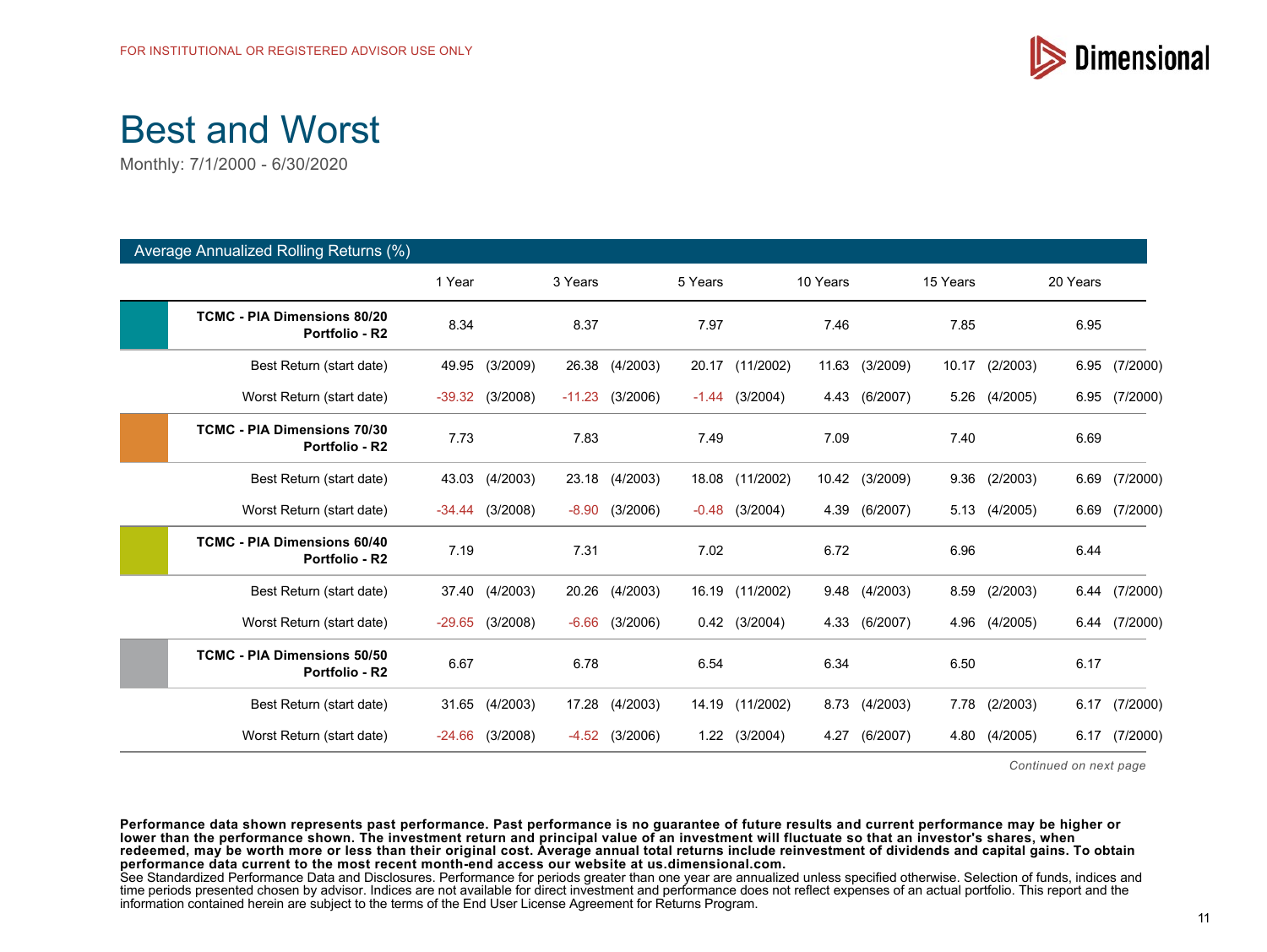

# Best and Worst

Monthly: 7/1/2000 - 6/30/2020

| Average Annualized Rolling Returns (%)               |          |           |         |                   |         |                   |          |               |          |          |          |               |
|------------------------------------------------------|----------|-----------|---------|-------------------|---------|-------------------|----------|---------------|----------|----------|----------|---------------|
|                                                      | 1 Year   |           | 3 Years |                   | 5 Years |                   | 10 Years |               | 15 Years |          | 20 Years |               |
| <b>TCMC - PIA Dimensions 40/60</b><br>Portfolio - R2 | 6.10     |           | 6.17    |                   | 5.99    |                   | 5.88     |               | 5.95     |          | 5.81     |               |
| Best Return (start date)                             | 25.89    | (4/2003)  |         | 14.16 (4/2003)    |         | 12.12 (11/2002)   |          | 7.90 (4/2003) | 6.91     | (2/2003) | 5.81     | (7/2000)      |
| Worst Return (start date)                            | $-19.80$ | (3/2008)  |         | $-2.47$ (3/2006)  |         | 1.85 (3/2004)     |          | 4.17 (4/2010) | 4.58     | (4/2005) |          | 5.81 (7/2000) |
| <b>TCMC - PIA Dimensions 30/70</b><br>Portfolio - R2 | 5.56     |           | 5.56    |                   | 5.42    |                   | 5.41     |               | 5.40     |          | 5.46     |               |
| Best Return (start date)                             | 20.14    | (4/2003)  | 11.03   | (4/2003)          |         | 9.96 (11/2002)    |          | 7.00 (4/2003) | 6.05     | (7/2000) | 5.46     | (7/2000)      |
| Worst Return (start date)                            | $-14.08$ | (3/2008)  | $-0.31$ | (3/2006)          |         | 2.29 (4/2015)     |          | 3.91 (4/2010) | 4.38     | (4/2005) | 5.46     | (7/2000)      |
| <b>TCMC - PIA Dimensions 20/80</b><br>Portfolio - R2 | 4.89     |           | 4.80    |                   | 4.72    |                   | 4.79     |               | 4.71     |          | 4.92     |               |
| Best Return (start date)                             | 14.39    | (4/2003)  | 8.87    | (3/2009)          |         | 7.70 (11/2002)    | 6.22     | (11/2000)     | 5.43     | (7/2000) | 4.92     | (7/2000)      |
| Worst Return (start date)                            | $-8.62$  | (3/2008)  | 1.59    | (3/2006)          |         | 2.20 (11/2013)    |          | 3.48 (4/2010) | 4.03     | (4/2005) |          | 4.92 (7/2000) |
| <b>TCMC - PIA Dimensions 0/100</b><br>Portfolio - R2 | 3.94     |           | 3.57    |                   | 3.54    |                   | 3.76     |               | 3.53     |          | 4.13     |               |
| Best Return (start date)                             | 12.57    | (11/2000) | 9.10    | (7/2000)          | 6.37    | (7/2000)          | 5.63     | (9/2000)      | 4.51     | (7/2000) | 4.13     | (7/2000)      |
| Worst Return (start date)                            | $-2.07$  | (9/2012)  |         | $0.55$ $(1/2013)$ |         | $0.70$ $(5/2013)$ |          | 2.41 (1/2009) | 2.91     | (6/2003) | 4.13     | (7/2000)      |

**Performance data shown represents past performance. Past performance is no guarantee of future results and current performance may be higher or lower than the performance shown. The investment return and principal value of an investment will fluctuate so that an investor's shares, when redeemed, may be worth more or less than their original cost. Average annual total returns include reinvestment of dividends and capital gains. To obtain performance data current to the most recent month-end access our website at us.dimensional.com.**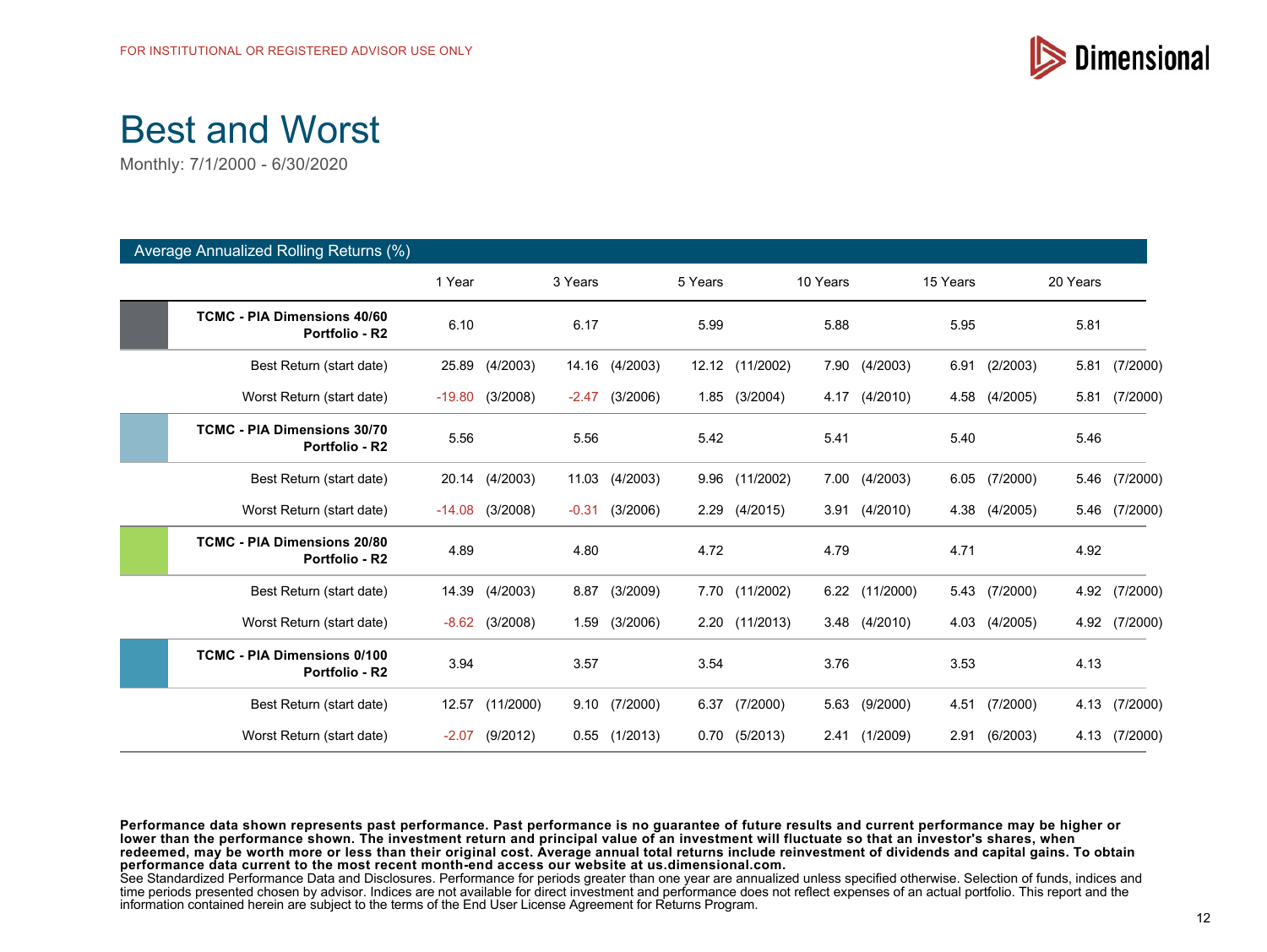

Rolling 12 Months Step Interval 12 Months: 7/1/2000 - 6/30/2020



**Performance data shown represents past performance. Past performance is no guarantee of future results and current performance may be higher or** lower than the performance shown. The investment return and principal value of an investment will fluctuate so that an investor's shares, when **redeemed, may be worth more or less than their original cost. Average annual total returns include reinvestment of dividends and capital gains. To obtain performance data current to the most recent month-end access our website at us.dimensional.com.**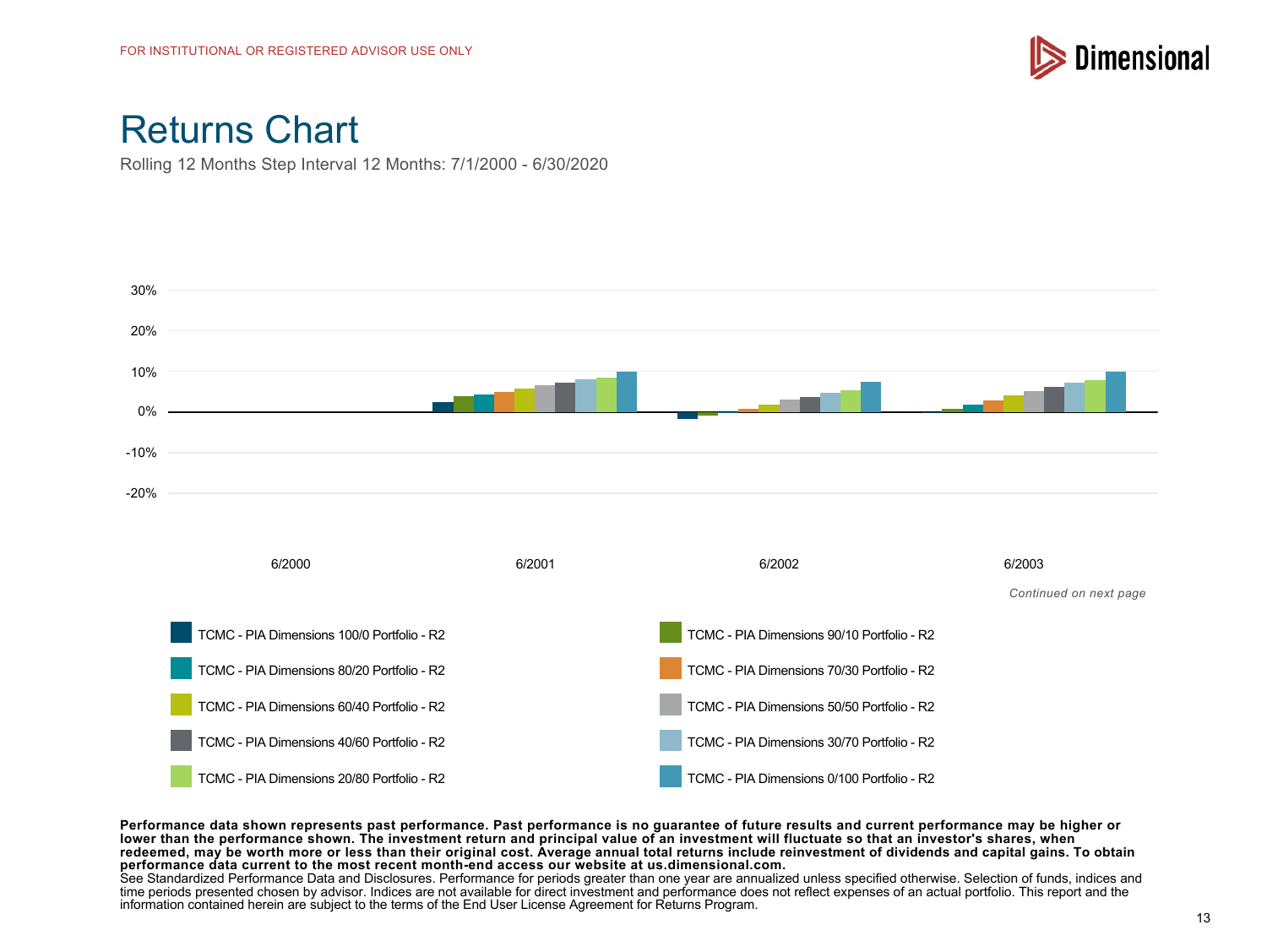

Rolling 12 Months Step Interval 12 Months: 7/1/2000 - 6/30/2020



**Performance data shown represents past performance. Past performance is no guarantee of future results and current performance may be higher or lower than the performance shown. The investment return and principal value of an investment will fluctuate so that an investor's shares, when redeemed, may be worth more or less than their original cost. Average annual total returns include reinvestment of dividends and capital gains. To obtain performance data current to the most recent month-end access our website at us.dimensional.com.**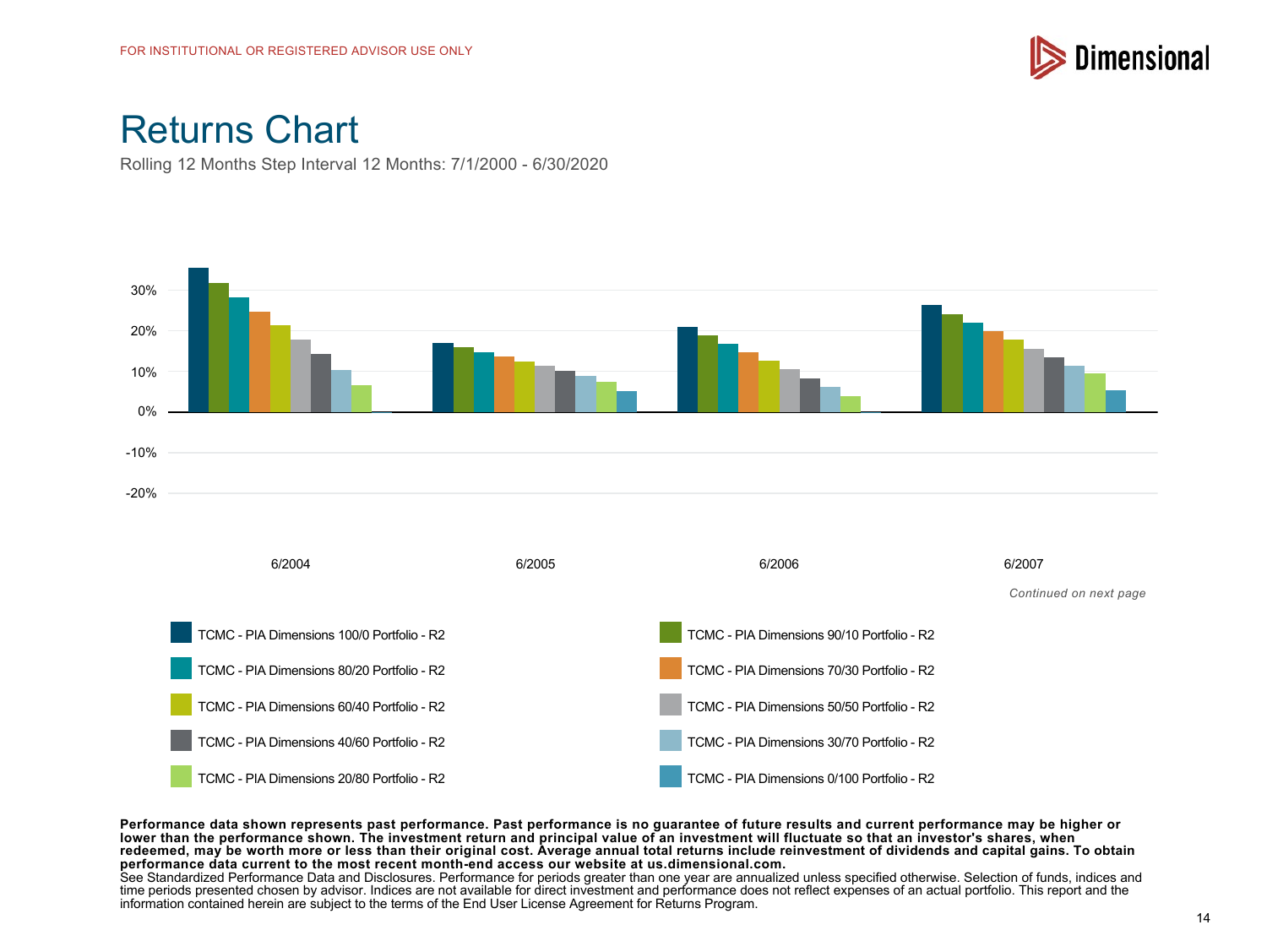

Rolling 12 Months Step Interval 12 Months: 7/1/2000 - 6/30/2020



**Performance data shown represents past performance. Past performance is no guarantee of future results and current performance may be higher or** lower than the performance shown. The investment return and principal value of an investment will fluctuate so that an investor's shares, when **redeemed, may be worth more or less than their original cost. Average annual total returns include reinvestment of dividends and capital gains. To obtain performance data current to the most recent month-end access our website at us.dimensional.com.**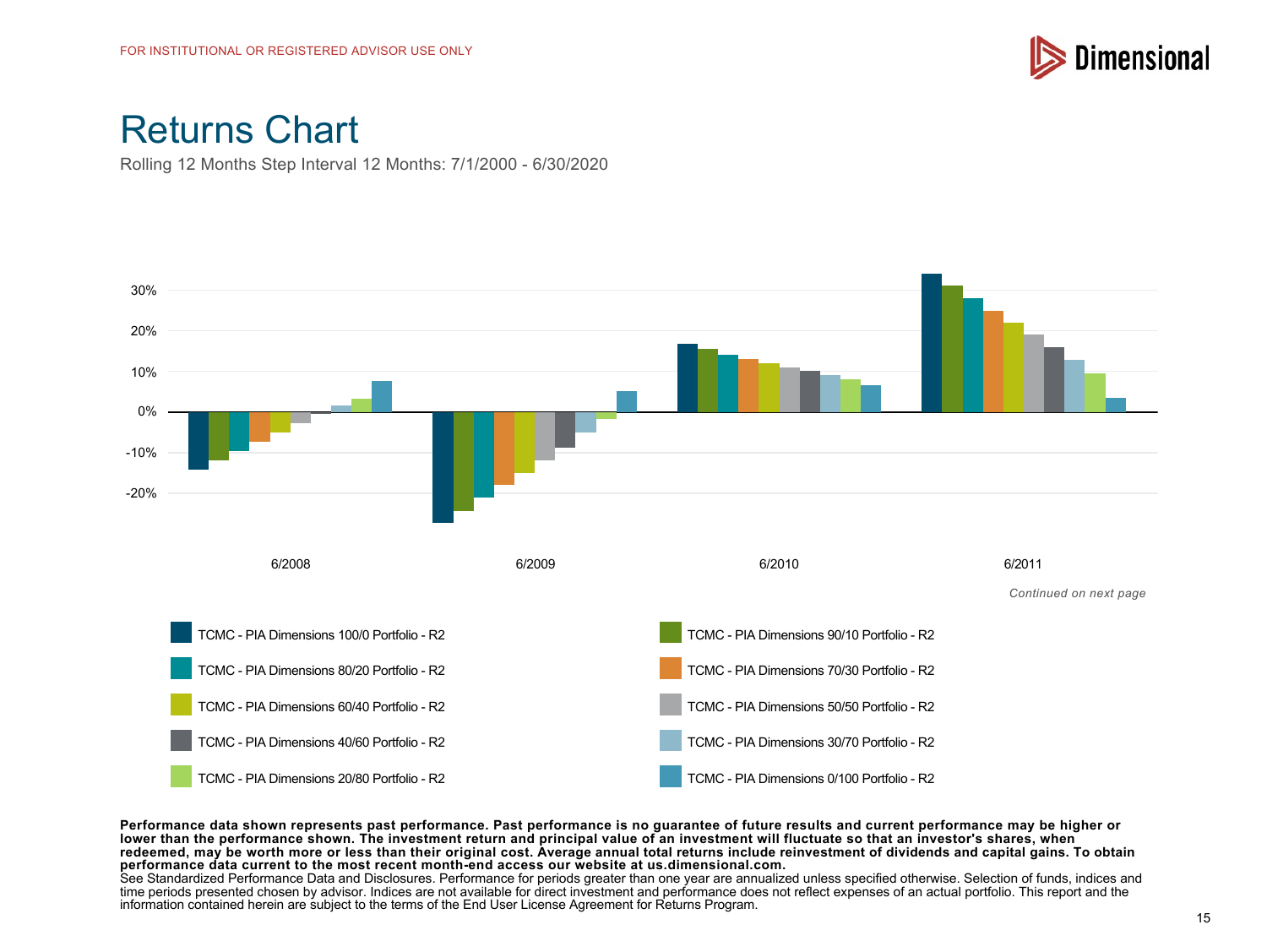

Rolling 12 Months Step Interval 12 Months: 7/1/2000 - 6/30/2020



**Performance data shown represents past performance. Past performance is no guarantee of future results and current performance may be higher or** lower than the performance shown. The investment return and principal value of an investment will fluctuate so that an investor's shares, when **redeemed, may be worth more or less than their original cost. Average annual total returns include reinvestment of dividends and capital gains. To obtain performance data current to the most recent month-end access our website at us.dimensional.com.**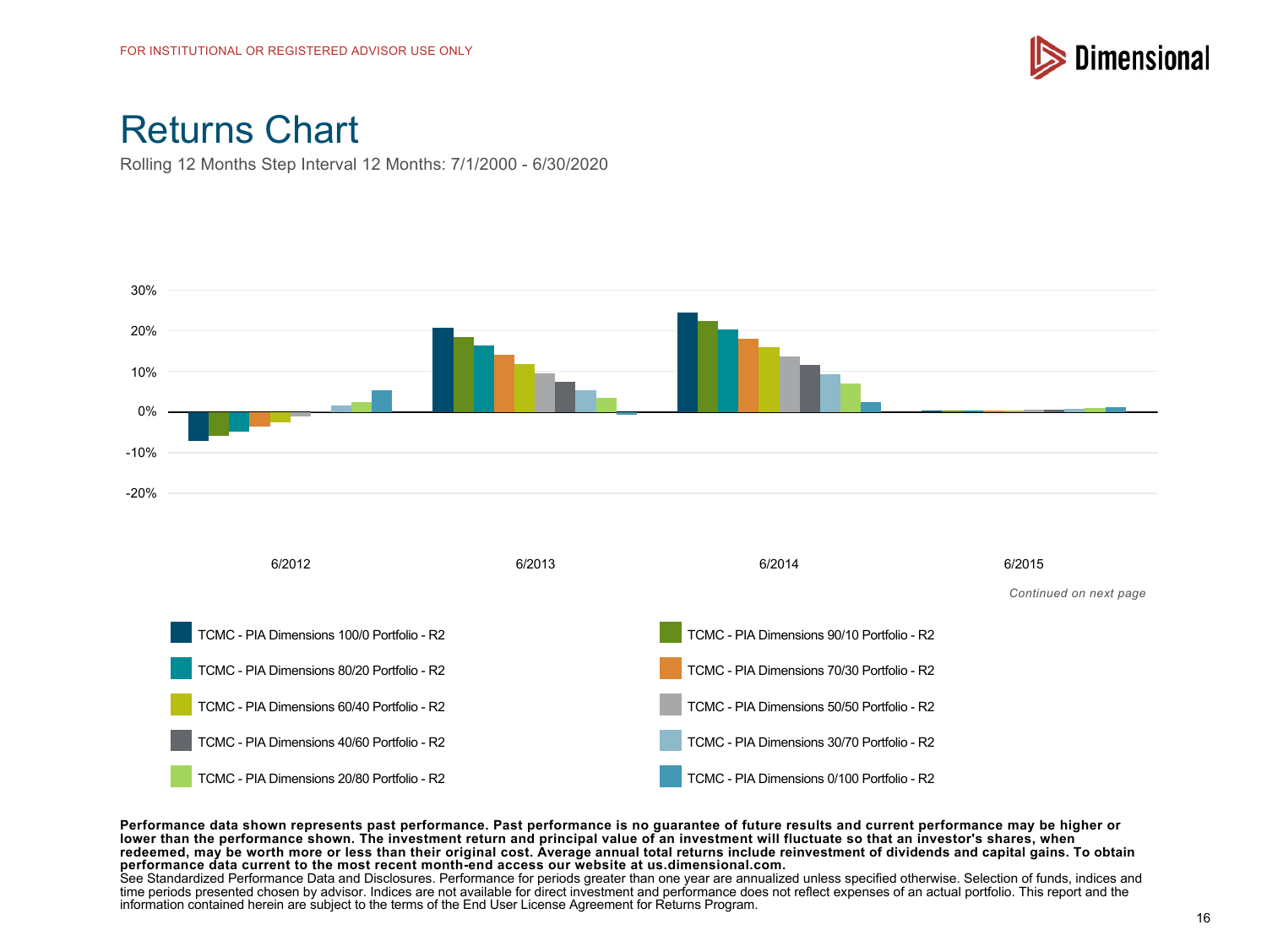

Rolling 12 Months Step Interval 12 Months: 7/1/2000 - 6/30/2020



**Performance data shown represents past performance. Past performance is no guarantee of future results and current performance may be higher or lower than the performance shown. The investment return and principal value of an investment will fluctuate so that an investor's shares, when redeemed, may be worth more or less than their original cost. Average annual total returns include reinvestment of dividends and capital gains. To obtain performance data current to the most recent month-end access our website at us.dimensional.com.**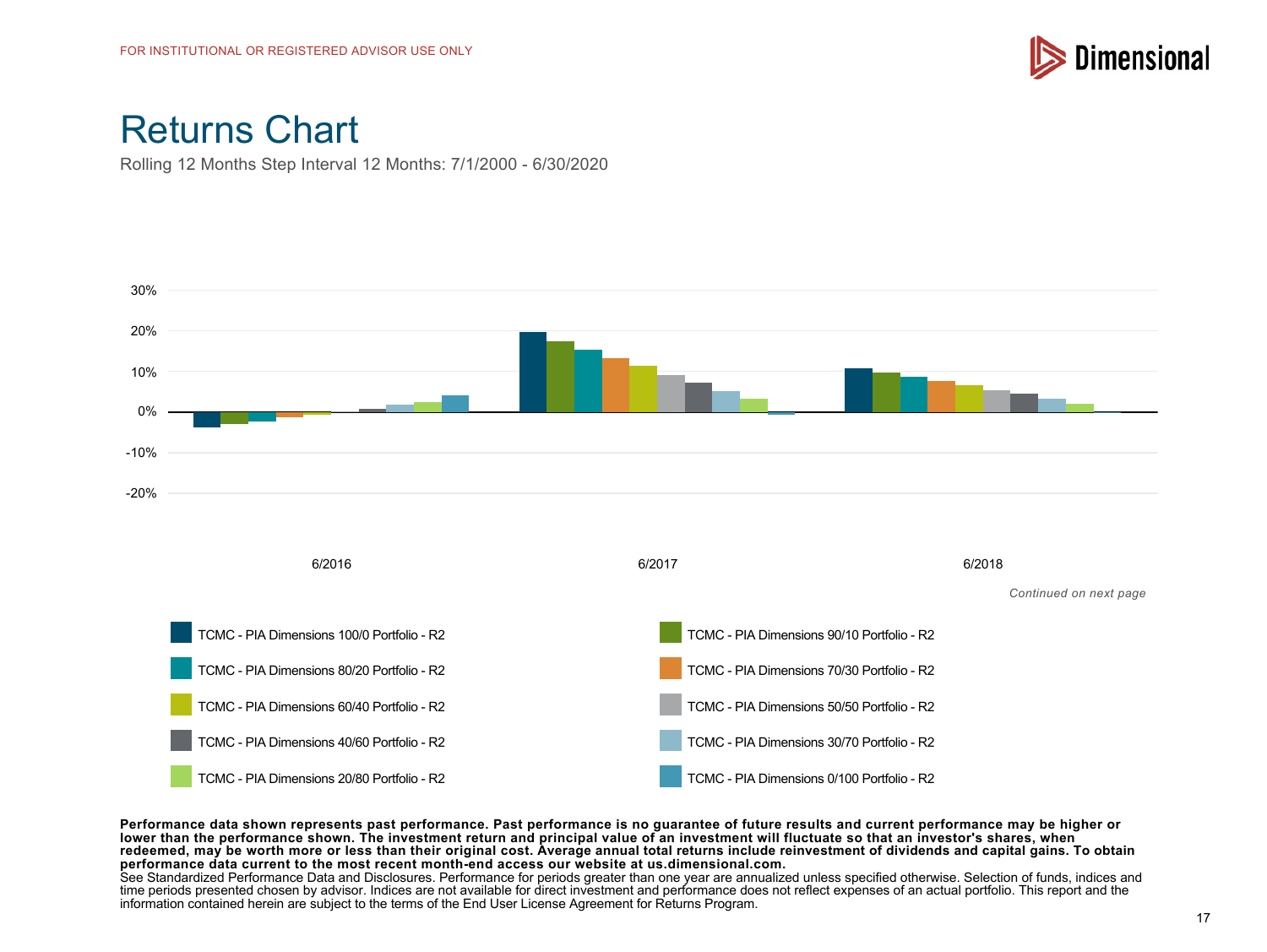

Rolling 12 Months Step Interval 12 Months: 7/1/2000 - 6/30/2020



**Performance data shown represents past performance. Past performance is no guarantee of future results and current performance may be higher or** lower than the performance shown. The investment return and principal value of an investment will fluctuate so that an investor's shares, when **redeemed, may be worth more or less than their original cost. Average annual total returns include reinvestment of dividends and capital gains. To obtain performance data current to the most recent month-end access our website at us.dimensional.com.**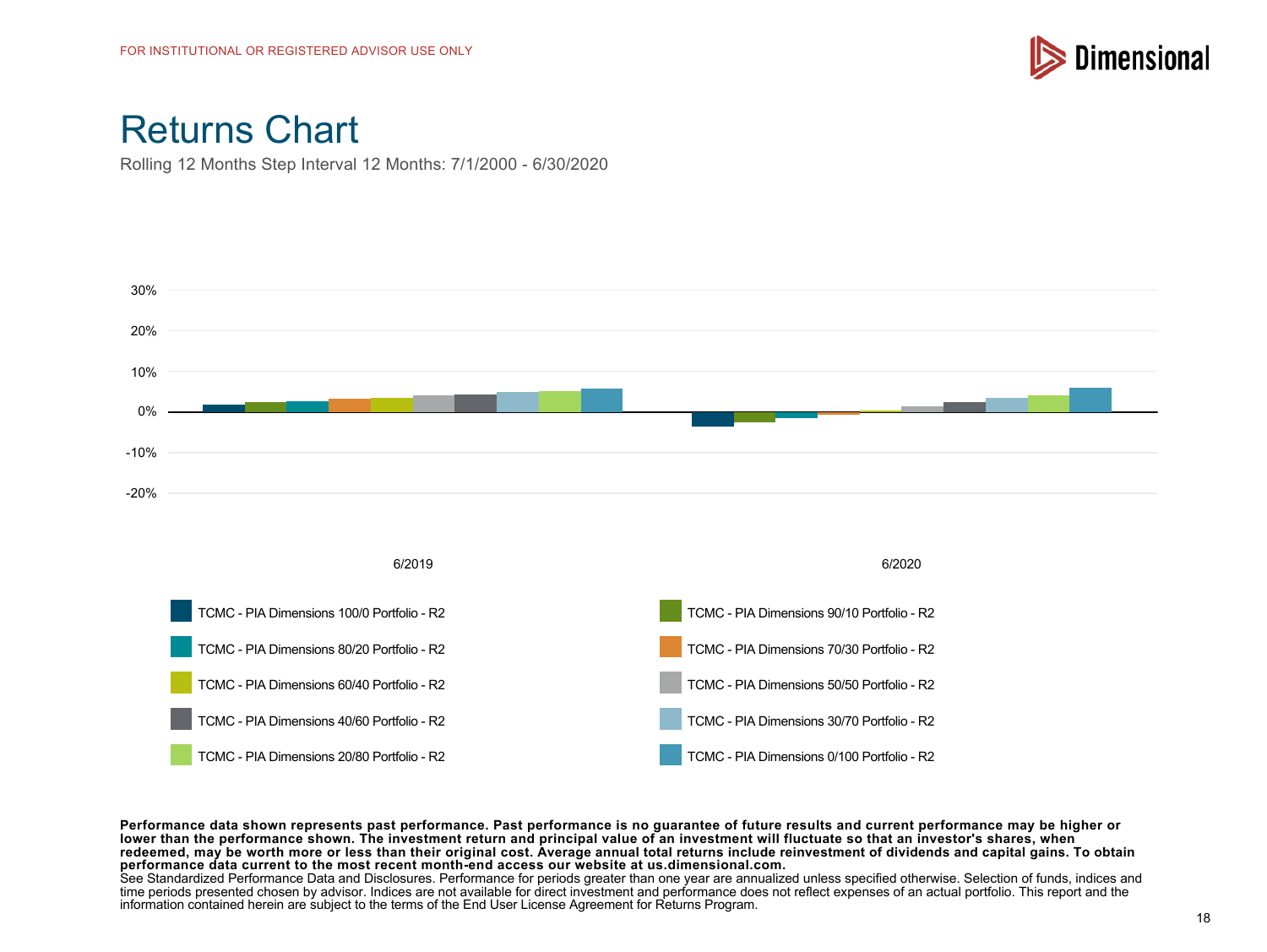

Annualized

# Return-Standard Deviation Chart

Monthly: 7/1/2000 - 6/30/2020

#### Rates of Return (%) and Standard Deviation (%)



|                |                                            | Annualized Standard |                   |
|----------------|--------------------------------------------|---------------------|-------------------|
|                |                                            |                     | Return Deviation* |
| 1              | TCMC - PIA Dimensions 100/0 Portfolio - R2 | 7.41                | 16.61             |
| $\overline{2}$ | TCMC - PIA Dimensions 90/10 Portfolio - R2 | 7.22                | 14.78             |
| 3              | TCMC - PIA Dimensions 80/20 Portfolio - R2 | 6.95                | 13.02             |
| 4              | TCMC - PIA Dimensions 70/30 Portfolio - R2 | 6.69                | 11.30             |
| 5              | TCMC - PIA Dimensions 60/40 Portfolio - R2 | 6.44                | 9.67              |
| 6.             | TCMC - PIA Dimensions 50/50 Portfolio - R2 | 6.17                | 8.05              |
| 7              | TCMC - PIA Dimensions 40/60 Portfolio - R2 | 5.81                | 6.55              |
| 8              | TCMC - PIA Dimensions 30/70 Portfolio - R2 | 5.46                | 5.01              |
|                |                                            |                     |                   |

\*Annualized number is presented as an approximation by multiplying the monthly number by the square root of the number of periods in a year. Please note that the number computed from annual data may differ materially from this estimate.

*Continued on next page*

**Performance data shown represents past performance. Past performance is no guarantee of future results and current performance may be higher or** lower than the performance shown. The investment return and principal value of an investment will fluctuate so that an investor's shares, when **redeemed, may be worth more or less than their original cost. Average annual total returns include reinvestment of dividends and capital gains. To obtain performance data current to the most recent month-end access our website at us.dimensional.com.**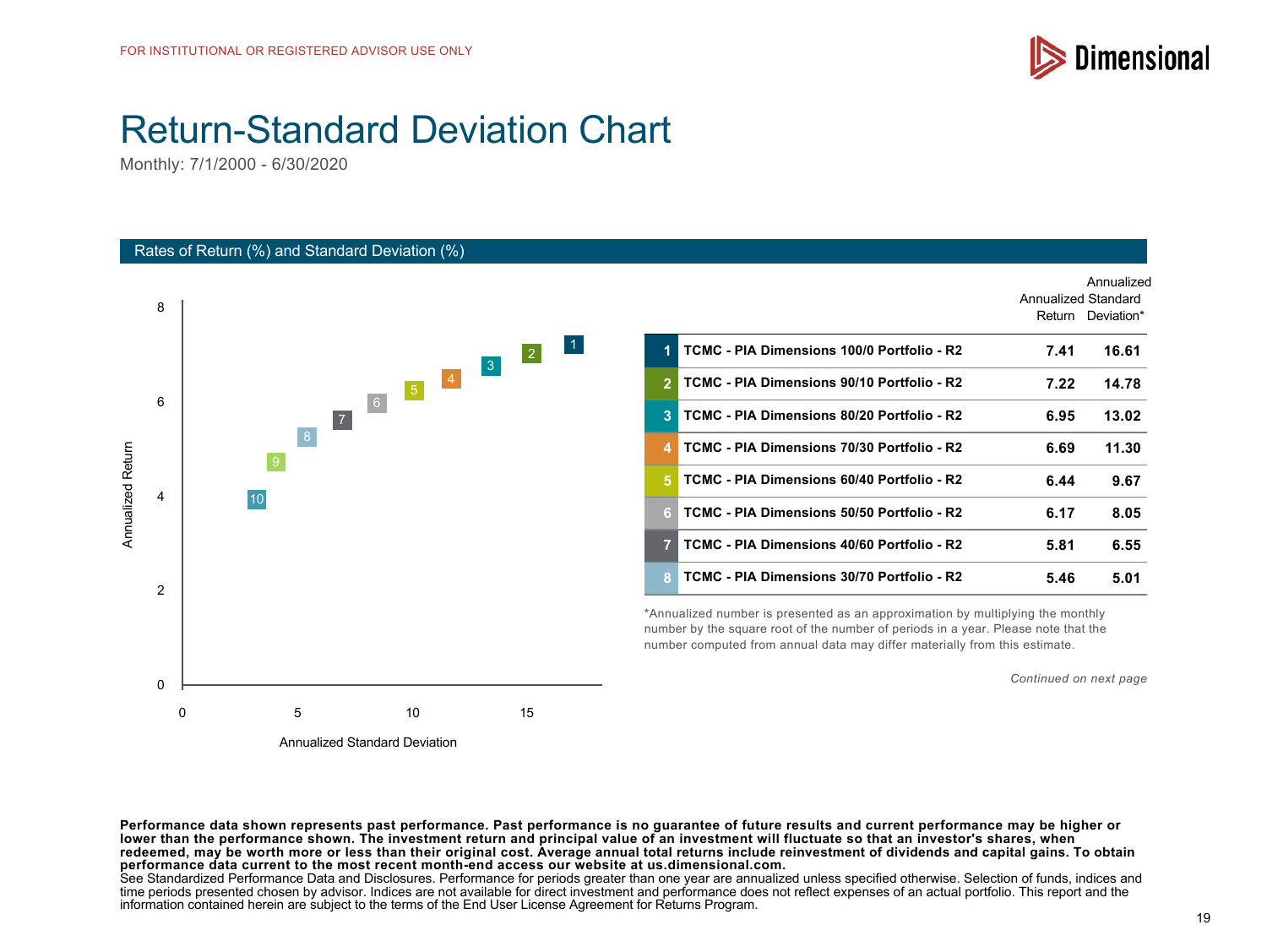

Annualized

# Return-Standard Deviation Chart

Monthly: 7/1/2000 - 6/30/2020

#### Rates of Return (%) and Standard Deviation (%)



|                 |                                            | Annualized Standard |                   |
|-----------------|--------------------------------------------|---------------------|-------------------|
|                 |                                            |                     | Return Deviation* |
|                 | TCMC - PIA Dimensions 20/80 Portfolio - R2 | 4.92                | 3.67              |
| 10 <sup>1</sup> | TCMC - PIA Dimensions 0/100 Portfolio - R2 | 4.13                | 2.82              |

\*Annualized number is presented as an approximation by multiplying the monthly number by the square root of the number of periods in a year. Please note that the number computed from annual data may differ materially from this estimate.

**Performance data shown represents past performance. Past performance is no guarantee of future results and current performance may be higher or lower than the performance shown. The investment return and principal value of an investment will fluctuate so that an investor's shares, when redeemed, may be worth more or less than their original cost. Average annual total returns include reinvestment of dividends and capital gains. To obtain performance data current to the most recent month-end access our website at us.dimensional.com.**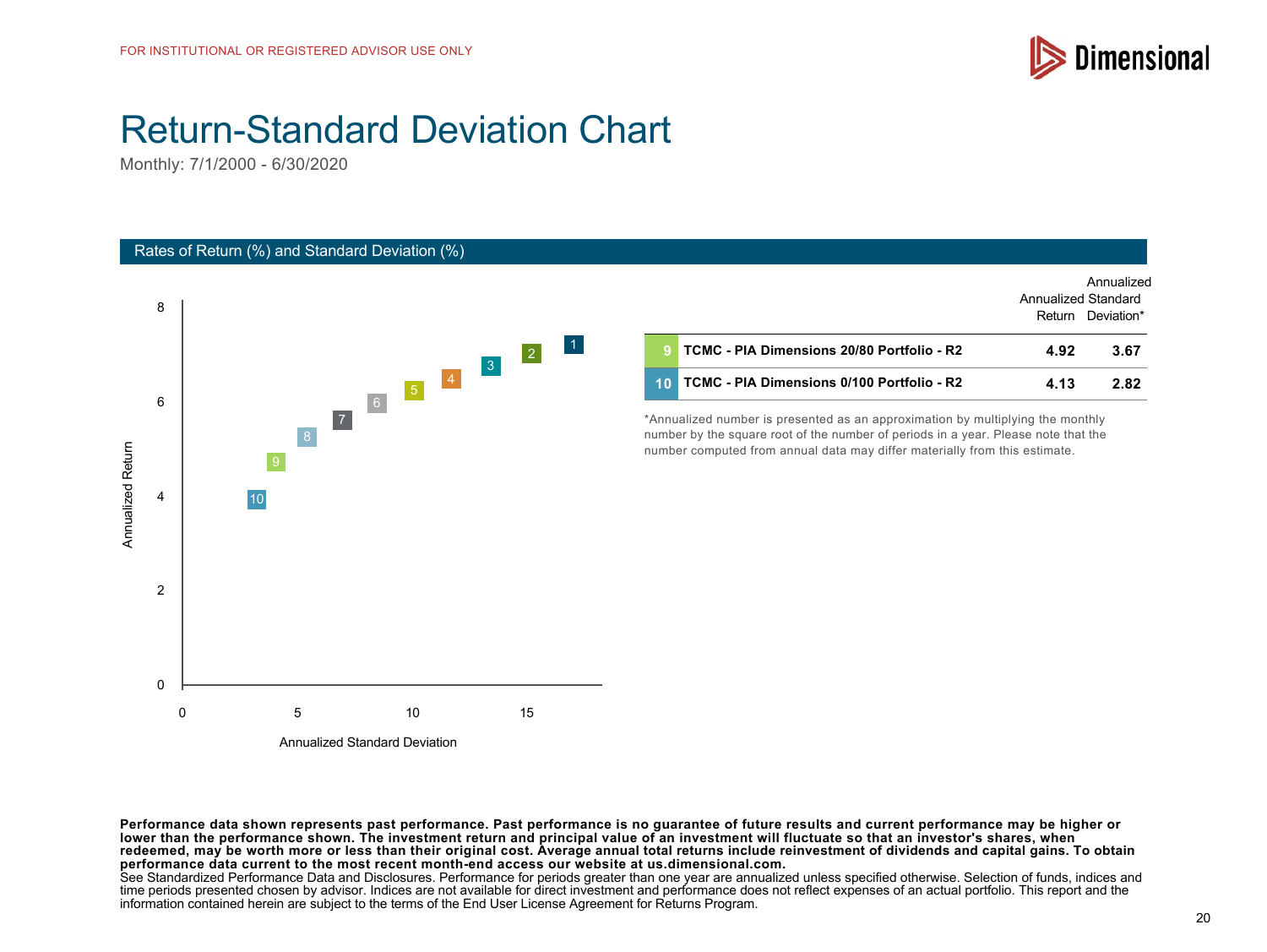



| Sources and Descriptions of Data              |             |                 |                                                                  |  |
|-----------------------------------------------|-------------|-----------------|------------------------------------------------------------------|--|
|                                               | Series Name | Date Range      | Description                                                      |  |
| TCMC - PIA Dimensions 0/100<br>Portfolio - R2 |             | 7/2000 - 6/2020 | TCMC - PIA Dimensions 0/100 Portfolio - R2 From 7/2000 To 6/2020 |  |
|                                               |             |                 | Constructed under USD                                            |  |
|                                               |             |                 | Period 1:                                                        |  |
|                                               |             |                 | From 7/2000 (Earliest) To 9/2006                                 |  |
|                                               |             |                 | Rebalance: Per 12 Months                                         |  |
|                                               |             |                 | DFA Intermediate Government Fixed Income Portfolio Class I 20.0% |  |
|                                               |             |                 | DFA Two-Year Global Fixed Income Portfolio Class I 16.00%        |  |
|                                               |             |                 | DFA Five-Year Global Fixed Income Portfolio Class I 17.00%       |  |
|                                               |             |                 | Vanguard Short-Term Bond Index Inv 24.00%                        |  |
|                                               |             |                 | Vanguard Total Bond Market Index I 13.00%                        |  |
|                                               |             |                 | Vanguard Inflation-Protected Secs Inv 10.0%                      |  |
|                                               |             |                 | *Period adjustment:                                              |  |
|                                               |             |                 | Adjustments:                                                     |  |
|                                               |             |                 | Basis Points: -1.25, Quarterly                                   |  |

**Performance data shown represents past performance. Past performance is no guarantee of future results and current performance may be higher or lower than the performance shown. The investment return and principal value of an investment will fluctuate so that an investor's shares, when redeemed, may be worth more or less than their original cost. Average annual total returns include reinvestment of dividends and capital gains. To obtain performance data current to the most recent month-end access our website at us.dimensional.com.**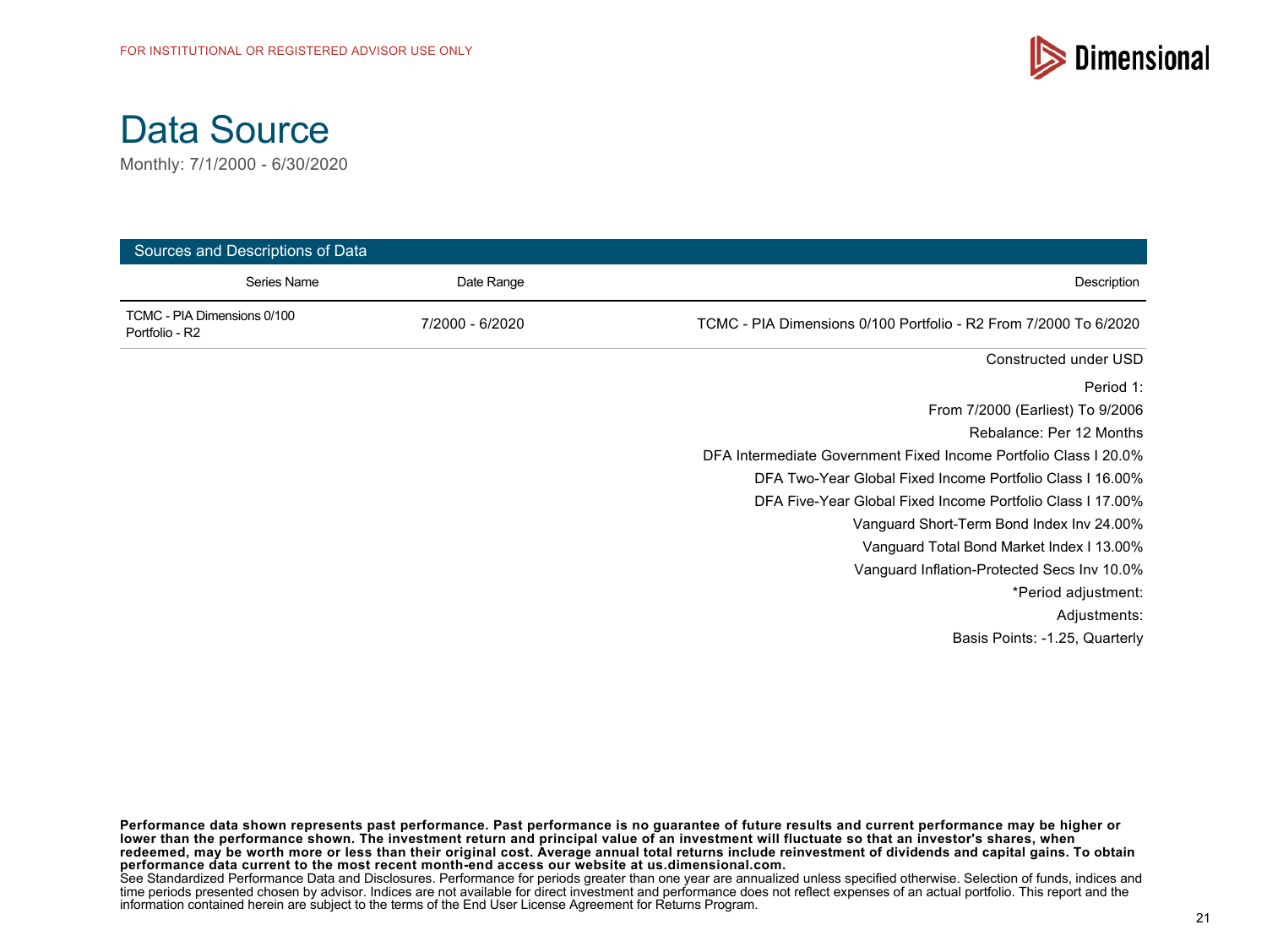



| Sources and Descriptions of Data                          |             |                 |                                                                  |  |
|-----------------------------------------------------------|-------------|-----------------|------------------------------------------------------------------|--|
|                                                           | Series Name | Date Range      | Description                                                      |  |
| TCMC - PIA Dimensions 0/100<br>Portfolio - R2 (continued) |             | 7/2000 - 6/2020 |                                                                  |  |
|                                                           |             |                 | Period 2:                                                        |  |
|                                                           |             |                 | From 10/2006 To 8/2008                                           |  |
|                                                           |             |                 | Rebalance: Per 12 Months                                         |  |
|                                                           |             |                 | DFA Intermediate Government Fixed Income Portfolio Class I 20.0% |  |
|                                                           |             |                 | DFA Two-Year Global Fixed Income Portfolio Class I 16.00%        |  |
|                                                           |             |                 | DFA Five-Year Global Fixed Income Portfolio Class I 17.00%       |  |
|                                                           |             |                 | DFA Inflation Protected Securities Portfolio Class I 10.0%       |  |
|                                                           |             |                 | Vanguard Short-Term Bond Index Inv 24.00%                        |  |
|                                                           |             |                 | Vanguard Total Bond Market Index I 13.00%                        |  |
|                                                           |             |                 | *Period adjustment:                                              |  |
|                                                           |             |                 | Adjustments:                                                     |  |
|                                                           |             |                 | Basis Points: -1.25, Quarterly                                   |  |
|                                                           |             |                 | Period 3:                                                        |  |

**Performance data shown represents past performance. Past performance is no guarantee of future results and current performance may be higher or lower than the performance shown. The investment return and principal value of an investment will fluctuate so that an investor's shares, when redeemed, may be worth more or less than their original cost. Average annual total returns include reinvestment of dividends and capital gains. To obtain performance data current to the most recent month-end access our website at us.dimensional.com.**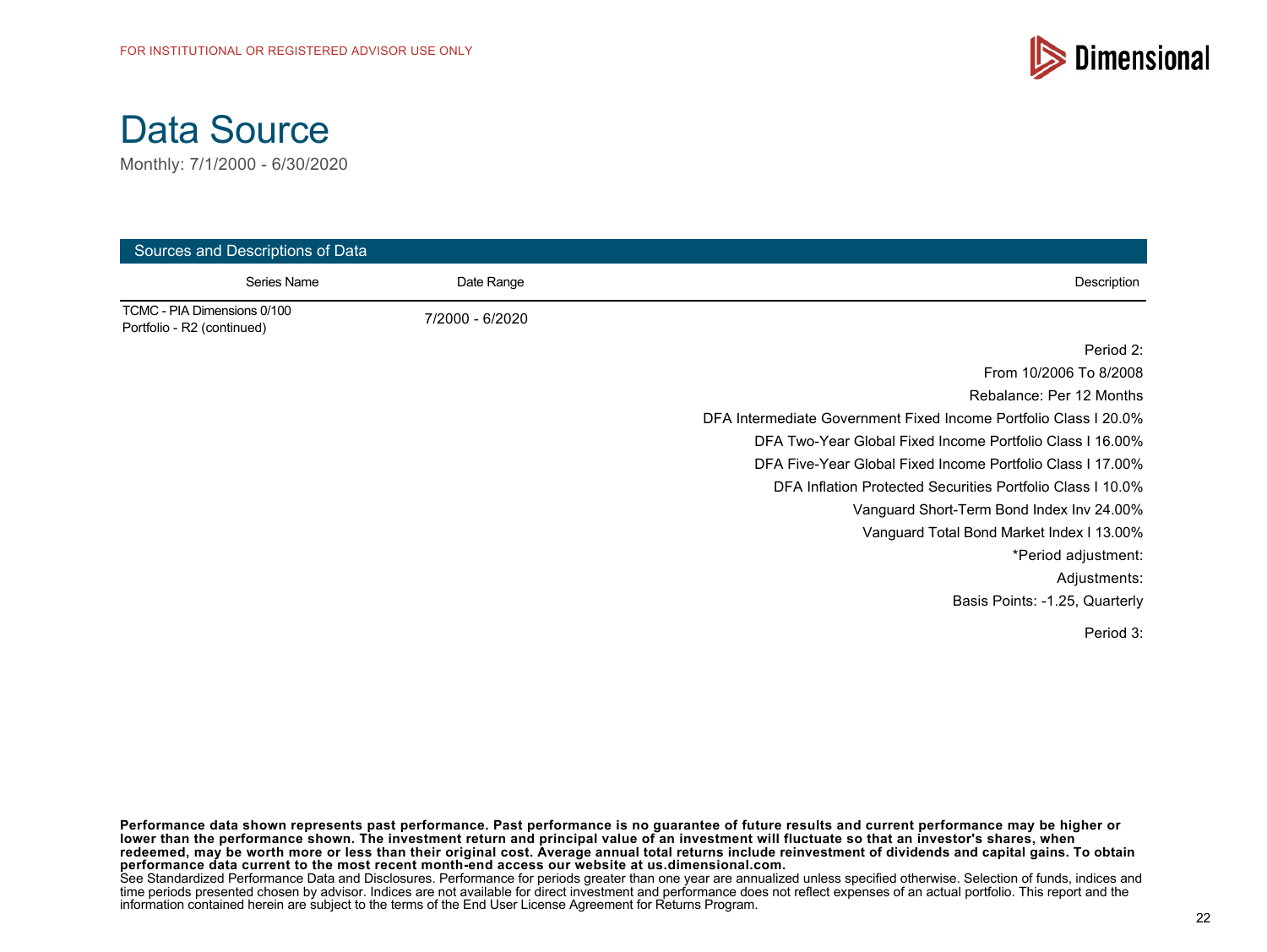



| Sources and Descriptions of Data                          |                   |                                                                  |  |  |
|-----------------------------------------------------------|-------------------|------------------------------------------------------------------|--|--|
| Series Name                                               | Date Range        | Description                                                      |  |  |
| TCMC - PIA Dimensions 0/100<br>Portfolio - R2 (continued) | 7/2000 - 6/2020   | From 9/2008 To 6/2020 (Latest)                                   |  |  |
|                                                           |                   | Rebalance: Per 12 Months                                         |  |  |
|                                                           |                   | DFA Intermediate Government Fixed Income Portfolio Class I 20.0% |  |  |
|                                                           |                   | DFA Two-Year Global Fixed Income Portfolio Class I 16,00%        |  |  |
|                                                           |                   | DFA Five-Year Global Fixed Income Portfolio Class I 17,00%       |  |  |
|                                                           |                   | DFA Inflation Protected Securities Portfolio Class I 10.0%       |  |  |
|                                                           |                   | Vanguard Short-Term Bond Index Inv 24.00%                        |  |  |
|                                                           |                   | Vanguard Total Bond Market Index I 13.00%                        |  |  |
|                                                           |                   | *Period adjustment:                                              |  |  |
|                                                           |                   | Adjustments:                                                     |  |  |
|                                                           |                   | Basis Points: -1.25, Quarterly                                   |  |  |
| TCMC - PIA Dimensions 100/0<br>Portfolio - R2             | $3/2000 - 6/2020$ | TCMC - PIA Dimensions 100/0 Portfolio - R2 From 3/2000 To 6/2020 |  |  |

Constructed under USD

**Performance data shown represents past performance. Past performance is no guarantee of future results and current performance may be higher or lower than the performance shown. The investment return and principal value of an investment will fluctuate so that an investor's shares, when redeemed, may be worth more or less than their original cost. Average annual total returns include reinvestment of dividends and capital gains. To obtain performance data current to the most recent month-end access our website at us.dimensional.com.** See Standardized Performance Data and Disclosures. Performance for periods greater than one year are annualized unless specified otherwise. Selection of funds, indices and time periods presented chosen by advisor. Indices are not available for direct investment and performance does not reflect expenses of an actual portfolio. This report and the information contained herein are subject to the terms of the End User License Agreement for Returns Program.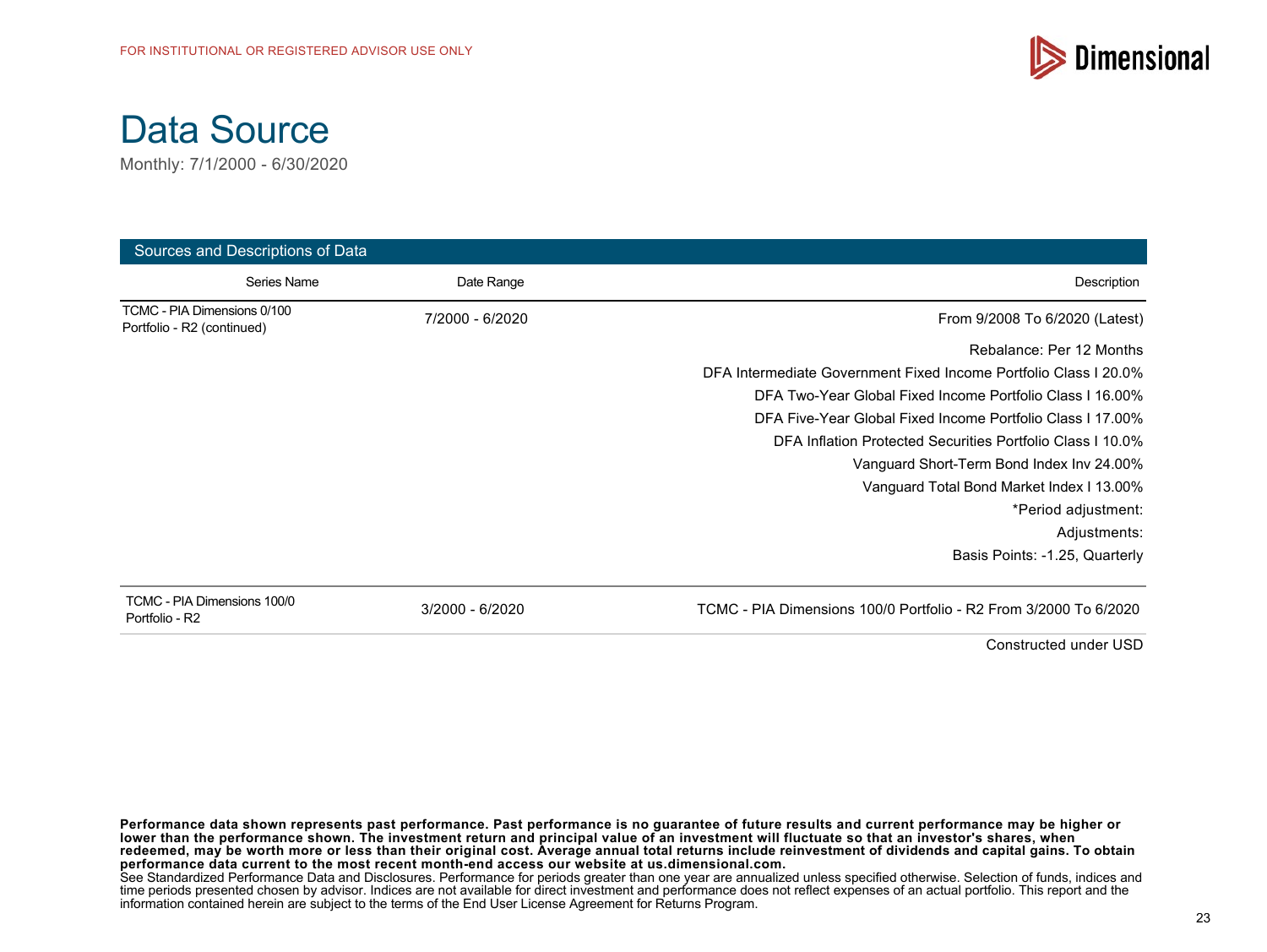



| Sources and Descriptions of Data |                                                           |  |  |  |
|----------------------------------|-----------------------------------------------------------|--|--|--|
| Date Range                       | Description                                               |  |  |  |
| 3/2000 - 6/2020                  | Period 1:                                                 |  |  |  |
|                                  | From 3/2000 (Earliest) To 9/2006                          |  |  |  |
|                                  | Rebalance: Per 12 Months                                  |  |  |  |
|                                  | DFA Emerging Markets Value Portfolio Class I 3.00%        |  |  |  |
|                                  | DFA International Value Portfolio Class 17.00%            |  |  |  |
|                                  | DFA US Large Cap Value Portfolio Class I 15.00%           |  |  |  |
|                                  | DFA Emerging Markets Portfolio Class I 4.00%              |  |  |  |
|                                  | DFA Emerging Markets Small Cap Portfolio Class I 3.00%    |  |  |  |
|                                  | DFA Real Estate Securities Portfolio Class I 5.00%        |  |  |  |
|                                  | DFA International Small Cap Value Portfolio Class I 8.00% |  |  |  |
|                                  | DFA US Large Company Portfolio 15.00%                     |  |  |  |
|                                  | DFA US Targeted Value Portfolio Class I 20.0%             |  |  |  |
|                                  | Vanguard Developed Markets Index Instl 20.0%              |  |  |  |
|                                  | *Period adjustment:                                       |  |  |  |
|                                  | Adjustments:                                              |  |  |  |
|                                  | Basis Points: -1.25, Quarterly                            |  |  |  |
|                                  |                                                           |  |  |  |

**Performance data shown represents past performance. Past performance is no guarantee of future results and current performance may be higher or lower than the performance shown. The investment return and principal value of an investment will fluctuate so that an investor's shares, when redeemed, may be worth more or less than their original cost. Average annual total returns include reinvestment of dividends and capital gains. To obtain performance data current to the most recent month-end access our website at us.dimensional.com.** See Standardized Performance Data and Disclosures. Performance for periods greater than one year are annualized unless specified otherwise. Selection of funds, indices and

time periods presented chosen by advisor. Indices are not available for direct investment and performance does not reflect expenses of an actual portfolio. This report and the information contained herein are subject to the terms of the End User License Agreement for Returns Program.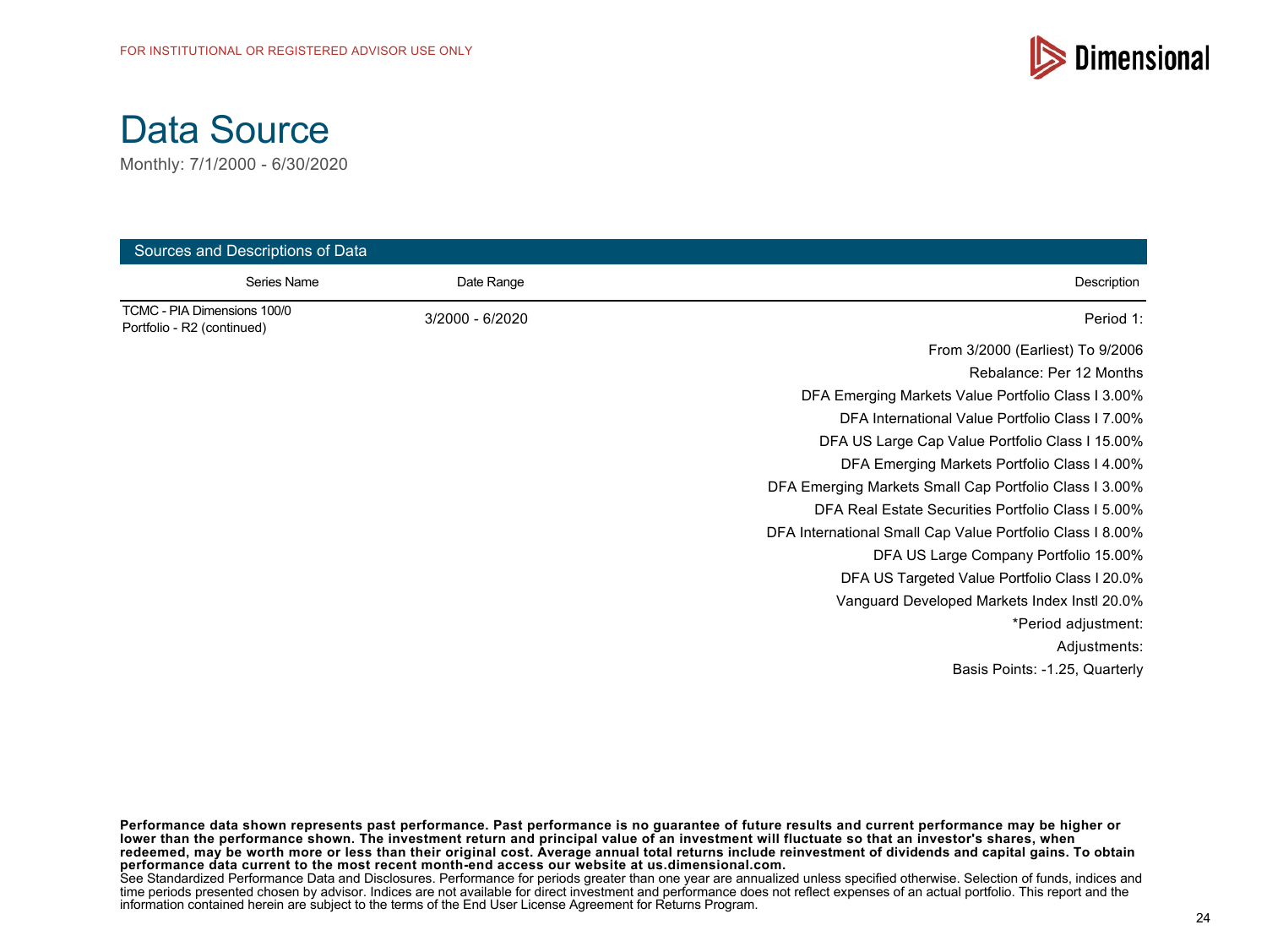



| Sources and Descriptions of Data                          |                 |                                                           |  |  |
|-----------------------------------------------------------|-----------------|-----------------------------------------------------------|--|--|
| Series Name                                               | Date Range      | Description                                               |  |  |
| TCMC - PIA Dimensions 100/0<br>Portfolio - R2 (continued) | 3/2000 - 6/2020 |                                                           |  |  |
|                                                           |                 | Period 2:                                                 |  |  |
|                                                           |                 | From 10/2006 To 8/2008                                    |  |  |
|                                                           |                 | Rebalance: Per 12 Months                                  |  |  |
|                                                           |                 | DFA International Value Portfolio Class I 7.00%           |  |  |
|                                                           |                 | DFA Real Estate Securities Portfolio Class I 5.00%        |  |  |
|                                                           |                 | DFA International Small Cap Value Portfolio Class I 8.00% |  |  |
|                                                           |                 | DFA Emerging Markets Core Equity Portfolio Class I 10.0%  |  |  |
|                                                           |                 | DFA US Core Equity 2 Portfolio Class I 50.0%              |  |  |
|                                                           |                 | Vanguard Developed Markets Index Instl 20.0%              |  |  |
|                                                           |                 | *Period adjustment:                                       |  |  |
|                                                           |                 | Adjustments:                                              |  |  |
|                                                           |                 | Basis Points: -1.25, Quarterly                            |  |  |

**Performance data shown represents past performance. Past performance is no guarantee of future results and current performance may be higher or lower than the performance shown. The investment return and principal value of an investment will fluctuate so that an investor's shares, when redeemed, may be worth more or less than their original cost. Average annual total returns include reinvestment of dividends and capital gains. To obtain performance data current to the most recent month-end access our website at us.dimensional.com.**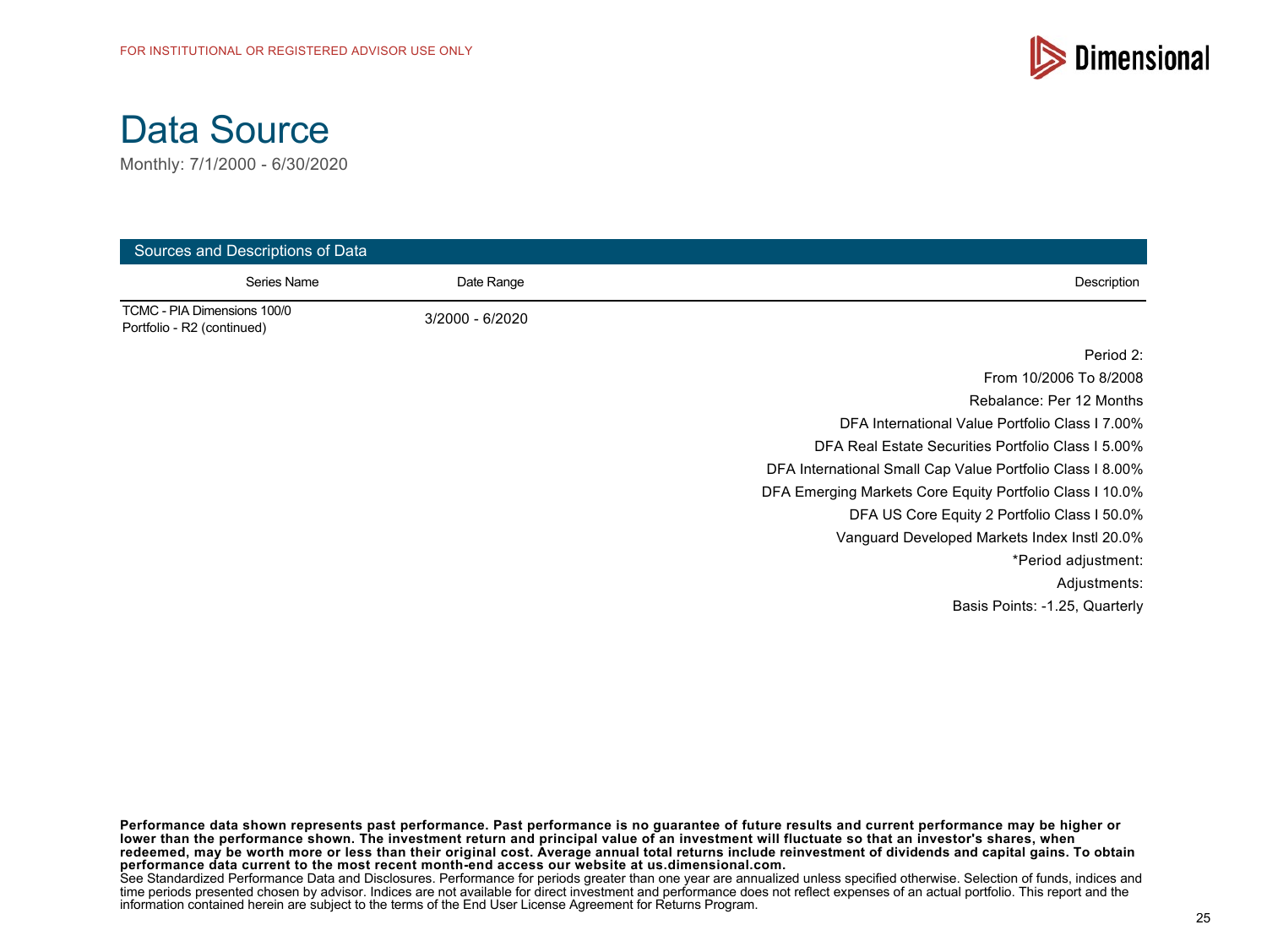



| Sources and Descriptions of Data                          |                 |                                                                  |  |  |
|-----------------------------------------------------------|-----------------|------------------------------------------------------------------|--|--|
| Series Name                                               | Date Range      | Description                                                      |  |  |
| TCMC - PIA Dimensions 100/0<br>Portfolio - R2 (continued) | 3/2000 - 6/2020 | Period 3:                                                        |  |  |
|                                                           |                 | From 9/2008 To 6/2020 (Latest)                                   |  |  |
|                                                           |                 | Rebalance: Per 12 Months                                         |  |  |
|                                                           |                 | DFA Emerging Markets Core Equity Portfolio Class I 10.0%         |  |  |
|                                                           |                 | DFA US Core Equity 2 Portfolio Class I 50.0%                     |  |  |
|                                                           |                 | DFA Global Real Estate Securities Portfolio 5.00%                |  |  |
|                                                           |                 | DFA International Vector Equity Portfolio 15.00%                 |  |  |
|                                                           |                 | Vanguard Developed Markets Index Instl 20.0%                     |  |  |
|                                                           |                 | *Period adjustment:                                              |  |  |
|                                                           |                 | Adjustments:                                                     |  |  |
|                                                           |                 | Basis Points: -1.25, Quarterly                                   |  |  |
| TCMC - PIA Dimensions 20/80<br>Portfolio - R2             | 7/2000 - 6/2020 | TCMC - PIA Dimensions 20/80 Portfolio - R2 From 7/2000 To 6/2020 |  |  |

Constructed under USD

**Performance data shown represents past performance. Past performance is no guarantee of future results and current performance may be higher or lower than the performance shown. The investment return and principal value of an investment will fluctuate so that an investor's shares, when redeemed, may be worth more or less than their original cost. Average annual total returns include reinvestment of dividends and capital gains. To obtain performance data current to the most recent month-end access our website at us.dimensional.com.** See Standardized Performance Data and Disclosures. Performance for periods greater than one year are annualized unless specified otherwise. Selection of funds, indices and time periods presented chosen by advisor. Indices are not available for direct investment and performance does not reflect expenses of an actual portfolio. This report and the information contained herein are subject to the terms of the End User License Agreement for Returns Program.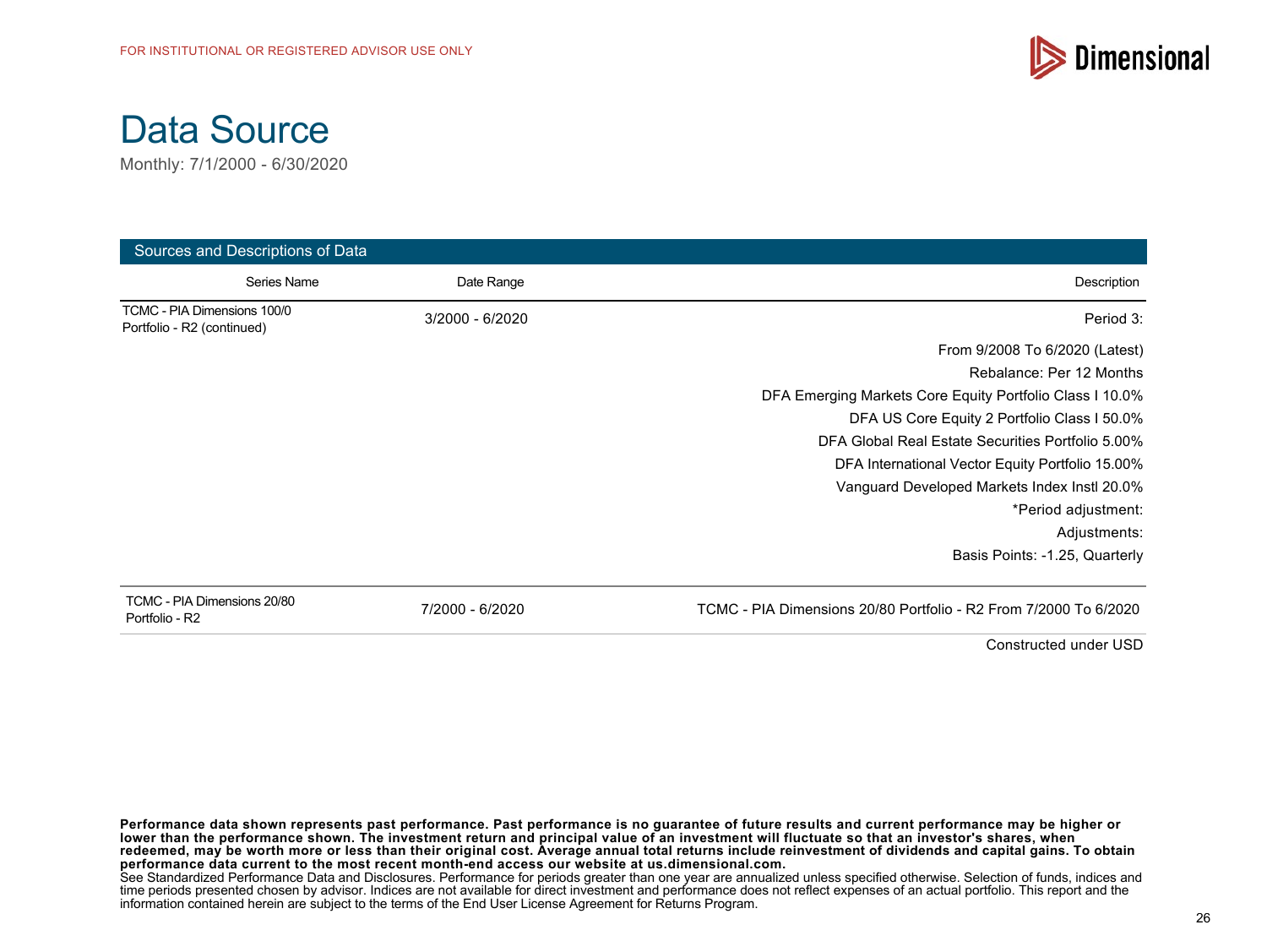



| Sources and Descriptions of Data                          |                 |                                                                   |  |  |
|-----------------------------------------------------------|-----------------|-------------------------------------------------------------------|--|--|
| Series Name                                               | Date Range      | Description                                                       |  |  |
| TCMC - PIA Dimensions 20/80<br>Portfolio - R2 (continued) | 7/2000 - 6/2020 | Period 1:                                                         |  |  |
|                                                           |                 | From 7/2000 (Earliest) To 9/2006                                  |  |  |
|                                                           |                 | Rebalance: Per 12 Months                                          |  |  |
|                                                           |                 | DFA International Value Portfolio Class I 1.00%                   |  |  |
|                                                           |                 | DFA Emerging Markets Portfolio Class I 1.00%                      |  |  |
|                                                           |                 | DFA US Large Company Portfolio 4.00%                              |  |  |
|                                                           |                 | DFA Intermediate Government Fixed Income Portfolio Class I 15.00% |  |  |
|                                                           |                 | DFA Emerging Markets Small Cap Portfolio Class I 1.00%            |  |  |
|                                                           |                 | DFA Real Estate Securities Portfolio Class I 1.00%                |  |  |
|                                                           |                 | DFA Two-Year Global Fixed Income Portfolio Class I 12.00%         |  |  |
|                                                           |                 | DFA Five-Year Global Fixed Income Portfolio Class I 13.00%        |  |  |
|                                                           |                 | DFA International Small Cap Value Portfolio Class 11.00%          |  |  |
|                                                           |                 | DFA US Large Cap Value Portfolio Class 13.00%                     |  |  |
|                                                           |                 | DFA US Targeted Value Portfolio Class I 4.00%                     |  |  |

**Performance data shown represents past performance. Past performance is no guarantee of future results and current performance may be higher or lower than the performance shown. The investment return and principal value of an investment will fluctuate so that an investor's shares, when redeemed, may be worth more or less than their original cost. Average annual total returns include reinvestment of dividends and capital gains. To obtain performance data current to the most recent month-end access our website at us.dimensional.com.**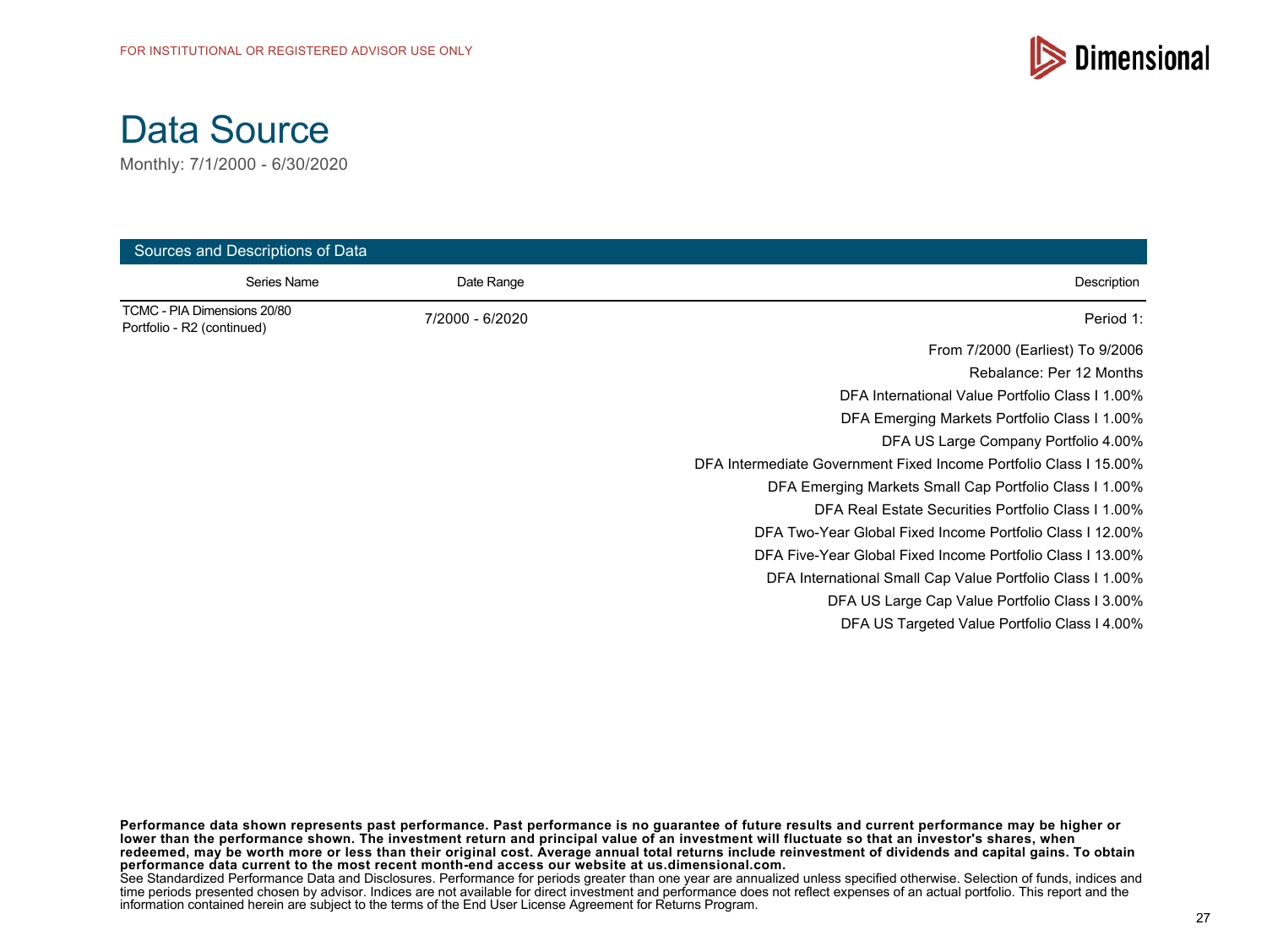



| Sources and Descriptions of Data                          |                 |                                                                   |  |  |
|-----------------------------------------------------------|-----------------|-------------------------------------------------------------------|--|--|
| Series Name                                               | Date Range      | Description                                                       |  |  |
| TCMC - PIA Dimensions 20/80<br>Portfolio - R2 (continued) | 7/2000 - 6/2020 | Vanguard Developed Markets Index Instl 4.00%                      |  |  |
|                                                           |                 | Vanguard Short-Term Bond Index Inv 20.0%                          |  |  |
|                                                           |                 | Vanguard Total Bond Market Index I 10.0%                          |  |  |
|                                                           |                 | Vanguard Inflation-Protected Secs Inv 10.0%                       |  |  |
|                                                           |                 | *Period adjustment:                                               |  |  |
|                                                           |                 | Adjustments:                                                      |  |  |
|                                                           |                 | Basis Points: -1.25, Quarterly                                    |  |  |
|                                                           |                 | Period 2:                                                         |  |  |
|                                                           |                 | From 10/2006 To 8/2008                                            |  |  |
|                                                           |                 | Rebalance: Per 12 Months                                          |  |  |
|                                                           |                 | DFA International Value Portfolio Class I 1.00%                   |  |  |
|                                                           |                 | DFA Intermediate Government Fixed Income Portfolio Class I 15.00% |  |  |
|                                                           |                 | DFA Real Estate Securities Portfolio Class I 1.00%                |  |  |
|                                                           |                 | DFA Two-Year Global Fixed Income Portfolio Class I 12.00%         |  |  |

**Performance data shown represents past performance. Past performance is no guarantee of future results and current performance may be higher or lower than the performance shown. The investment return and principal value of an investment will fluctuate so that an investor's shares, when redeemed, may be worth more or less than their original cost. Average annual total returns include reinvestment of dividends and capital gains. To obtain performance data current to the most recent month-end access our website at us.dimensional.com.**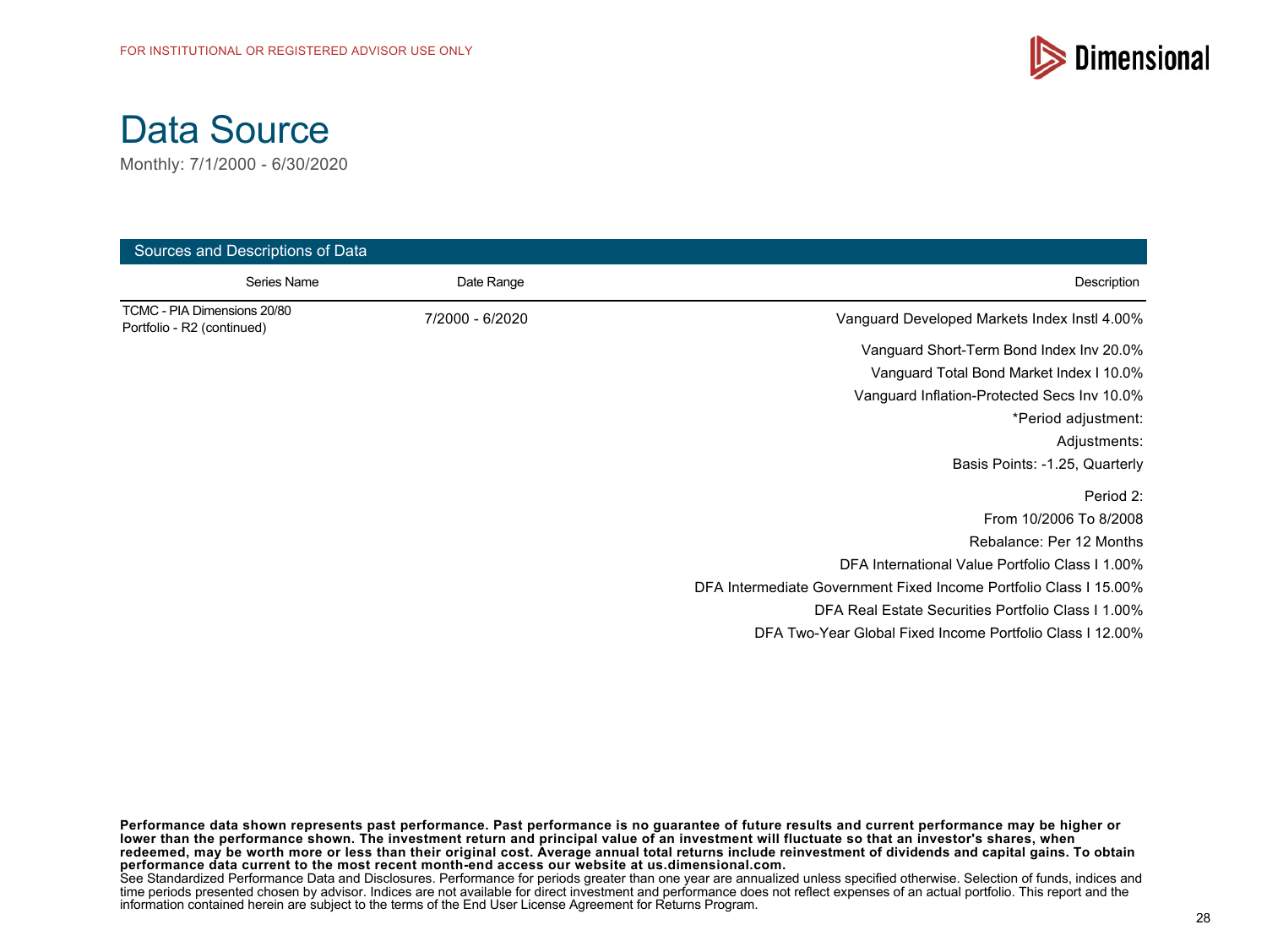

Monthly: 7/1/2000 - 6/30/2020

| Sources and Descriptions of Data                          |                 |                                                            |  |  |
|-----------------------------------------------------------|-----------------|------------------------------------------------------------|--|--|
| Series Name                                               | Date Range      | Description                                                |  |  |
| TCMC - PIA Dimensions 20/80<br>Portfolio - R2 (continued) | 7/2000 - 6/2020 | DFA Five-Year Global Fixed Income Portfolio Class I 13.00% |  |  |
|                                                           |                 | DFA International Small Cap Value Portfolio Class I 2.00%  |  |  |
|                                                           |                 | DFA Emerging Markets Core Equity Portfolio Class I 2.00%   |  |  |
|                                                           |                 | DFA US Core Equity 2 Portfolio Class I 10.0%               |  |  |
|                                                           |                 | DFA Inflation Protected Securities Portfolio Class I 10.0% |  |  |
|                                                           |                 | Vanguard Developed Markets Index Instl 4.00%               |  |  |
|                                                           |                 | Vanguard Short-Term Bond Index Inv 20.0%                   |  |  |
|                                                           |                 | Vanguard Total Bond Market Index I 10.0%                   |  |  |
|                                                           |                 | *Period adjustment:                                        |  |  |
|                                                           |                 | Adjustments:                                               |  |  |
|                                                           |                 | Basis Points: -1.25, Quarterly                             |  |  |
|                                                           |                 | Period 3:                                                  |  |  |
|                                                           |                 | From 9/2008 To 6/2020 (Latest)                             |  |  |
|                                                           |                 | Rebalance: Per 12 Months                                   |  |  |

**Performance data shown represents past performance. Past performance is no guarantee of future results and current performance may be higher or lower than the performance shown. The investment return and principal value of an investment will fluctuate so that an investor's shares, when redeemed, may be worth more or less than their original cost. Average annual total returns include reinvestment of dividends and capital gains. To obtain performance data current to the most recent month-end access our website at us.dimensional.com.**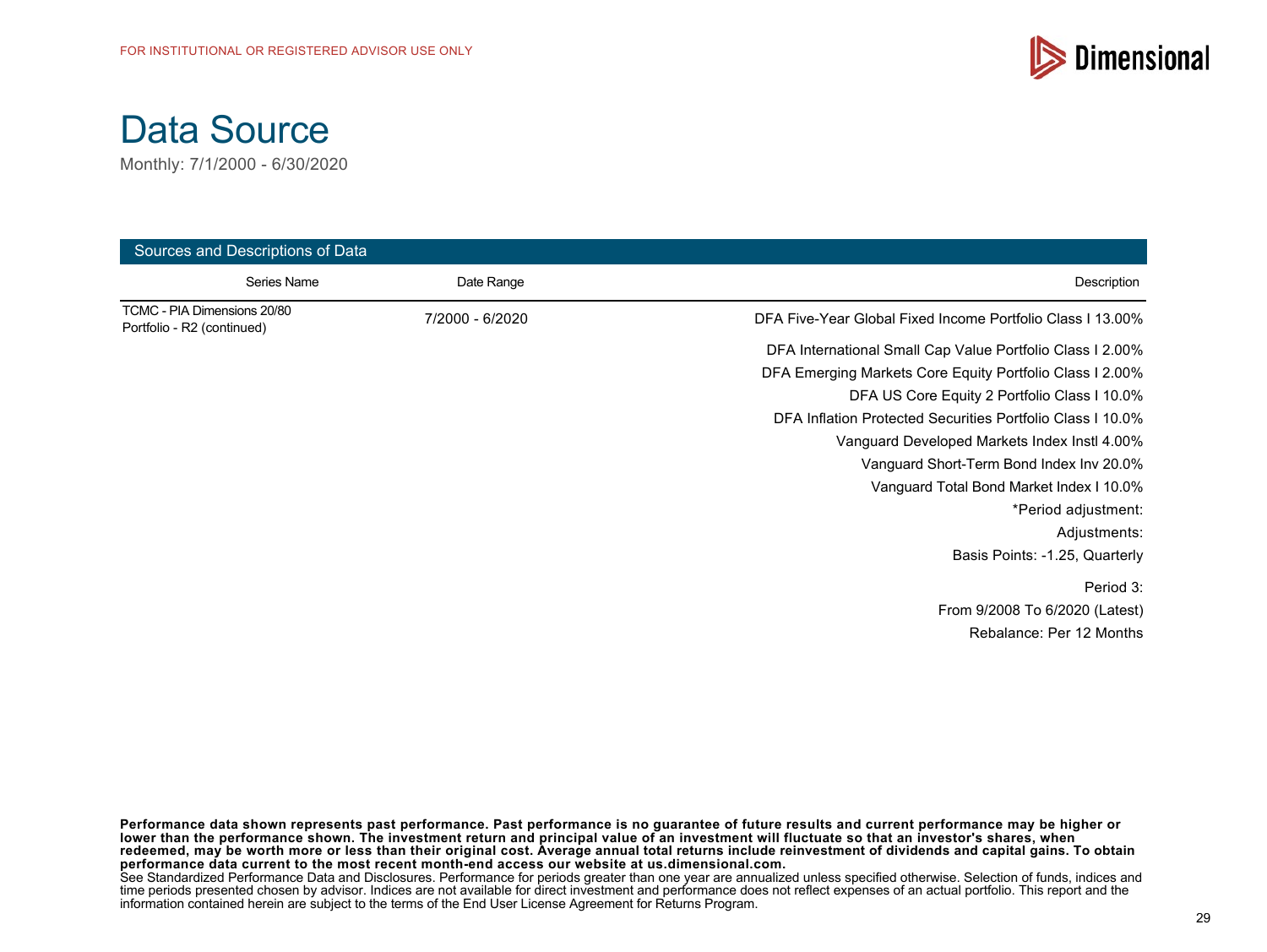

Monthly: 7/1/2000 - 6/30/2020

| Sources and Descriptions of Data                          |                 |                                                                   |  |  |
|-----------------------------------------------------------|-----------------|-------------------------------------------------------------------|--|--|
| Series Name                                               | Date Range      | Description                                                       |  |  |
| TCMC - PIA Dimensions 20/80<br>Portfolio - R2 (continued) | 7/2000 - 6/2020 | DFA Intermediate Government Fixed Income Portfolio Class I 15.00% |  |  |
|                                                           |                 | DFA Two-Year Global Fixed Income Portfolio Class I 12.00%         |  |  |
|                                                           |                 | DFA Five-Year Global Fixed Income Portfolio Class I 13,00%        |  |  |
|                                                           |                 | DFA Emerging Markets Core Equity Portfolio Class 1 2.00%          |  |  |
|                                                           |                 | DFA US Core Equity 2 Portfolio Class I 10.0%                      |  |  |
|                                                           |                 | DFA Inflation Protected Securities Portfolio Class I 10.0%        |  |  |
|                                                           |                 | DFA Global Real Estate Securities Portfolio 1.00%                 |  |  |
|                                                           |                 | DFA International Vector Equity Portfolio 3.00%                   |  |  |
|                                                           |                 | Vanguard Developed Markets Index Instl 4.00%                      |  |  |
|                                                           |                 | Vanguard Short-Term Bond Index Inv 20.0%                          |  |  |
|                                                           |                 | Vanguard Total Bond Market Index I 10.0%                          |  |  |
|                                                           |                 | *Period adjustment:                                               |  |  |
|                                                           |                 | Adjustments:                                                      |  |  |
|                                                           |                 | Basis Points: -1.25, Quarterly                                    |  |  |

**Performance data shown represents past performance. Past performance is no guarantee of future results and current performance may be higher or lower than the performance shown. The investment return and principal value of an investment will fluctuate so that an investor's shares, when redeemed, may be worth more or less than their original cost. Average annual total returns include reinvestment of dividends and capital gains. To obtain performance data current to the most recent month-end access our website at us.dimensional.com.**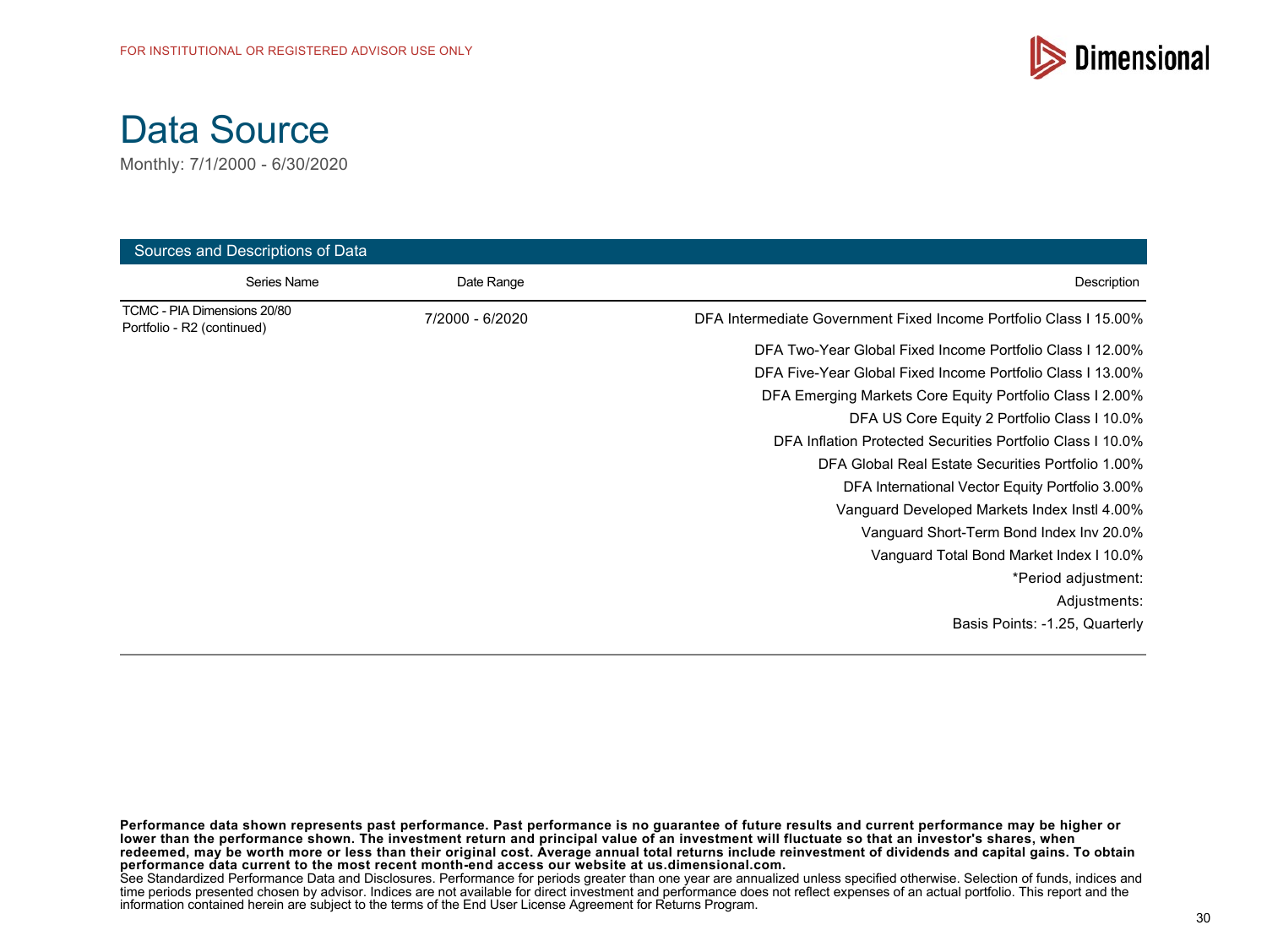



| Sources and Descriptions of Data              |             |                 |                                                                   |  |
|-----------------------------------------------|-------------|-----------------|-------------------------------------------------------------------|--|
|                                               | Series Name | Date Range      | Description                                                       |  |
| TCMC - PIA Dimensions 30/70<br>Portfolio - R2 |             | 7/2000 - 6/2020 | TCMC - PIA Dimensions 30/70 Portfolio - R2 From 7/2000 To 6/2020  |  |
|                                               |             |                 | Constructed under USD                                             |  |
|                                               |             |                 | Period 1:                                                         |  |
|                                               |             |                 | From 7/2000 (Earliest) To 9/2006                                  |  |
|                                               |             |                 | Rebalance: Per 12 Months                                          |  |
|                                               |             |                 | DFA Emerging Markets Value Portfolio Class I 1.00%                |  |
|                                               |             |                 | DFA International Value Portfolio Class I 2.00%                   |  |
|                                               |             |                 | DFA Emerging Markets Portfolio Class I 1.00%                      |  |
|                                               |             |                 | DFA US Large Company Portfolio 5.00%                              |  |
|                                               |             |                 | DFA Intermediate Government Fixed Income Portfolio Class I 14.00% |  |
|                                               |             |                 | DFA Emerging Markets Small Cap Portfolio Class I 1.00%            |  |
|                                               |             |                 | DFA Real Estate Securities Portfolio Class I 2.00%                |  |
|                                               |             |                 | DFA Two-Year Global Fixed Income Portfolio Class I 9.00%          |  |
|                                               |             |                 | DFA Five-Year Global Fixed Income Portfolio Class 19.00%          |  |

**Performance data shown represents past performance. Past performance is no guarantee of future results and current performance may be higher or lower than the performance shown. The investment return and principal value of an investment will fluctuate so that an investor's shares, when redeemed, may be worth more or less than their original cost. Average annual total returns include reinvestment of dividends and capital gains. To obtain performance data current to the most recent month-end access our website at us.dimensional.com.**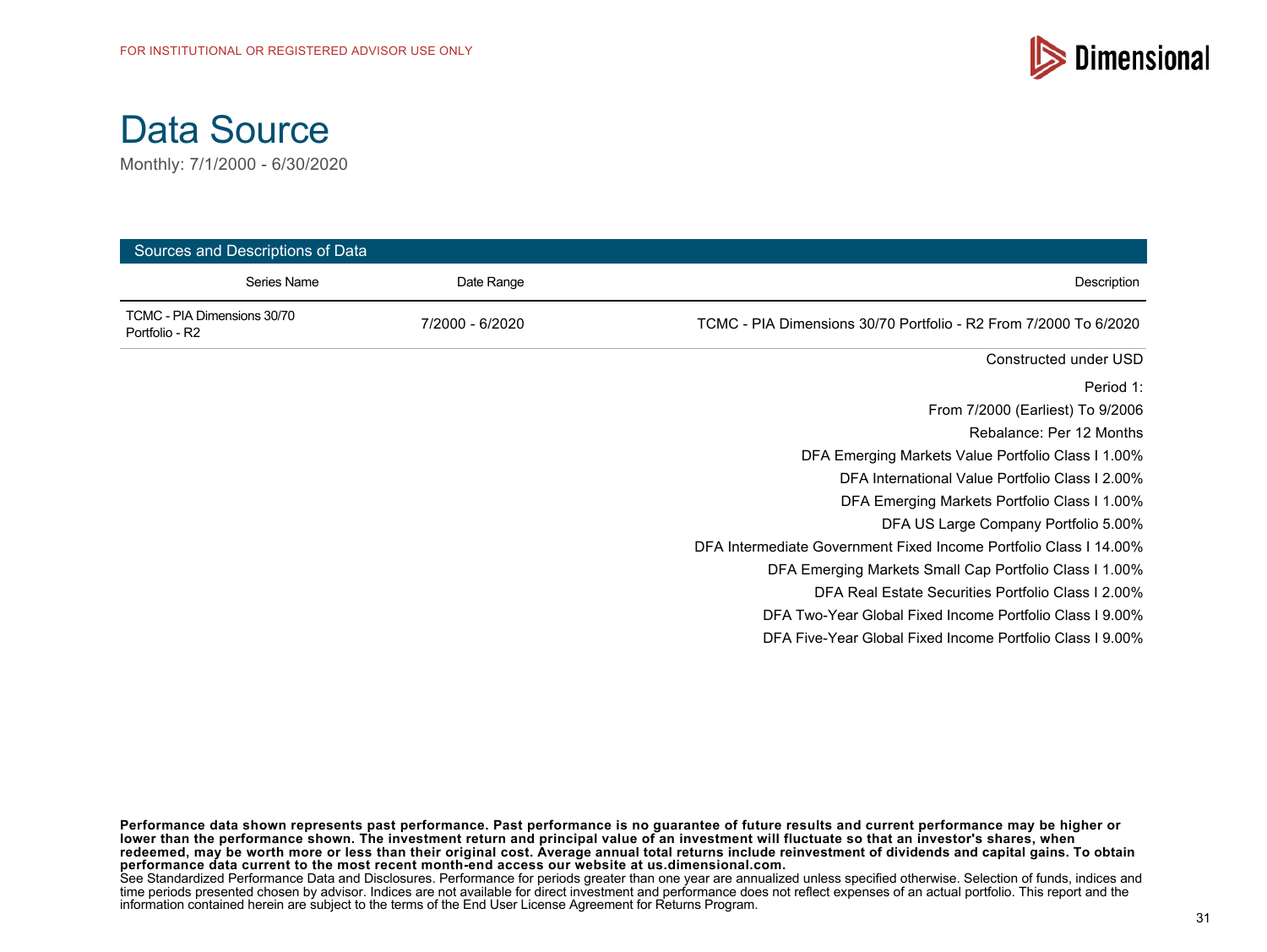



| Sources and Descriptions of Data                          |                 |                                                           |
|-----------------------------------------------------------|-----------------|-----------------------------------------------------------|
| Series Name                                               | Date Range      | Description                                               |
| TCMC - PIA Dimensions 30/70<br>Portfolio - R2 (continued) | 7/2000 - 6/2020 | DFA International Small Cap Value Portfolio Class I 2.00% |
|                                                           |                 | DFA US Large Cap Value Portfolio Class I 4.00%            |
|                                                           |                 | DFA US Targeted Value Portfolio Class I 6.00%             |
|                                                           |                 | Vanguard Developed Markets Index Instl 6.00%              |
|                                                           |                 | Vanguard Short-Term Bond Index Inv 17.00%                 |
|                                                           |                 | Vanguard Total Bond Market Index I 9.00%                  |
|                                                           |                 | Vanguard Inflation-Protected Secs Inv 12.00%              |
|                                                           |                 | *Period adjustment:                                       |
|                                                           |                 | Adjustments:                                              |
|                                                           |                 | Basis Points: -1.25, Quarterly                            |
|                                                           |                 | Period 2:                                                 |
|                                                           |                 | From 10/2006 To 8/2008                                    |
|                                                           |                 | Rebalance: Per 12 Months                                  |
|                                                           |                 | DFA International Value Portfolio Class I 2.00%           |

**Performance data shown represents past performance. Past performance is no guarantee of future results and current performance may be higher or lower than the performance shown. The investment return and principal value of an investment will fluctuate so that an investor's shares, when redeemed, may be worth more or less than their original cost. Average annual total returns include reinvestment of dividends and capital gains. To obtain performance data current to the most recent month-end access our website at us.dimensional.com.**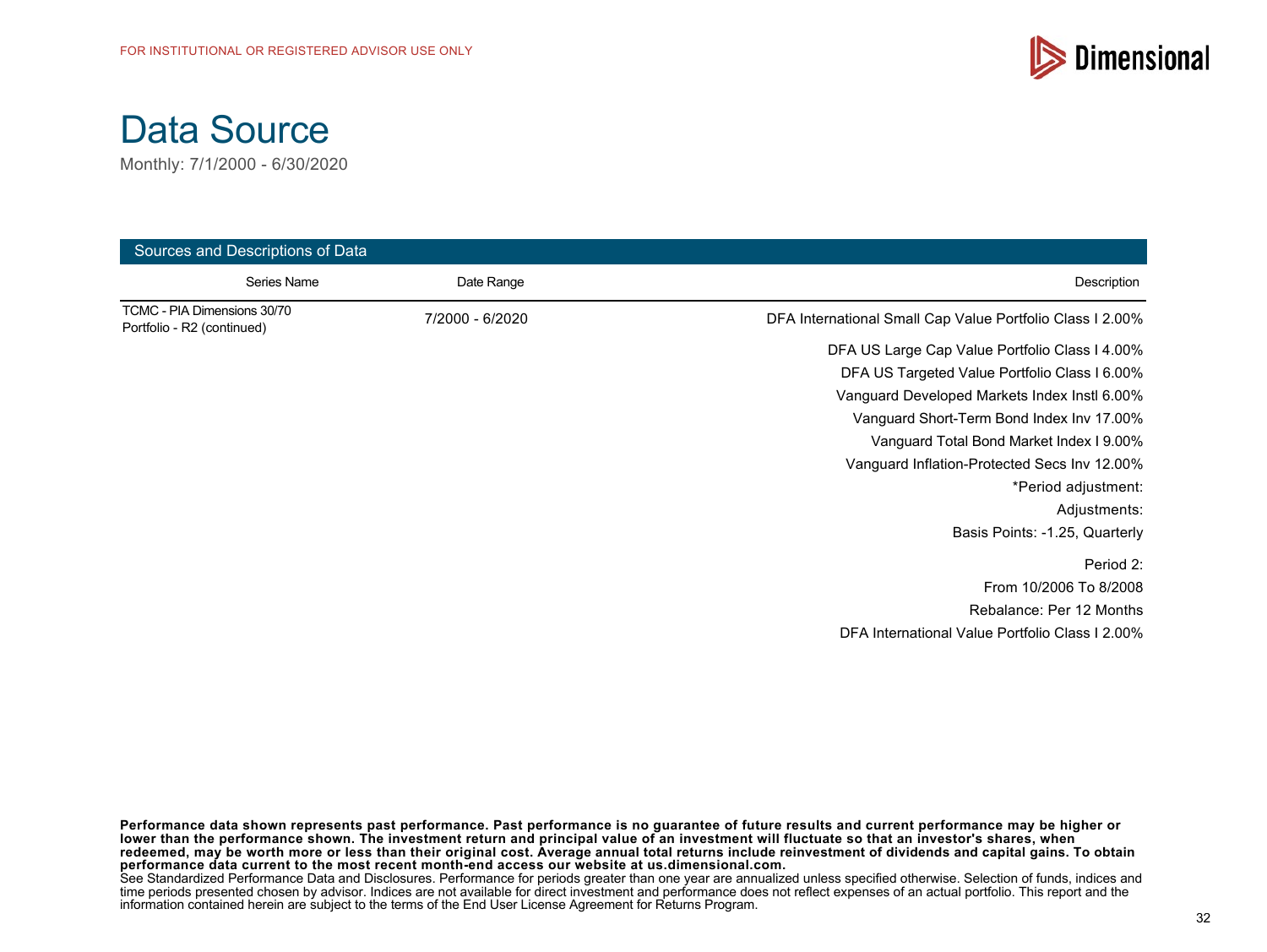

Monthly: 7/1/2000 - 6/30/2020

| Sources and Descriptions of Data                          |                 |                                                                   |
|-----------------------------------------------------------|-----------------|-------------------------------------------------------------------|
| Series Name                                               | Date Range      | Description                                                       |
| TCMC - PIA Dimensions 30/70<br>Portfolio - R2 (continued) | 7/2000 - 6/2020 | DFA Intermediate Government Fixed Income Portfolio Class I 14.00% |
|                                                           |                 | DFA Real Estate Securities Portfolio Class I 2.00%                |
|                                                           |                 | DFA Two-Year Global Fixed Income Portfolio Class I 9.00%          |
|                                                           |                 | DFA Five-Year Global Fixed Income Portfolio Class I 9.00%         |
|                                                           |                 | DFA International Small Cap Value Portfolio Class I 2.00%         |
|                                                           |                 | DFA Emerging Markets Core Equity Portfolio Class I 3.00%          |
|                                                           |                 | DFA US Core Equity 2 Portfolio Class I 15.00%                     |
|                                                           |                 | DFA Inflation Protected Securities Portfolio Class I 12.00%       |
|                                                           |                 | Vanguard Developed Markets Index Instl 6.00%                      |
|                                                           |                 | Vanguard Short-Term Bond Index Inv 17.00%                         |
|                                                           |                 | Vanguard Total Bond Market Index I 9.00%                          |
|                                                           |                 | *Period adjustment:                                               |
|                                                           |                 | Adjustments:                                                      |
|                                                           |                 | Basis Points: -1.25, Quarterly                                    |

**Performance data shown represents past performance. Past performance is no guarantee of future results and current performance may be higher or lower than the performance shown. The investment return and principal value of an investment will fluctuate so that an investor's shares, when redeemed, may be worth more or less than their original cost. Average annual total returns include reinvestment of dividends and capital gains. To obtain performance data current to the most recent month-end access our website at us.dimensional.com.**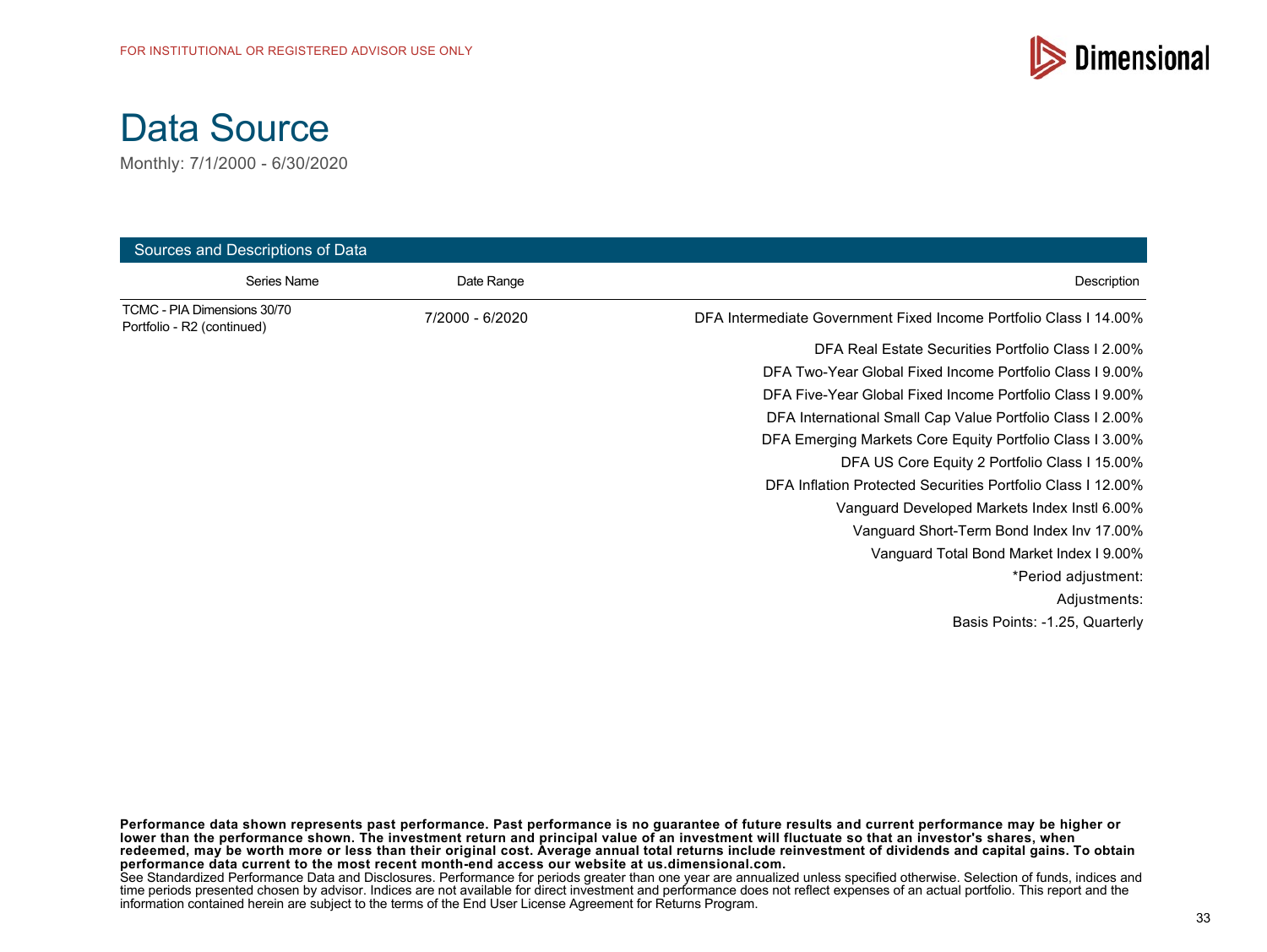



| Sources and Descriptions of Data                          |                 |                                                                   |
|-----------------------------------------------------------|-----------------|-------------------------------------------------------------------|
| Series Name                                               | Date Range      | Description                                                       |
| TCMC - PIA Dimensions 30/70<br>Portfolio - R2 (continued) | 7/2000 - 6/2020 | Period 3:                                                         |
|                                                           |                 | From 9/2008 To 6/2020 (Latest)                                    |
|                                                           |                 | Rebalance: Per 12 Months                                          |
|                                                           |                 | DFA Intermediate Government Fixed Income Portfolio Class I 14.00% |
|                                                           |                 | DFA Two-Year Global Fixed Income Portfolio Class 19.00%           |
|                                                           |                 | DFA Five-Year Global Fixed Income Portfolio Class I 9.00%         |
|                                                           |                 | DFA Emerging Markets Core Equity Portfolio Class I 3.00%          |
|                                                           |                 | DFA US Core Equity 2 Portfolio Class I 15.00%                     |
|                                                           |                 | DFA Inflation Protected Securities Portfolio Class I 12.00%       |
|                                                           |                 | DFA Global Real Estate Securities Portfolio 2.00%                 |
|                                                           |                 | DFA International Vector Equity Portfolio 4.00%                   |
|                                                           |                 | Vanguard Developed Markets Index Instl 6.00%                      |
|                                                           |                 | Vanguard Short-Term Bond Index Inv 17.00%                         |
|                                                           |                 | Vanguard Total Bond Market Index I 9.00%                          |

**Performance data shown represents past performance. Past performance is no guarantee of future results and current performance may be higher or lower than the performance shown. The investment return and principal value of an investment will fluctuate so that an investor's shares, when redeemed, may be worth more or less than their original cost. Average annual total returns include reinvestment of dividends and capital gains. To obtain performance data current to the most recent month-end access our website at us.dimensional.com.**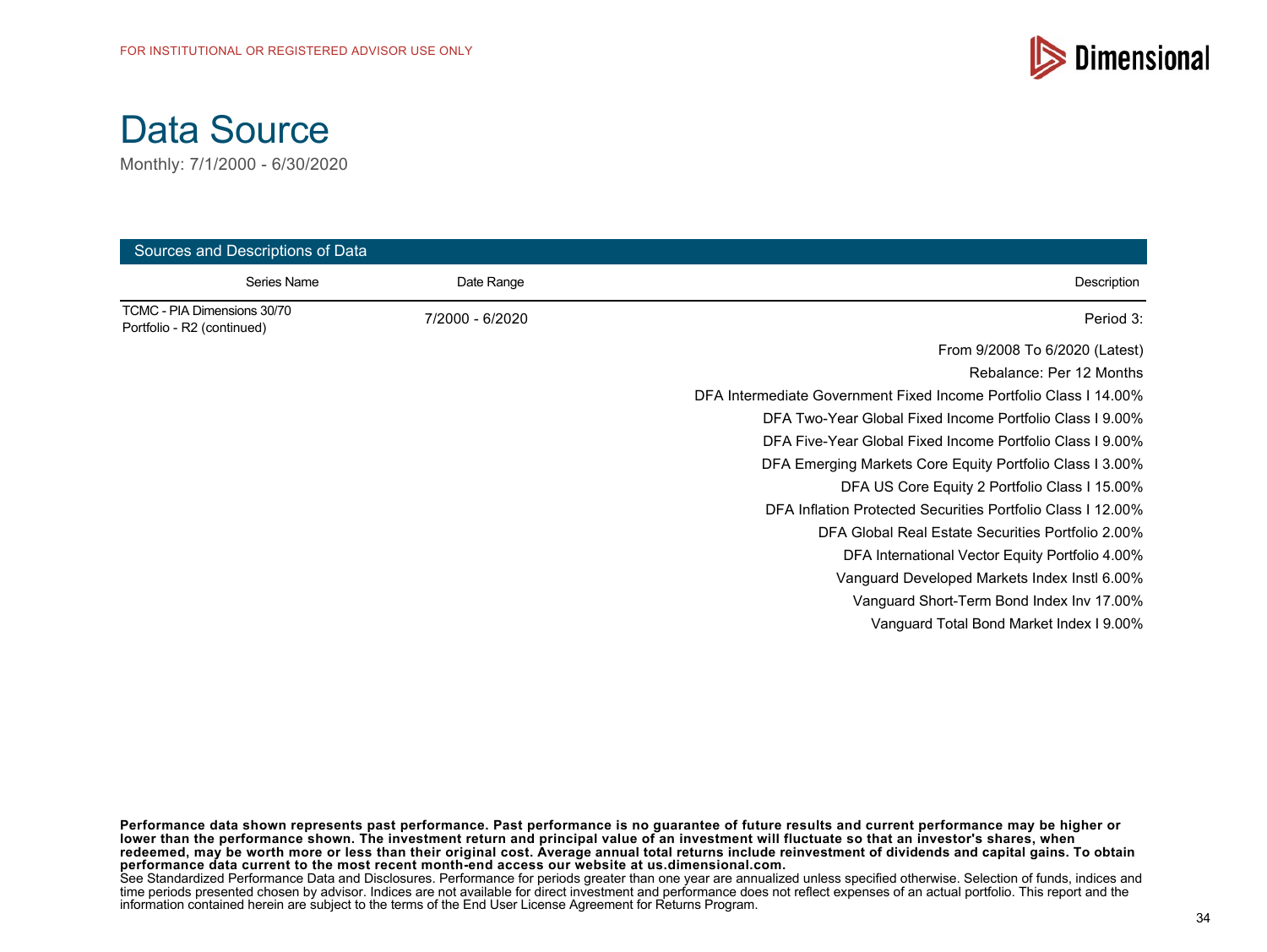



| Sources and Descriptions of Data                          |                 |                                                                  |
|-----------------------------------------------------------|-----------------|------------------------------------------------------------------|
| Series Name                                               | Date Range      | Description                                                      |
| TCMC - PIA Dimensions 30/70<br>Portfolio - R2 (continued) | 7/2000 - 6/2020 | *Period adjustment:                                              |
|                                                           |                 | Adjustments:                                                     |
|                                                           |                 | Basis Points: -1.25, Quarterly                                   |
| TCMC - PIA Dimensions 40/60<br>Portfolio - R2             | 7/2000 - 6/2020 | TCMC - PIA Dimensions 40/60 Portfolio - R2 From 7/2000 To 6/2020 |
|                                                           |                 | Constructed under USD                                            |
|                                                           |                 | Period 1:                                                        |
|                                                           |                 | From 7/2000 (Earliest) To 9/2006                                 |
|                                                           |                 | Rebalance: Per 12 Months                                         |
|                                                           |                 | DFA Emerging Markets Value Portfolio Class I 1.00%               |
|                                                           |                 | DFA International Value Portfolio Class I 3.00%                  |
|                                                           |                 | DFA Emerging Markets Portfolio Class I 2.00%                     |
|                                                           |                 | DFA US Large Company Portfolio 6.00%                             |
|                                                           |                 | DFA Intermediate Government Fixed Income Portfolio Class I 8.00% |

**Performance data shown represents past performance. Past performance is no guarantee of future results and current performance may be higher or lower than the performance shown. The investment return and principal value of an investment will fluctuate so that an investor's shares, when redeemed, may be worth more or less than their original cost. Average annual total returns include reinvestment of dividends and capital gains. To obtain performance data current to the most recent month-end access our website at us.dimensional.com.** See Standardized Performance Data and Disclosures. Performance for periods greater than one year are annualized unless specified otherwise. Selection of funds, indices and

time periods presented chosen by advisor. Indices are not available for direct investment and performance does not reflect expenses of an actual portfolio. This report and the information contained herein are subject to the terms of the End User License Agreement for Returns Program.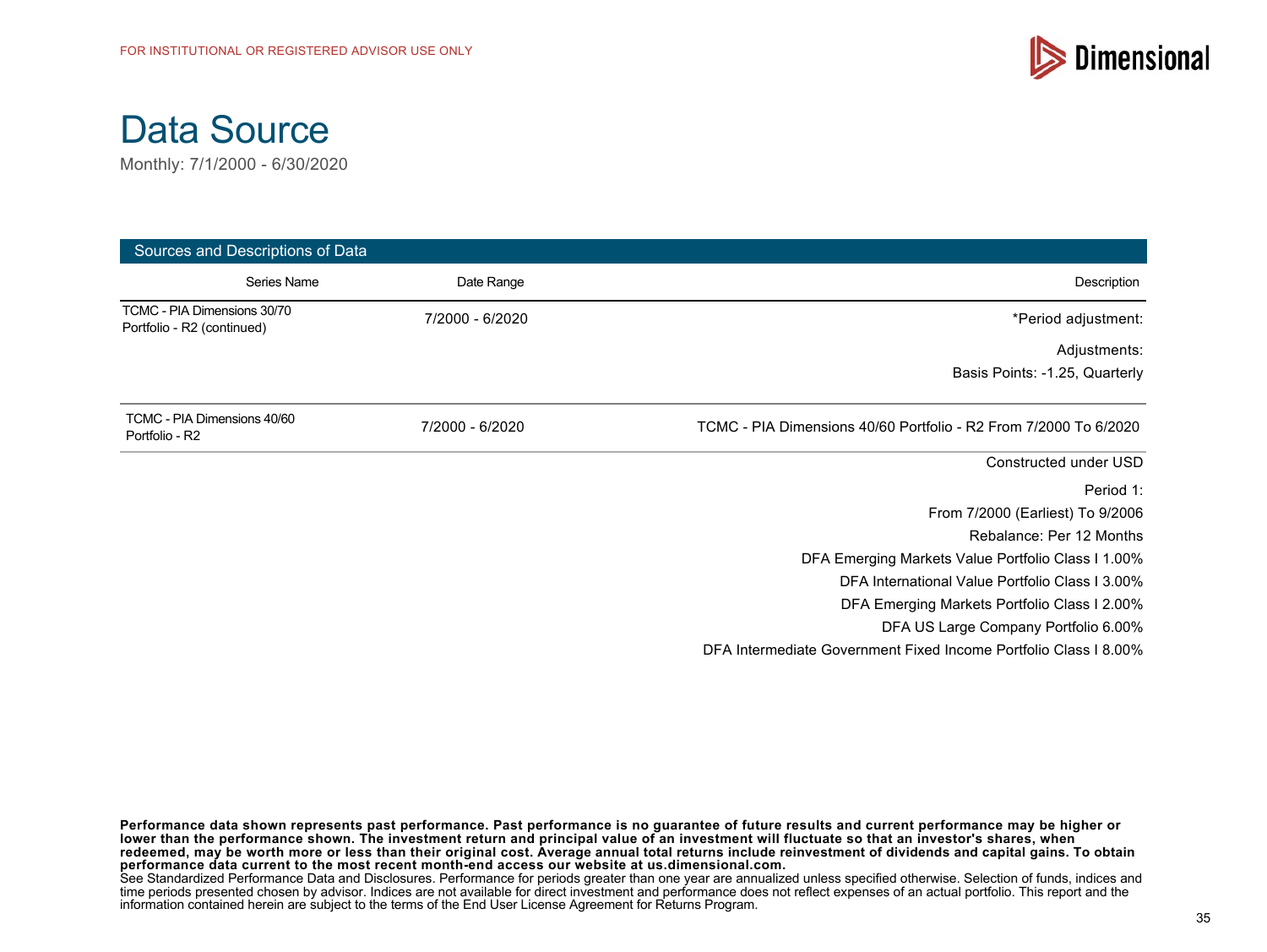

Monthly: 7/1/2000 - 6/30/2020

| Sources and Descriptions of Data                          |                 |                                                           |
|-----------------------------------------------------------|-----------------|-----------------------------------------------------------|
| Series Name                                               | Date Range      | Description                                               |
| TCMC - PIA Dimensions 40/60<br>Portfolio - R2 (continued) | 7/2000 - 6/2020 | DFA Emerging Markets Small Cap Portfolio Class I 1.00%    |
|                                                           |                 | DFA Real Estate Securities Portfolio Class I 2.00%        |
|                                                           |                 | DFA Two-Year Global Fixed Income Portfolio Class 17.00%   |
|                                                           |                 | DFA Five-Year Global Fixed Income Portfolio Class I 8.00% |
|                                                           |                 | DFA International Small Cap Value Portfolio Class I 3.00% |
|                                                           |                 | DFA US Large Cap Value Portfolio Class I 6.00%            |
|                                                           |                 | DFA US Targeted Value Portfolio Class I 8.00%             |
|                                                           |                 | Vanguard Developed Markets Index Instl 8.00%              |
|                                                           |                 | Vanguard Short-Term Bond Index Inv 15.00%                 |
|                                                           |                 | Vanguard Total Bond Market Index I 7.00%                  |
|                                                           |                 | Vanguard Inflation-Protected Secs Inv 15.00%              |
|                                                           |                 | *Period adjustment:                                       |
|                                                           |                 | Adjustments:                                              |
|                                                           |                 | Basis Points: -1.25, Quarterly                            |

**Performance data shown represents past performance. Past performance is no guarantee of future results and current performance may be higher or lower than the performance shown. The investment return and principal value of an investment will fluctuate so that an investor's shares, when redeemed, may be worth more or less than their original cost. Average annual total returns include reinvestment of dividends and capital gains. To obtain performance data current to the most recent month-end access our website at us.dimensional.com.**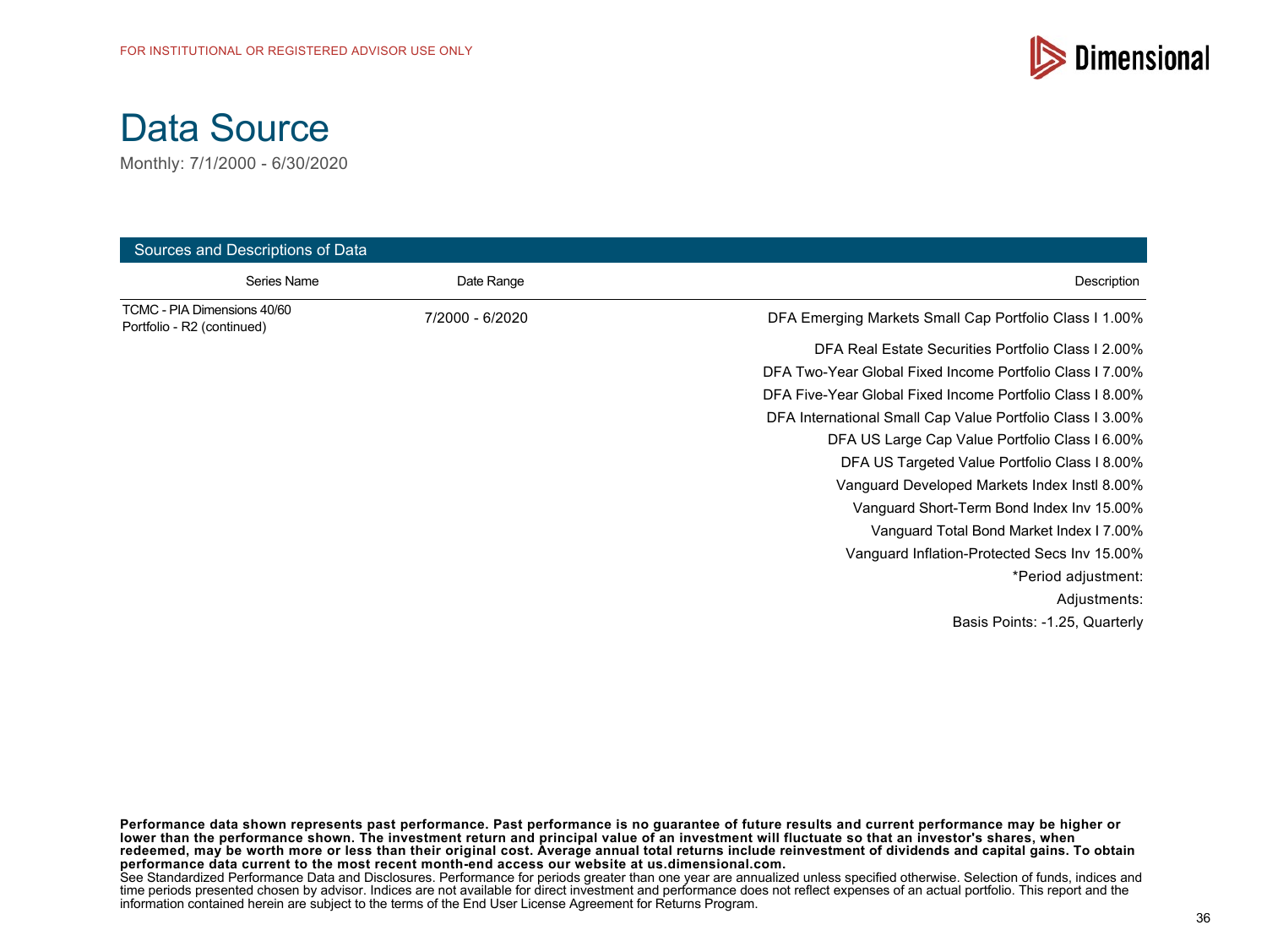



| Sources and Descriptions of Data                          |                 |                                                                  |
|-----------------------------------------------------------|-----------------|------------------------------------------------------------------|
| Series Name                                               | Date Range      | Description                                                      |
| TCMC - PIA Dimensions 40/60<br>Portfolio - R2 (continued) | 7/2000 - 6/2020 | Period 2:                                                        |
|                                                           |                 | From 10/2006 To 8/2008                                           |
|                                                           |                 | Rebalance: Per 12 Months                                         |
|                                                           |                 | DFA International Value Portfolio Class I 3.00%                  |
|                                                           |                 | DFA Intermediate Government Fixed Income Portfolio Class I 8.00% |
|                                                           |                 | DFA Real Estate Securities Portfolio Class I 2.00%               |
|                                                           |                 | DFA Two-Year Global Fixed Income Portfolio Class 17.00%          |
|                                                           |                 | DFA Five-Year Global Fixed Income Portfolio Class 18.00%         |
|                                                           |                 | DFA International Small Cap Value Portfolio Class I 3.00%        |
|                                                           |                 | DFA Emerging Markets Core Equity Portfolio Class I 4.00%         |
|                                                           |                 | DFA US Core Equity 2 Portfolio Class I 20.0%                     |
|                                                           |                 | DFA Inflation Protected Securities Portfolio Class I 15,00%      |
|                                                           |                 | Vanguard Developed Markets Index Instl 8.00%                     |

**Performance data shown represents past performance. Past performance is no guarantee of future results and current performance may be higher or lower than the performance shown. The investment return and principal value of an investment will fluctuate so that an investor's shares, when redeemed, may be worth more or less than their original cost. Average annual total returns include reinvestment of dividends and capital gains. To obtain performance data current to the most recent month-end access our website at us.dimensional.com.**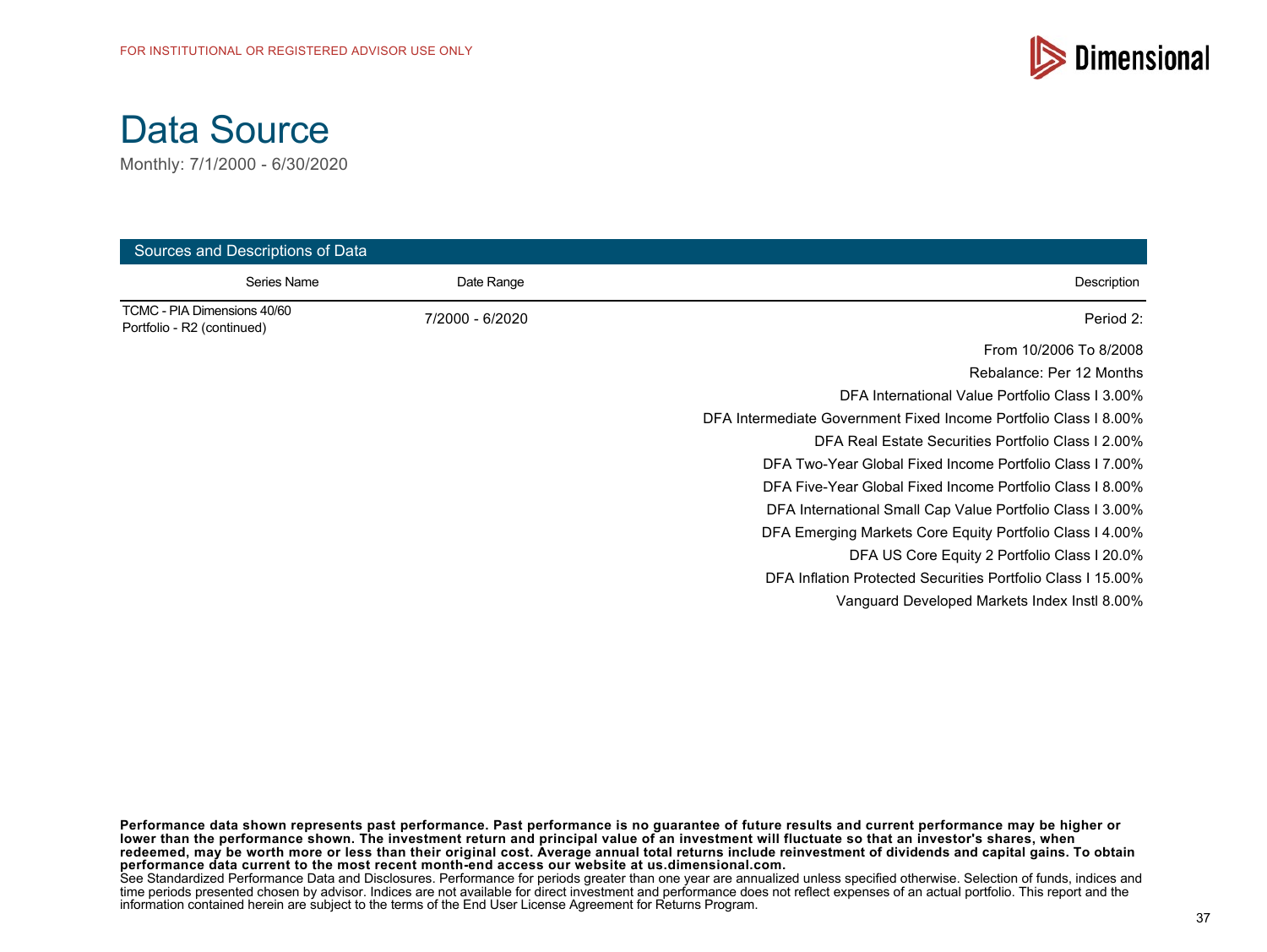



| Sources and Descriptions of Data                          |                 |                                                                  |
|-----------------------------------------------------------|-----------------|------------------------------------------------------------------|
| Series Name                                               | Date Range      | Description                                                      |
| TCMC - PIA Dimensions 40/60<br>Portfolio - R2 (continued) | 7/2000 - 6/2020 | Vanguard Short-Term Bond Index Inv 15.00%                        |
|                                                           |                 | Vanguard Total Bond Market Index I 7.00%                         |
|                                                           |                 | *Period adjustment:                                              |
|                                                           |                 | Adjustments:                                                     |
|                                                           |                 | Basis Points: -1.25, Quarterly                                   |
|                                                           |                 | Period 3:                                                        |
|                                                           |                 | From 9/2008 To 6/2020 (Latest)                                   |
|                                                           |                 | Rebalance: Per 12 Months                                         |
|                                                           |                 | DFA Intermediate Government Fixed Income Portfolio Class I 8.00% |
|                                                           |                 | DFA Two-Year Global Fixed Income Portfolio Class 17.00%          |
|                                                           |                 | DFA Five-Year Global Fixed Income Portfolio Class I 8.00%        |
|                                                           |                 | DFA Emerging Markets Core Equity Portfolio Class I 4.00%         |
|                                                           |                 | DFA US Core Equity 2 Portfolio Class I 20.0%                     |
|                                                           |                 | DFA Inflation Protected Securities Portfolio Class I 15,00%      |

**Performance data shown represents past performance. Past performance is no guarantee of future results and current performance may be higher or lower than the performance shown. The investment return and principal value of an investment will fluctuate so that an investor's shares, when redeemed, may be worth more or less than their original cost. Average annual total returns include reinvestment of dividends and capital gains. To obtain performance data current to the most recent month-end access our website at us.dimensional.com.**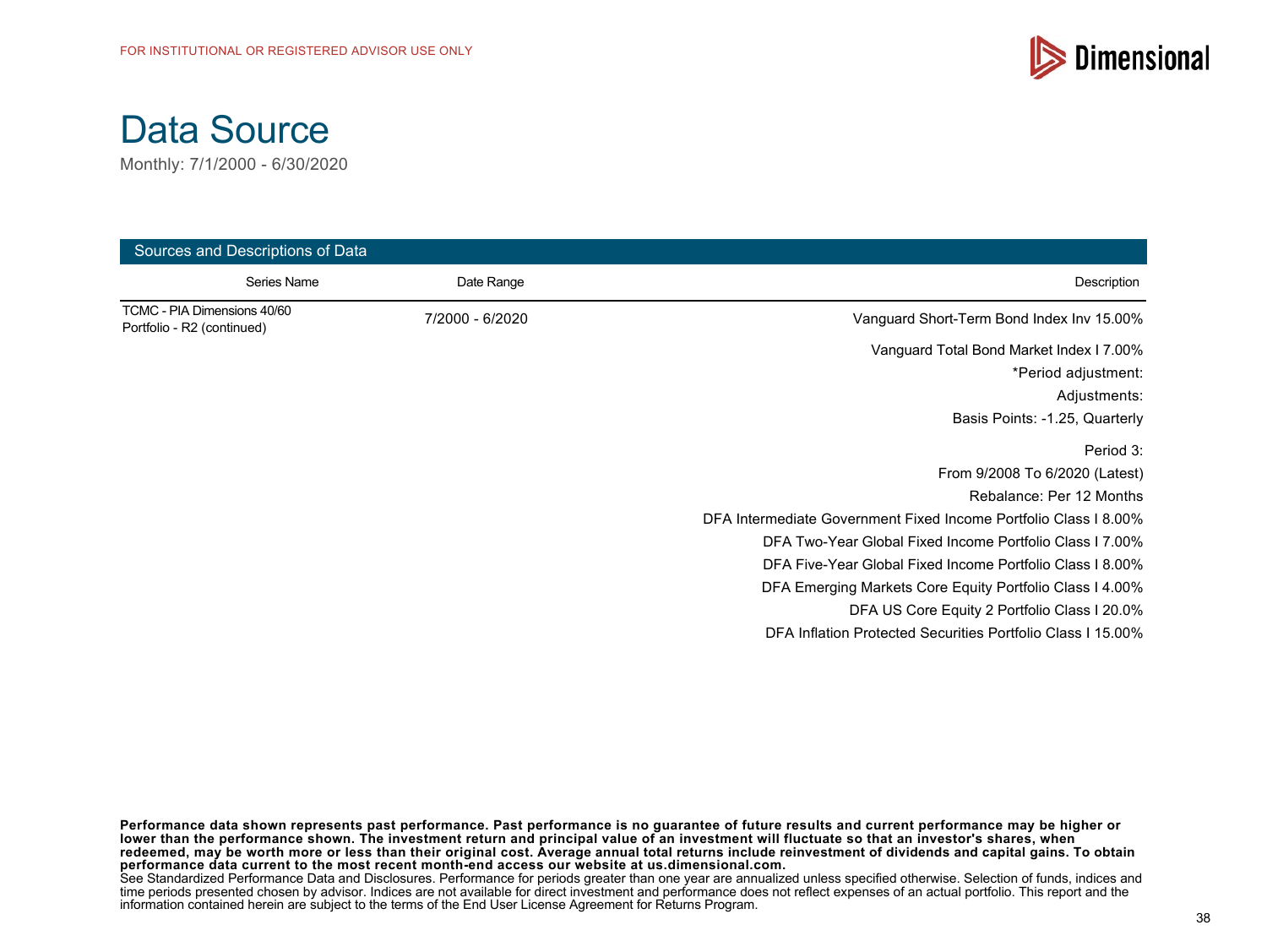



| Sources and Descriptions of Data                          |                 |                                                                  |
|-----------------------------------------------------------|-----------------|------------------------------------------------------------------|
| Series Name                                               | Date Range      | Description                                                      |
| TCMC - PIA Dimensions 40/60<br>Portfolio - R2 (continued) | 7/2000 - 6/2020 | DFA Global Real Estate Securities Portfolio 2.00%                |
|                                                           |                 | DFA International Vector Equity Portfolio 6.00%                  |
|                                                           |                 | Vanguard Developed Markets Index Instl 8.00%                     |
|                                                           |                 | Vanguard Short-Term Bond Index Inv 15.00%                        |
|                                                           |                 | Vanguard Total Bond Market Index I 7.00%                         |
|                                                           |                 | *Period adjustment:                                              |
|                                                           |                 | Adjustments:                                                     |
|                                                           |                 | Basis Points: -1.25, Quarterly                                   |
| TCMC - PIA Dimensions 50/50<br>Portfolio - R2             | 7/2000 - 6/2020 | TCMC - PIA Dimensions 50/50 Portfolio - R2 From 7/2000 To 6/2020 |
|                                                           |                 | Constructed under USD                                            |
|                                                           |                 | Period 1:                                                        |
|                                                           |                 | From 7/2000 (Earliest) To 9/2006                                 |
|                                                           |                 | Rebalance: Per 12 Months                                         |

**Performance data shown represents past performance. Past performance is no guarantee of future results and current performance may be higher or lower than the performance shown. The investment return and principal value of an investment will fluctuate so that an investor's shares, when redeemed, may be worth more or less than their original cost. Average annual total returns include reinvestment of dividends and capital gains. To obtain performance data current to the most recent month-end access our website at us.dimensional.com.** See Standardized Performance Data and Disclosures. Performance for periods greater than one year are annualized unless specified otherwise. Selection of funds, indices and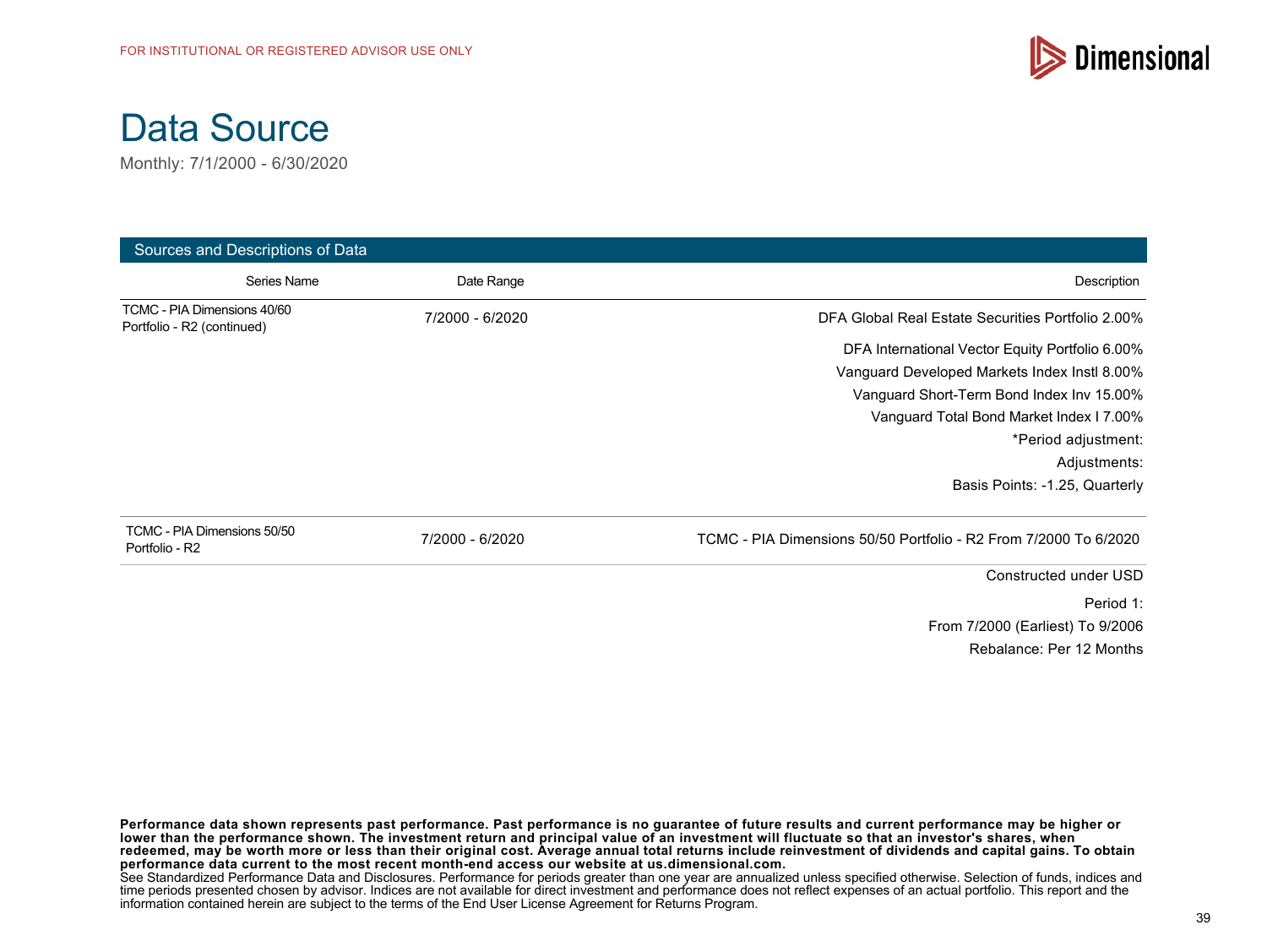

Monthly: 7/1/2000 - 6/30/2020

| Sources and Descriptions of Data                          |                 |                                                                  |
|-----------------------------------------------------------|-----------------|------------------------------------------------------------------|
| Series Name                                               | Date Range      | Description                                                      |
| TCMC - PIA Dimensions 50/50<br>Portfolio - R2 (continued) | 7/2000 - 6/2020 | DFA Emerging Markets Value Portfolio Class I 1.00%               |
|                                                           |                 | DFA International Value Portfolio Class I 4.00%                  |
|                                                           |                 | DFA Emerging Markets Portfolio Class I 2.00%                     |
|                                                           |                 | DFA US Large Company Portfolio 7.00%                             |
|                                                           |                 | DFA Intermediate Government Fixed Income Portfolio Class I 7.00% |
|                                                           |                 | DFA Emerging Markets Small Cap Portfolio Class I 2.00%           |
|                                                           |                 | DFA Real Estate Securities Portfolio Class I 3.00%               |
|                                                           |                 | DFA Two-Year Global Fixed Income Portfolio Class 16.00%          |
|                                                           |                 | DFA Five-Year Global Fixed Income Portfolio Class I 7.00%        |
|                                                           |                 | DFA International Small Cap Value Portfolio Class 14.00%         |
|                                                           |                 | DFA US Large Cap Value Portfolio Class 17.00%                    |
|                                                           |                 | DFA US Targeted Value Portfolio Class I 10.0%                    |

**Performance data shown represents past performance. Past performance is no guarantee of future results and current performance may be higher or lower than the performance shown. The investment return and principal value of an investment will fluctuate so that an investor's shares, when redeemed, may be worth more or less than their original cost. Average annual total returns include reinvestment of dividends and capital gains. To obtain performance data current to the most recent month-end access our website at us.dimensional.com.**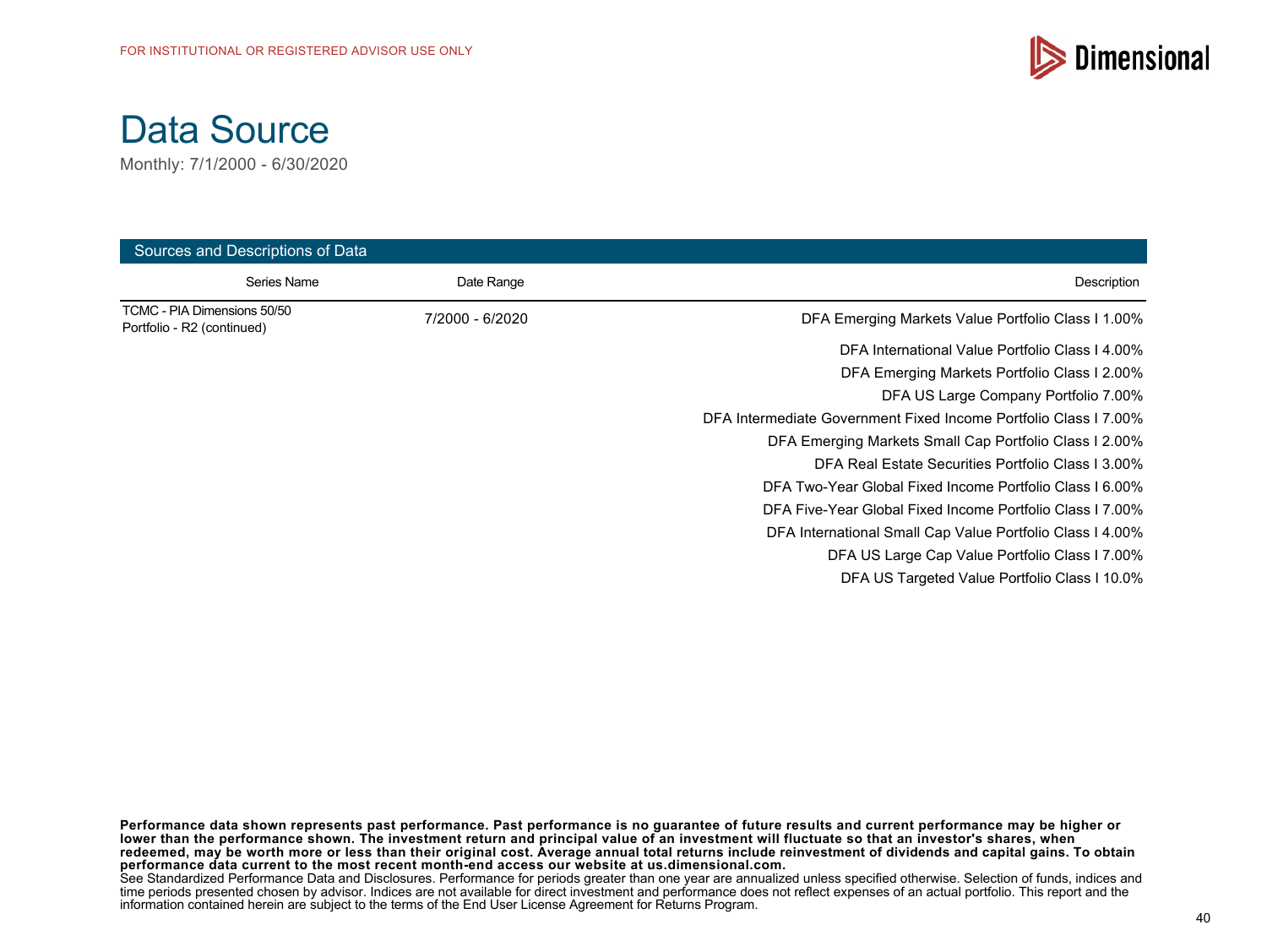



| Sources and Descriptions of Data                          |                 |                                                                  |
|-----------------------------------------------------------|-----------------|------------------------------------------------------------------|
| Series Name                                               | Date Range      | Description                                                      |
| TCMC - PIA Dimensions 50/50<br>Portfolio - R2 (continued) | 7/2000 - 6/2020 | Vanguard Developed Markets Index Instl 10.0%                     |
|                                                           |                 | Vanguard Short-Term Bond Index Inv 12.00%                        |
|                                                           |                 | Vanguard Total Bond Market Index I 6.00%                         |
|                                                           |                 | Vanguard Inflation-Protected Secs Inv 12.00%                     |
|                                                           |                 | *Period adjustment:                                              |
|                                                           |                 | Adjustments:                                                     |
|                                                           |                 | Basis Points: -1.25, Quarterly                                   |
|                                                           |                 | Period 2:                                                        |
|                                                           |                 | From 10/2006 To 8/2008                                           |
|                                                           |                 | Rebalance: Per 12 Months                                         |
|                                                           |                 | DFA International Value Portfolio Class I 3.00%                  |
|                                                           |                 | DFA Intermediate Government Fixed Income Portfolio Class I 7.00% |
|                                                           |                 | DFA Real Estate Securities Portfolio Class I 3.00%               |
|                                                           |                 | DFA Two-Year Global Fixed Income Portfolio Class I 6.00%         |

**Performance data shown represents past performance. Past performance is no guarantee of future results and current performance may be higher or lower than the performance shown. The investment return and principal value of an investment will fluctuate so that an investor's shares, when redeemed, may be worth more or less than their original cost. Average annual total returns include reinvestment of dividends and capital gains. To obtain performance data current to the most recent month-end access our website at us.dimensional.com.**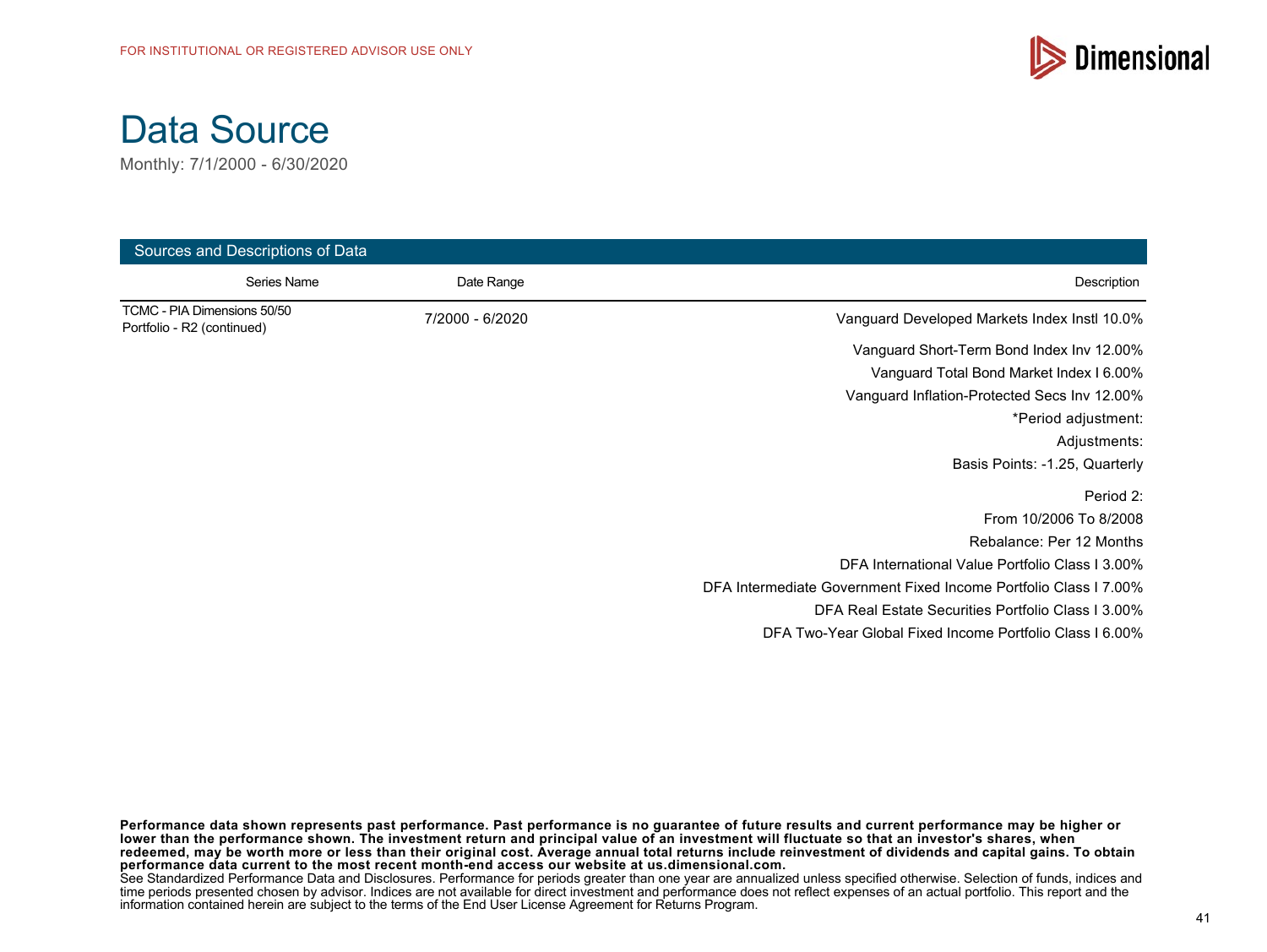

Monthly: 7/1/2000 - 6/30/2020

| Sources and Descriptions of Data                          |                 |                                                             |
|-----------------------------------------------------------|-----------------|-------------------------------------------------------------|
| Series Name                                               | Date Range      | Description                                                 |
| TCMC - PIA Dimensions 50/50<br>Portfolio - R2 (continued) | 7/2000 - 6/2020 | DFA Five-Year Global Fixed Income Portfolio Class 17,00%    |
|                                                           |                 | DFA International Small Cap Value Portfolio Class I 4.00%   |
|                                                           |                 | DFA Emerging Markets Core Equity Portfolio Class I 5.00%    |
|                                                           |                 | DFA US Core Equity 2 Portfolio Class I 25.00%               |
|                                                           |                 | DFA Inflation Protected Securities Portfolio Class I 12.00% |
|                                                           |                 | Vanguard Developed Markets Index Instl 10.0%                |
|                                                           |                 | Vanguard Short-Term Bond Index Inv 12.00%                   |
|                                                           |                 | Vanguard Total Bond Market Index I 6.00%                    |
|                                                           |                 | *Period adjustment:                                         |
|                                                           |                 | Adjustments:                                                |
|                                                           |                 | Basis Points: -1.25, Quarterly                              |
|                                                           |                 | Period 3:                                                   |
|                                                           |                 | From 9/2008 To 6/2020 (Latest)                              |
|                                                           |                 | Rebalance: Per 12 Months                                    |
|                                                           |                 |                                                             |

**Performance data shown represents past performance. Past performance is no guarantee of future results and current performance may be higher or lower than the performance shown. The investment return and principal value of an investment will fluctuate so that an investor's shares, when redeemed, may be worth more or less than their original cost. Average annual total returns include reinvestment of dividends and capital gains. To obtain performance data current to the most recent month-end access our website at us.dimensional.com.**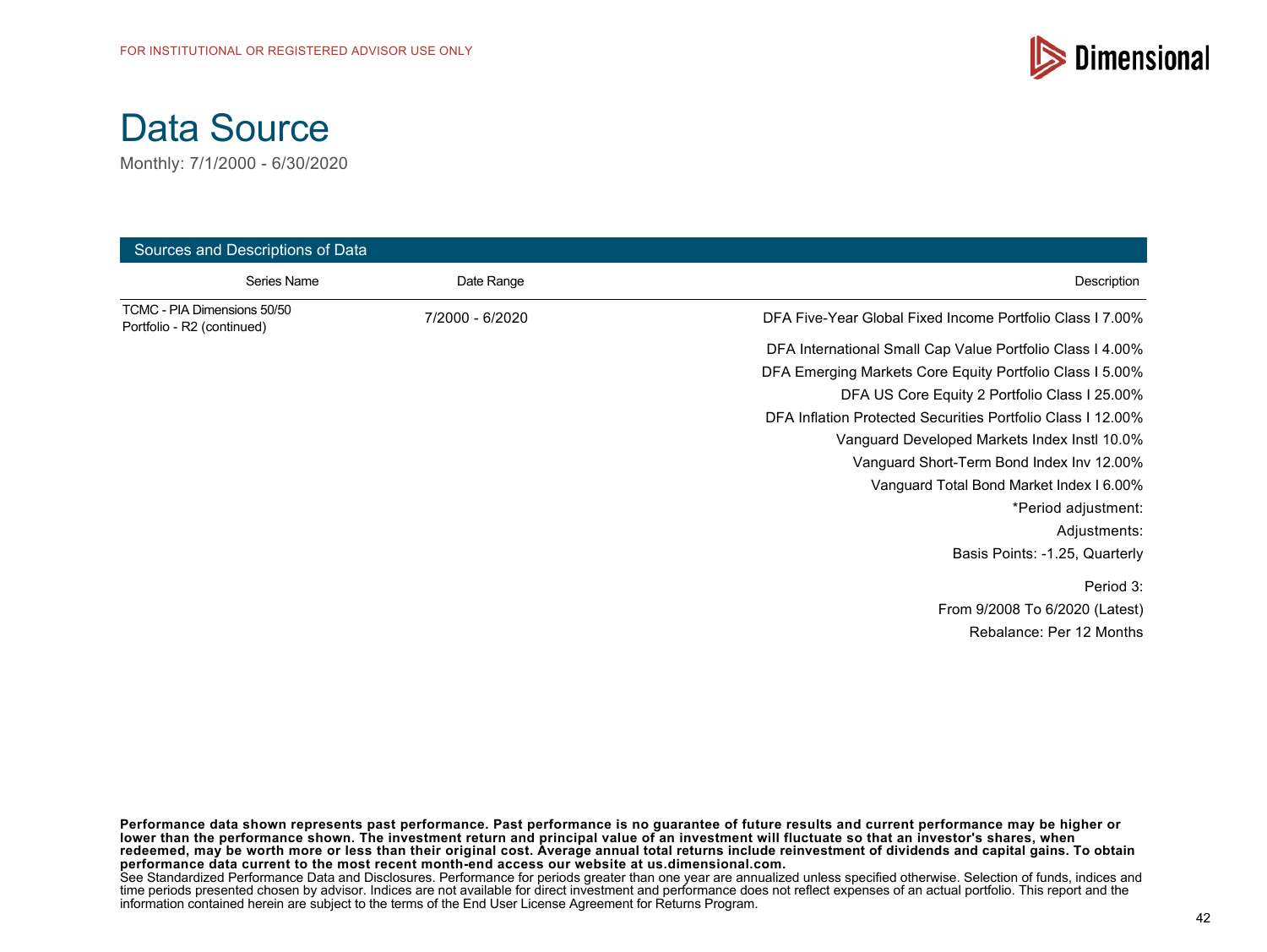

Monthly: 7/1/2000 - 6/30/2020

| Sources and Descriptions of Data                          |                 |                                                                  |
|-----------------------------------------------------------|-----------------|------------------------------------------------------------------|
| Series Name                                               | Date Range      | Description                                                      |
| TCMC - PIA Dimensions 50/50<br>Portfolio - R2 (continued) | 7/2000 - 6/2020 | DFA Intermediate Government Fixed Income Portfolio Class I 7.00% |
|                                                           |                 | DFA Two-Year Global Fixed Income Portfolio Class I 6.00%         |
|                                                           |                 | DFA Five-Year Global Fixed Income Portfolio Class 17.00%         |
|                                                           |                 | DFA Emerging Markets Core Equity Portfolio Class I 5.00%         |
|                                                           |                 | DFA US Core Equity 2 Portfolio Class I 25.00%                    |
|                                                           |                 | DFA Inflation Protected Securities Portfolio Class I 12.00%      |
|                                                           |                 | DFA Global Real Estate Securities Portfolio 3.00%                |
|                                                           |                 | DFA International Vector Equity Portfolio 7.00%                  |
|                                                           |                 | Vanguard Developed Markets Index Instl 10.0%                     |
|                                                           |                 | Vanguard Short-Term Bond Index Inv 12.00%                        |
|                                                           |                 | Vanguard Total Bond Market Index I 6.00%                         |
|                                                           |                 | *Period adjustment:                                              |
|                                                           |                 | Adjustments:                                                     |
|                                                           |                 | Basis Points: -1.25, Quarterly                                   |

**Performance data shown represents past performance. Past performance is no guarantee of future results and current performance may be higher or lower than the performance shown. The investment return and principal value of an investment will fluctuate so that an investor's shares, when redeemed, may be worth more or less than their original cost. Average annual total returns include reinvestment of dividends and capital gains. To obtain performance data current to the most recent month-end access our website at us.dimensional.com.**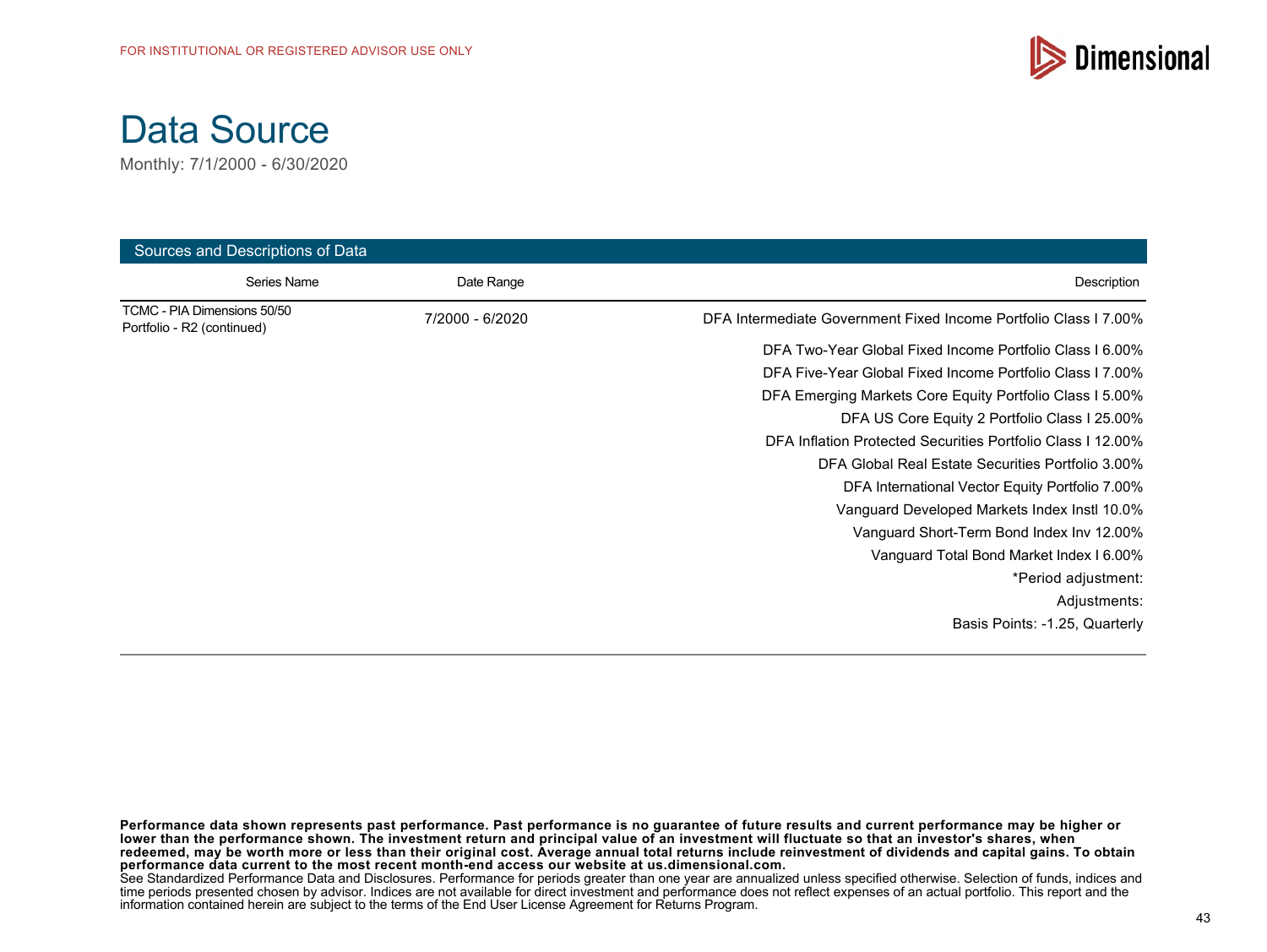

Monthly: 7/1/2000 - 6/30/2020

| Sources and Descriptions of Data              |                           |                                                                  |
|-----------------------------------------------|---------------------------|------------------------------------------------------------------|
|                                               | Series Name<br>Date Range | Description                                                      |
| TCMC - PIA Dimensions 60/40<br>Portfolio - R2 | 7/2000 - 6/2020           | TCMC - PIA Dimensions 60/40 Portfolio - R2 From 7/2000 To 6/2020 |
|                                               |                           | Constructed under USD                                            |
|                                               |                           | Period 1:                                                        |
|                                               |                           | From 7/2000 (Earliest) To 9/2006                                 |
|                                               |                           | Rebalance: Per 12 Months                                         |
|                                               |                           | DFA Emerging Markets Value Portfolio Class I 2.00%               |
|                                               |                           | DFA International Value Portfolio Class I 4.00%                  |
|                                               |                           | DFA Emerging Markets Portfolio Class I 2.00%                     |
|                                               |                           | DFA US Large Company Portfolio 9.00%                             |
|                                               |                           | DFA Intermediate Government Fixed Income Portfolio Class I 5.00% |
|                                               |                           | DFA Emerging Markets Small Cap Portfolio Class I 2.00%           |
|                                               |                           | DFA Real Estate Securities Portfolio Class I 3.00%               |
|                                               |                           | DFA Two-Year Global Fixed Income Portfolio Class I 5.00%         |
|                                               |                           | DFA Five-Year Global Fixed Income Portfolio Class 15.00%         |

**Performance data shown represents past performance. Past performance is no guarantee of future results and current performance may be higher or lower than the performance shown. The investment return and principal value of an investment will fluctuate so that an investor's shares, when redeemed, may be worth more or less than their original cost. Average annual total returns include reinvestment of dividends and capital gains. To obtain performance data current to the most recent month-end access our website at us.dimensional.com.**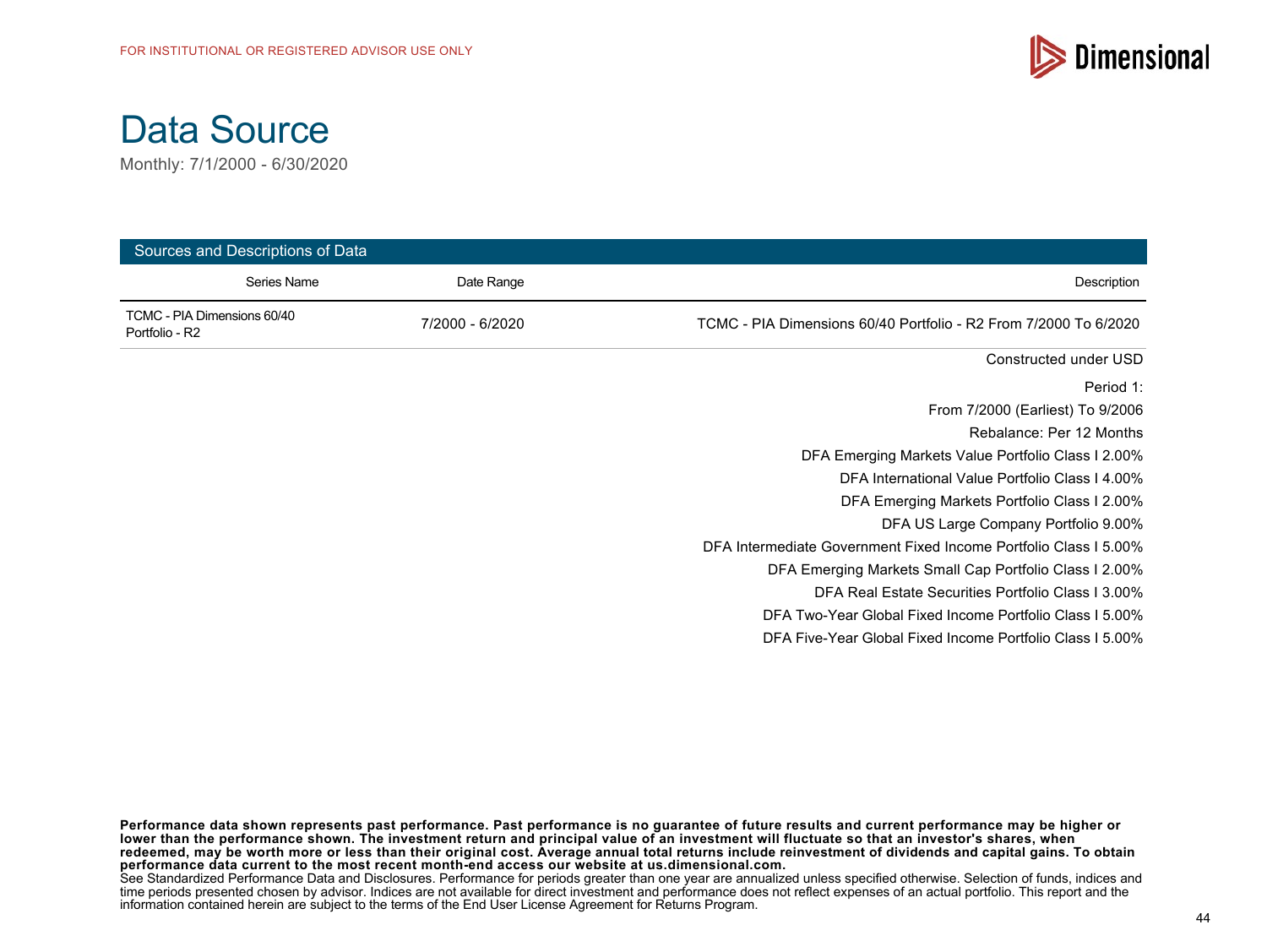



| Sources and Descriptions of Data                          |                 |                                                           |
|-----------------------------------------------------------|-----------------|-----------------------------------------------------------|
| Series Name                                               | Date Range      | Description                                               |
| TCMC - PIA Dimensions 60/40<br>Portfolio - R2 (continued) | 7/2000 - 6/2020 | DFA International Small Cap Value Portfolio Class I 5.00% |
|                                                           |                 | DFA US Large Cap Value Portfolio Class I 9.00%            |
|                                                           |                 | DFA US Targeted Value Portfolio Class I 12.00%            |
|                                                           |                 | Vanguard Developed Markets Index Instl 12.00%             |
|                                                           |                 | Vanguard Short-Term Bond Index Inv 10.0%                  |
|                                                           |                 | Vanguard Total Bond Market Index I 5.00%                  |
|                                                           |                 | Vanguard Inflation-Protected Secs Inv 10.0%               |
|                                                           |                 | *Period adjustment:                                       |
|                                                           |                 | Adjustments:                                              |
|                                                           |                 | Basis Points: -1.25, Quarterly                            |
|                                                           |                 | Period 2:                                                 |
|                                                           |                 | From 10/2006 To 8/2008                                    |
|                                                           |                 | Rebalance: Per 12 Months                                  |
|                                                           |                 | DFA International Value Portfolio Class I 4.00%           |

**Performance data shown represents past performance. Past performance is no guarantee of future results and current performance may be higher or lower than the performance shown. The investment return and principal value of an investment will fluctuate so that an investor's shares, when redeemed, may be worth more or less than their original cost. Average annual total returns include reinvestment of dividends and capital gains. To obtain performance data current to the most recent month-end access our website at us.dimensional.com.**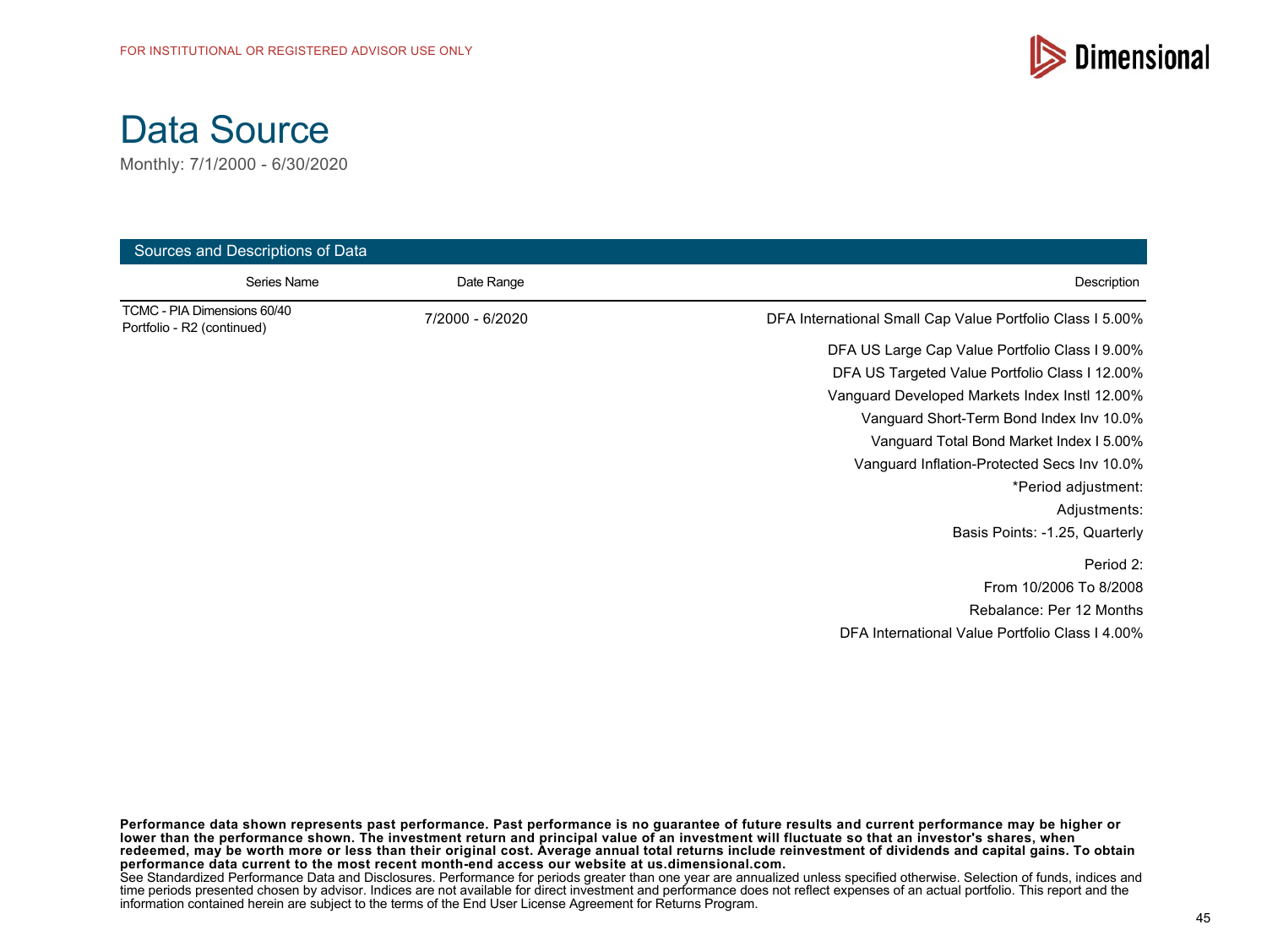

Monthly: 7/1/2000 - 6/30/2020

| Sources and Descriptions of Data                          |                 |                                                                  |
|-----------------------------------------------------------|-----------------|------------------------------------------------------------------|
| Series Name                                               | Date Range      | Description                                                      |
| TCMC - PIA Dimensions 60/40<br>Portfolio - R2 (continued) | 7/2000 - 6/2020 | DFA Intermediate Government Fixed Income Portfolio Class I 5.00% |
|                                                           |                 | DFA Real Estate Securities Portfolio Class 13.00%                |
|                                                           |                 | DFA Two-Year Global Fixed Income Portfolio Class I 5.00%         |
|                                                           |                 | DFA Five-Year Global Fixed Income Portfolio Class I 5.00%        |
|                                                           |                 | DFA International Small Cap Value Portfolio Class I 5.00%        |
|                                                           |                 | DFA Emerging Markets Core Equity Portfolio Class I 6.00%         |
|                                                           |                 | DFA US Core Equity 2 Portfolio Class I 30.0%                     |
|                                                           |                 | DFA Inflation Protected Securities Portfolio Class I 10.0%       |
|                                                           |                 | Vanguard Developed Markets Index Instl 12.00%                    |
|                                                           |                 | Vanguard Short-Term Bond Index Inv 10.0%                         |
|                                                           |                 | Vanguard Total Bond Market Index I 5.00%                         |
|                                                           |                 | *Period adjustment:                                              |
|                                                           |                 | Adjustments:                                                     |
|                                                           |                 | Basis Points: -1.25, Quarterly                                   |

**Performance data shown represents past performance. Past performance is no guarantee of future results and current performance may be higher or lower than the performance shown. The investment return and principal value of an investment will fluctuate so that an investor's shares, when redeemed, may be worth more or less than their original cost. Average annual total returns include reinvestment of dividends and capital gains. To obtain performance data current to the most recent month-end access our website at us.dimensional.com.**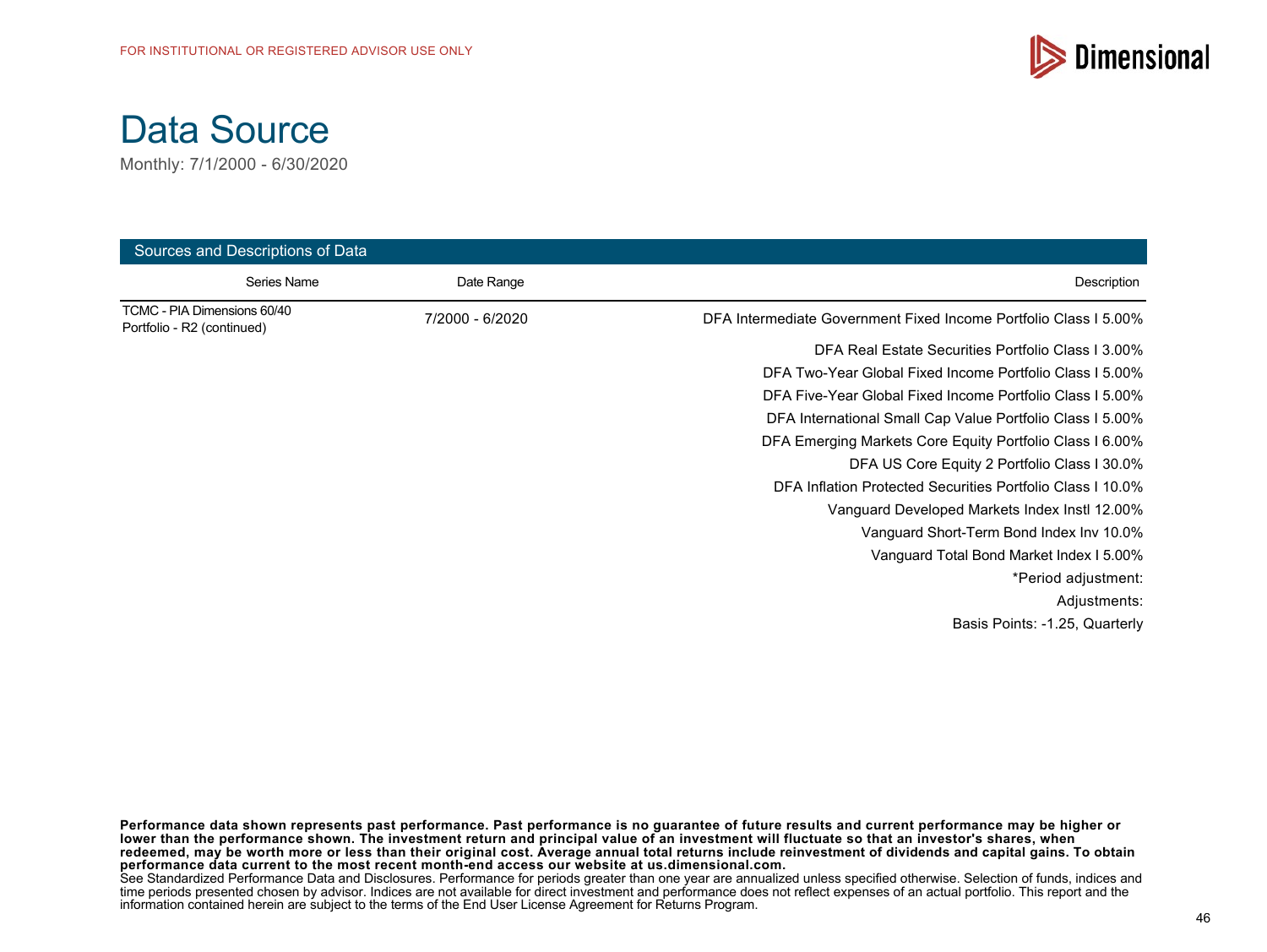

Monthly: 7/1/2000 - 6/30/2020

| Sources and Descriptions of Data                          |                 |                                                                  |
|-----------------------------------------------------------|-----------------|------------------------------------------------------------------|
| Series Name                                               | Date Range      | Description                                                      |
| TCMC - PIA Dimensions 60/40<br>Portfolio - R2 (continued) | 7/2000 - 6/2020 | Period 3:                                                        |
|                                                           |                 | From 9/2008 To 6/2020 (Latest)                                   |
|                                                           |                 | Rebalance: Per 12 Months                                         |
|                                                           |                 | DFA Intermediate Government Fixed Income Portfolio Class I 5.00% |
|                                                           |                 | DFA Two-Year Global Fixed Income Portfolio Class 15.00%          |
|                                                           |                 | DFA Five-Year Global Fixed Income Portfolio Class I 5.00%        |
|                                                           |                 | DFA Emerging Markets Core Equity Portfolio Class I 6.00%         |
|                                                           |                 | DFA US Core Equity 2 Portfolio Class I 30.0%                     |
|                                                           |                 | DFA Inflation Protected Securities Portfolio Class I 10.0%       |
|                                                           |                 | DFA Global Real Estate Securities Portfolio 3.00%                |
|                                                           |                 | DFA International Vector Equity Portfolio 9.00%                  |
|                                                           |                 | Vanguard Developed Markets Index Instl 12.00%                    |
|                                                           |                 | Vanguard Short-Term Bond Index Inv 10.0%                         |
|                                                           |                 | Vanguard Total Bond Market Index I 5.00%                         |

**Performance data shown represents past performance. Past performance is no guarantee of future results and current performance may be higher or lower than the performance shown. The investment return and principal value of an investment will fluctuate so that an investor's shares, when redeemed, may be worth more or less than their original cost. Average annual total returns include reinvestment of dividends and capital gains. To obtain performance data current to the most recent month-end access our website at us.dimensional.com.**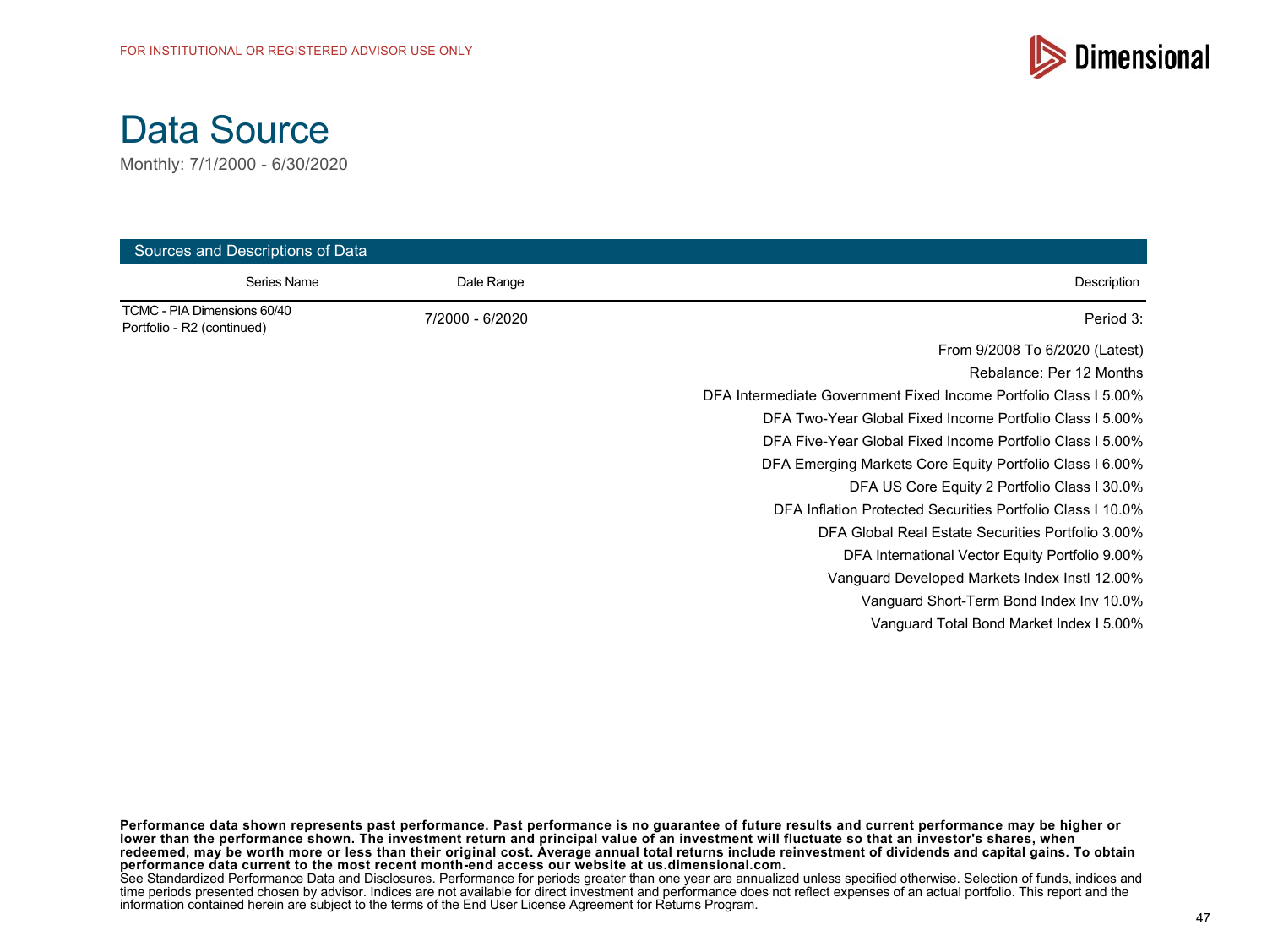



| Sources and Descriptions of Data                          |                 |                                                                  |
|-----------------------------------------------------------|-----------------|------------------------------------------------------------------|
| Series Name                                               | Date Range      | Description                                                      |
| TCMC - PIA Dimensions 60/40<br>Portfolio - R2 (continued) | 7/2000 - 6/2020 | *Period adjustment:                                              |
|                                                           |                 | Adjustments:                                                     |
|                                                           |                 | Basis Points: -1.25, Quarterly                                   |
| TCMC - PIA Dimensions 70/30<br>Portfolio - R2             | 7/2000 - 6/2020 | TCMC - PIA Dimensions 70/30 Portfolio - R2 From 7/2000 To 6/2020 |
|                                                           |                 | Constructed under USD                                            |
|                                                           |                 | Period 1:                                                        |
|                                                           |                 | From 7/2000 (Earliest) To 9/2006                                 |
|                                                           |                 | Rebalance: Per 12 Months                                         |
|                                                           |                 | DFA Emerging Markets Value Portfolio Class I 2.00%               |
|                                                           |                 | DFA International Value Portfolio Class I 5.00%                  |
|                                                           |                 | DFA Emerging Markets Portfolio Class I 3.00%                     |
|                                                           |                 | DFA US Large Company Portfolio 11.00%                            |
|                                                           |                 | DFA Intermediate Government Fixed Income Portfolio Class I 4.00% |

**Performance data shown represents past performance. Past performance is no guarantee of future results and current performance may be higher or lower than the performance shown. The investment return and principal value of an investment will fluctuate so that an investor's shares, when redeemed, may be worth more or less than their original cost. Average annual total returns include reinvestment of dividends and capital gains. To obtain performance data current to the most recent month-end access our website at us.dimensional.com.** See Standardized Performance Data and Disclosures. Performance for periods greater than one year are annualized unless specified otherwise. Selection of funds, indices and

time periods presented chosen by advisor. Indices are not available for direct investment and performance does not reflect expenses of an actual portfolio. This report and the information contained herein are subject to the terms of the End User License Agreement for Returns Program.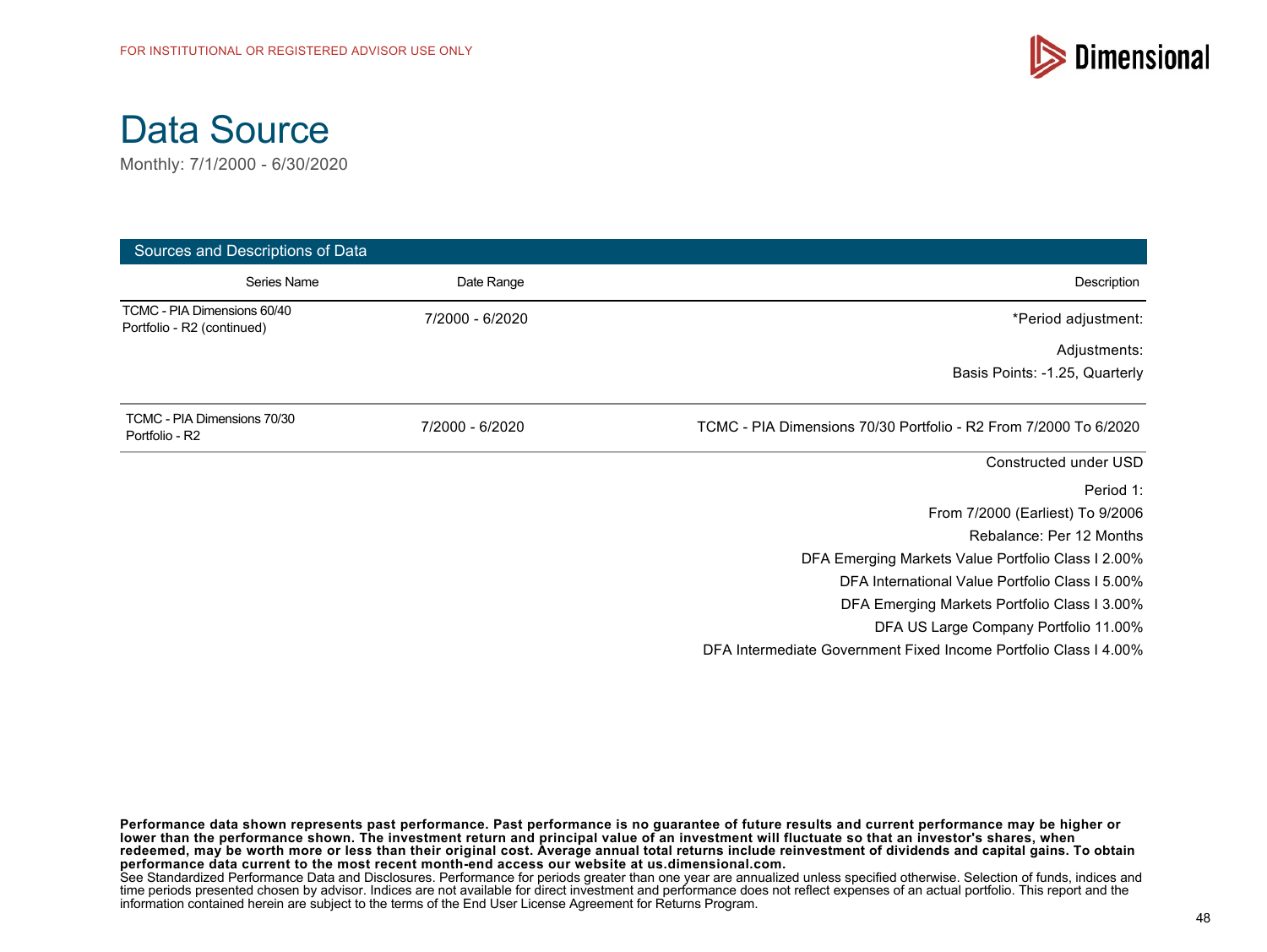

Monthly: 7/1/2000 - 6/30/2020

| Sources and Descriptions of Data                          |                 |                                                           |
|-----------------------------------------------------------|-----------------|-----------------------------------------------------------|
| Series Name                                               | Date Range      | Description                                               |
| TCMC - PIA Dimensions 70/30<br>Portfolio - R2 (continued) | 7/2000 - 6/2020 | DFA Emerging Markets Small Cap Portfolio Class I 2.00%    |
|                                                           |                 | DFA Real Estate Securities Portfolio Class I 4.00%        |
|                                                           |                 | DFA Two-Year Global Fixed Income Portfolio Class 14.00%   |
|                                                           |                 | DFA Five-Year Global Fixed Income Portfolio Class I 4.00% |
|                                                           |                 | DFA International Small Cap Value Portfolio Class I 5.00% |
|                                                           |                 | DFA US Large Cap Value Portfolio Class I 10.0%            |
|                                                           |                 | DFA US Targeted Value Portfolio Class I 14.00%            |
|                                                           |                 | Vanguard Developed Markets Index Instl 14.00%             |
|                                                           |                 | Vanguard Short-Term Bond Index Inv 7.00%                  |
|                                                           |                 | Vanguard Total Bond Market Index I 4.00%                  |
|                                                           |                 | Vanguard Inflation-Protected Secs Inv 7.00%               |
|                                                           |                 | *Period adjustment:                                       |
|                                                           |                 | Adjustments:                                              |
|                                                           |                 | Basis Points: -1.25, Quarterly                            |

**Performance data shown represents past performance. Past performance is no guarantee of future results and current performance may be higher or lower than the performance shown. The investment return and principal value of an investment will fluctuate so that an investor's shares, when redeemed, may be worth more or less than their original cost. Average annual total returns include reinvestment of dividends and capital gains. To obtain performance data current to the most recent month-end access our website at us.dimensional.com.**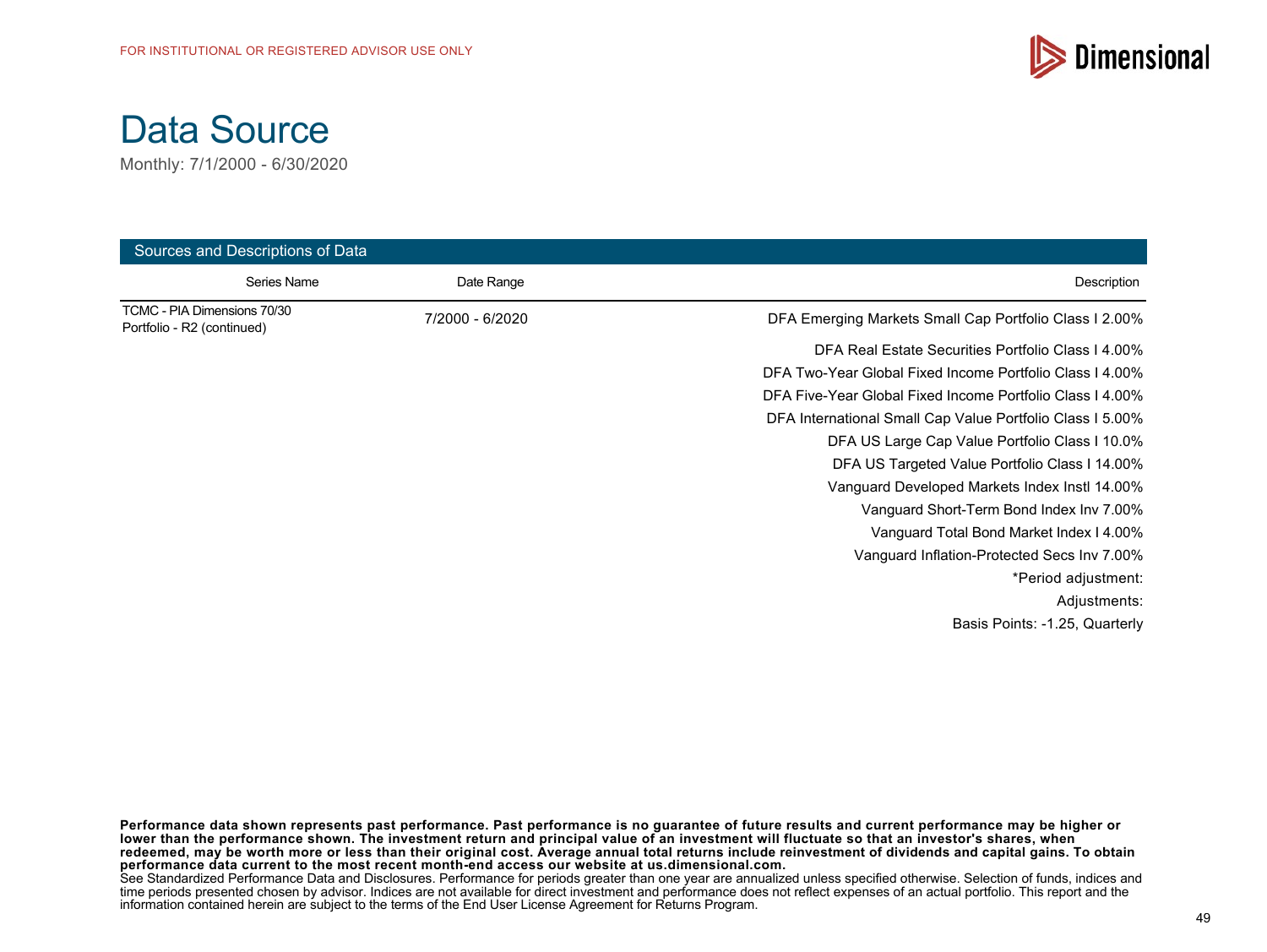



| Sources and Descriptions of Data                          |                 |                                                                  |
|-----------------------------------------------------------|-----------------|------------------------------------------------------------------|
| Series Name                                               | Date Range      | Description                                                      |
| TCMC - PIA Dimensions 70/30<br>Portfolio - R2 (continued) | 7/2000 - 6/2020 | Period 2:                                                        |
|                                                           |                 | From 10/2006 To 8/2008                                           |
|                                                           |                 | Rebalance: Per 12 Months                                         |
|                                                           |                 | DFA International Value Portfolio Class I 5.00%                  |
|                                                           |                 | DFA Intermediate Government Fixed Income Portfolio Class I 4.00% |
|                                                           |                 | DFA Real Estate Securities Portfolio Class 14.00%                |
|                                                           |                 | DFA Two-Year Global Fixed Income Portfolio Class I 4.00%         |
|                                                           |                 | DFA Five-Year Global Fixed Income Portfolio Class 14.00%         |
|                                                           |                 | DFA International Small Cap Value Portfolio Class I 5.00%        |
|                                                           |                 | DFA Emerging Markets Core Equity Portfolio Class 17.00%          |
|                                                           |                 | DFA US Core Equity 2 Portfolio Class I 35.00%                    |
|                                                           |                 | DFA Inflation Protected Securities Portfolio Class I 7.00%       |
|                                                           |                 | Vanguard Developed Markets Index Instl 14.00%                    |

**Performance data shown represents past performance. Past performance is no guarantee of future results and current performance may be higher or lower than the performance shown. The investment return and principal value of an investment will fluctuate so that an investor's shares, when redeemed, may be worth more or less than their original cost. Average annual total returns include reinvestment of dividends and capital gains. To obtain performance data current to the most recent month-end access our website at us.dimensional.com.**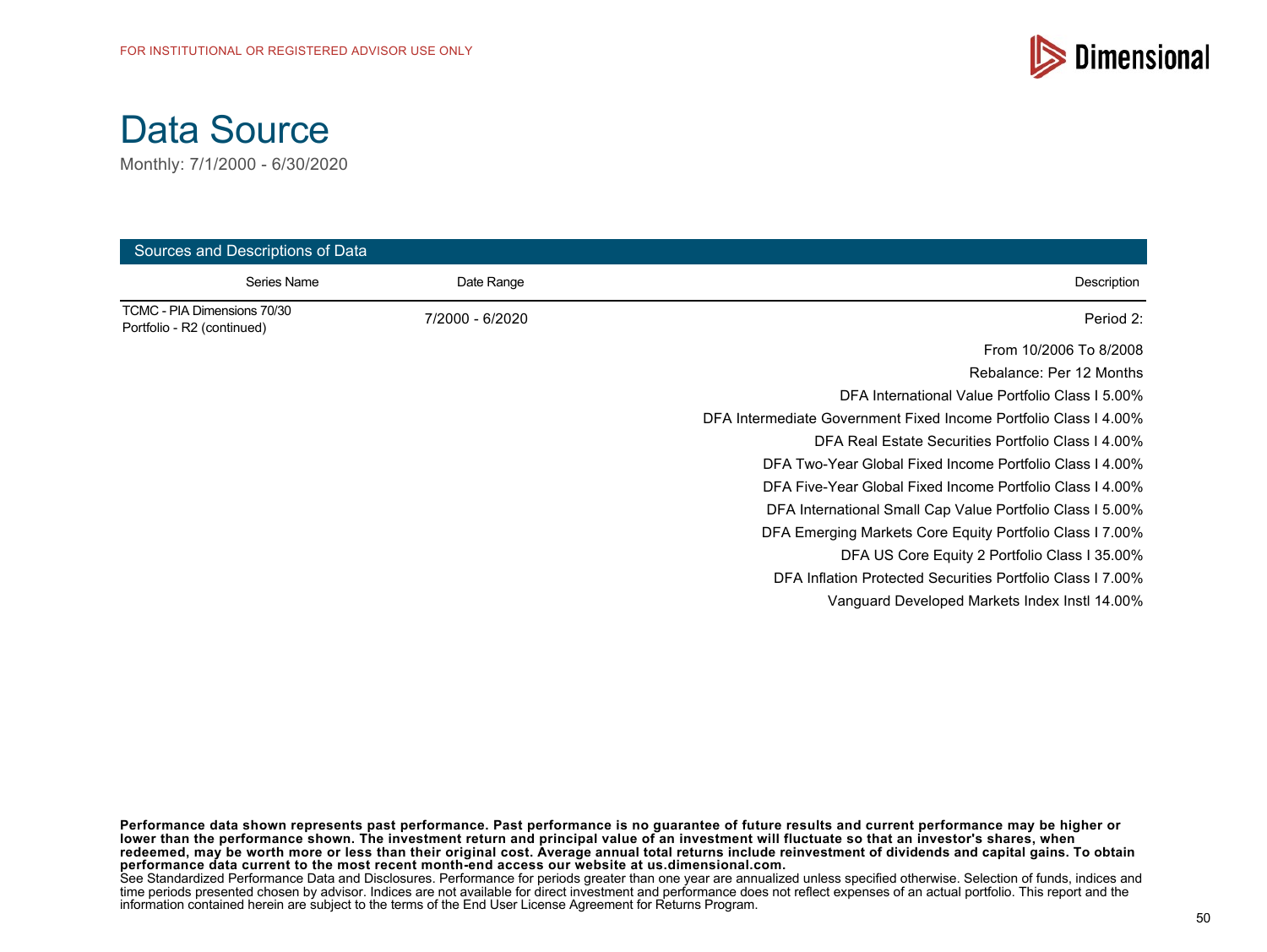



| Sources and Descriptions of Data                          |                 |                                                                  |
|-----------------------------------------------------------|-----------------|------------------------------------------------------------------|
| Series Name                                               | Date Range      | Description                                                      |
| TCMC - PIA Dimensions 70/30<br>Portfolio - R2 (continued) | 7/2000 - 6/2020 | Vanguard Short-Term Bond Index Inv 7.00%                         |
|                                                           |                 | Vanguard Total Bond Market Index I 4.00%                         |
|                                                           |                 | *Period adjustment:                                              |
|                                                           |                 | Adjustments:                                                     |
|                                                           |                 | Basis Points: -1.25, Quarterly                                   |
|                                                           |                 | Period 3:                                                        |
|                                                           |                 | From 9/2008 To 6/2020 (Latest)                                   |
|                                                           |                 | Rebalance: Per 12 Months                                         |
|                                                           |                 | DFA Intermediate Government Fixed Income Portfolio Class I 4.00% |
|                                                           |                 | DFA Two-Year Global Fixed Income Portfolio Class I 4.00%         |
|                                                           |                 | DFA Five-Year Global Fixed Income Portfolio Class I 4.00%        |
|                                                           |                 | DFA Emerging Markets Core Equity Portfolio Class I 7.00%         |
|                                                           |                 | DFA US Core Equity 2 Portfolio Class I 35.00%                    |
|                                                           |                 | DFA Inflation Protected Securities Portfolio Class 17.00%        |

**Performance data shown represents past performance. Past performance is no guarantee of future results and current performance may be higher or lower than the performance shown. The investment return and principal value of an investment will fluctuate so that an investor's shares, when redeemed, may be worth more or less than their original cost. Average annual total returns include reinvestment of dividends and capital gains. To obtain performance data current to the most recent month-end access our website at us.dimensional.com.**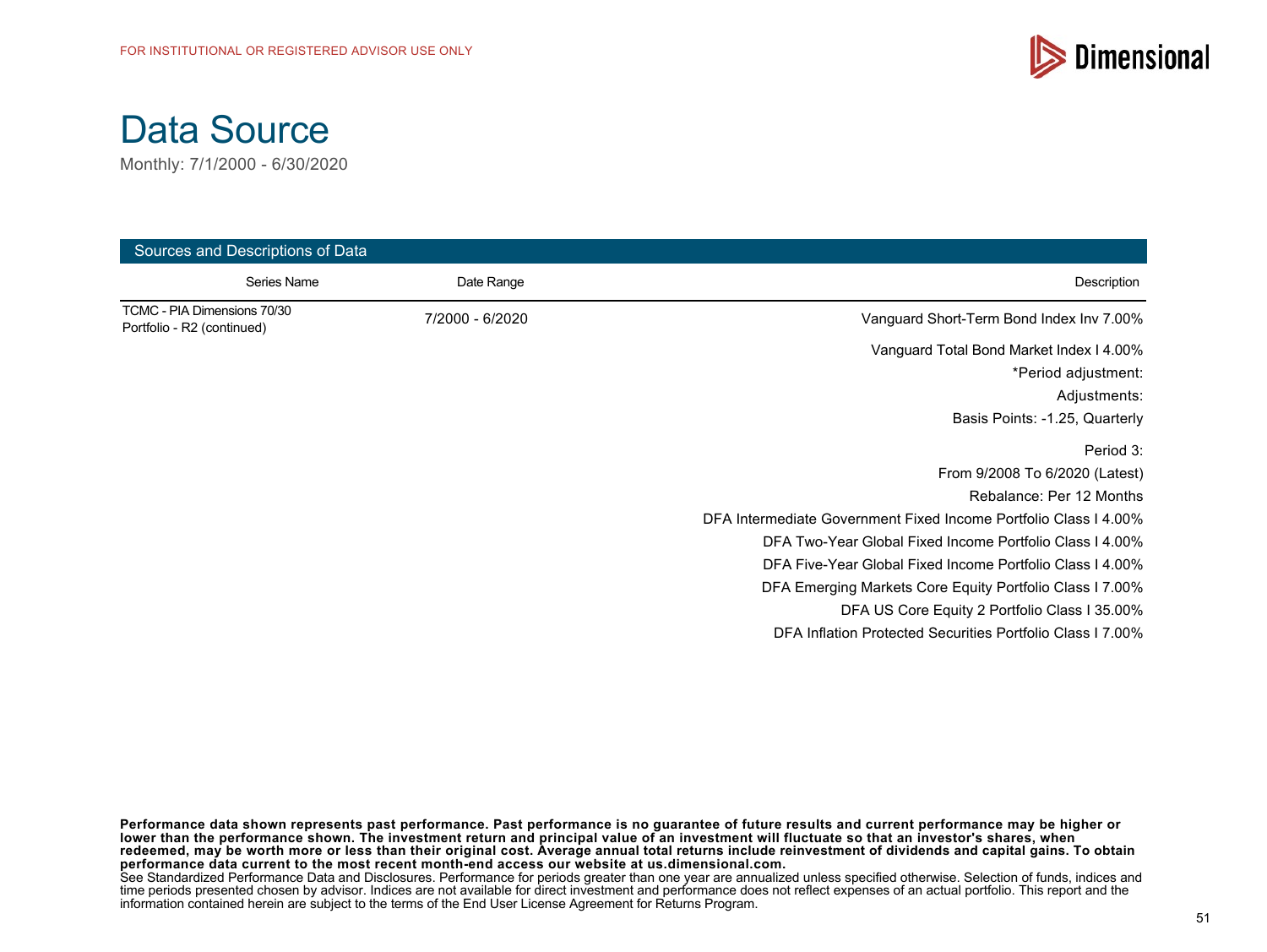



| Sources and Descriptions of Data                          |                 |                                                                  |
|-----------------------------------------------------------|-----------------|------------------------------------------------------------------|
| Series Name                                               | Date Range      | Description                                                      |
| TCMC - PIA Dimensions 70/30<br>Portfolio - R2 (continued) | 7/2000 - 6/2020 | DFA Global Real Estate Securities Portfolio 4.00%                |
|                                                           |                 | DFA International Vector Equity Portfolio 10.0%                  |
|                                                           |                 | Vanguard Developed Markets Index Instl 14.00%                    |
|                                                           |                 | Vanguard Short-Term Bond Index Inv 7.00%                         |
|                                                           |                 | Vanguard Total Bond Market Index I 4.00%                         |
|                                                           |                 | *Period adjustment:                                              |
|                                                           |                 | Adjustments:                                                     |
|                                                           |                 | Basis Points: -1.25, Quarterly                                   |
| TCMC - PIA Dimensions 80/20<br>Portfolio - R2             | 7/2000 - 6/2020 | TCMC - PIA Dimensions 80/20 Portfolio - R2 From 7/2000 To 6/2020 |
|                                                           |                 | Constructed under USD                                            |
|                                                           |                 | Period 1:                                                        |
|                                                           |                 | From 7/2000 (Earliest) To 9/2006                                 |
|                                                           |                 | Rebalance: Per 12 Months                                         |

**Performance data shown represents past performance. Past performance is no guarantee of future results and current performance may be higher or lower than the performance shown. The investment return and principal value of an investment will fluctuate so that an investor's shares, when redeemed, may be worth more or less than their original cost. Average annual total returns include reinvestment of dividends and capital gains. To obtain performance data current to the most recent month-end access our website at us.dimensional.com.** See Standardized Performance Data and Disclosures. Performance for periods greater than one year are annualized unless specified otherwise. Selection of funds, indices and time periods presented chosen by advisor. Indices are not available for direct investment and performance does not reflect expenses of an actual portfolio. This report and the information contained herein are subject to the terms of the End User License Agreement for Returns Program.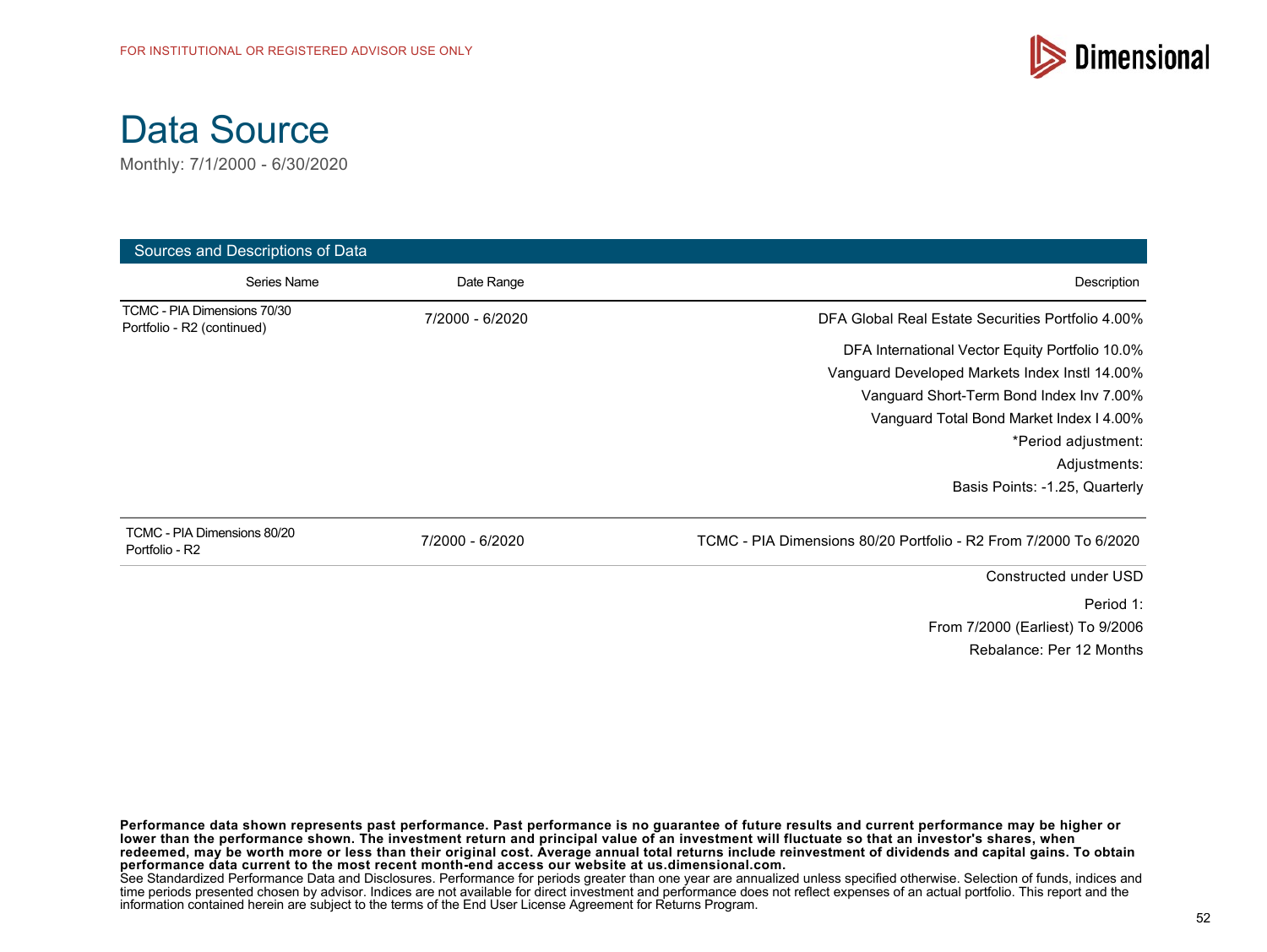

Monthly: 7/1/2000 - 6/30/2020

| Sources and Descriptions of Data                          |                 |                                                                  |
|-----------------------------------------------------------|-----------------|------------------------------------------------------------------|
| Series Name                                               | Date Range      | Description                                                      |
| TCMC - PIA Dimensions 80/20<br>Portfolio - R2 (continued) | 7/2000 - 6/2020 | DFA Emerging Markets Value Portfolio Class I 2.00%               |
|                                                           |                 | DFA International Value Portfolio Class I 6.00%                  |
|                                                           |                 | DFA Emerging Markets Portfolio Class I 4.00%                     |
|                                                           |                 | DFA US Large Company Portfolio 12.00%                            |
|                                                           |                 | DFA Intermediate Government Fixed Income Portfolio Class I 3.00% |
|                                                           |                 | DFA Emerging Markets Small Cap Portfolio Class 1 2.00%           |
|                                                           |                 | DFA Real Estate Securities Portfolio Class I 4.00%               |
|                                                           |                 | DFA Two-Year Global Fixed Income Portfolio Class I 2.00%         |
|                                                           |                 | DFA Five-Year Global Fixed Income Portfolio Class 13.00%         |
|                                                           |                 | DFA International Small Cap Value Portfolio Class I 6.00%        |
|                                                           |                 | DFA US Large Cap Value Portfolio Class I 12.00%                  |
|                                                           |                 | DFA US Targeted Value Portfolio Class I 16.00%                   |

**Performance data shown represents past performance. Past performance is no guarantee of future results and current performance may be higher or lower than the performance shown. The investment return and principal value of an investment will fluctuate so that an investor's shares, when redeemed, may be worth more or less than their original cost. Average annual total returns include reinvestment of dividends and capital gains. To obtain performance data current to the most recent month-end access our website at us.dimensional.com.**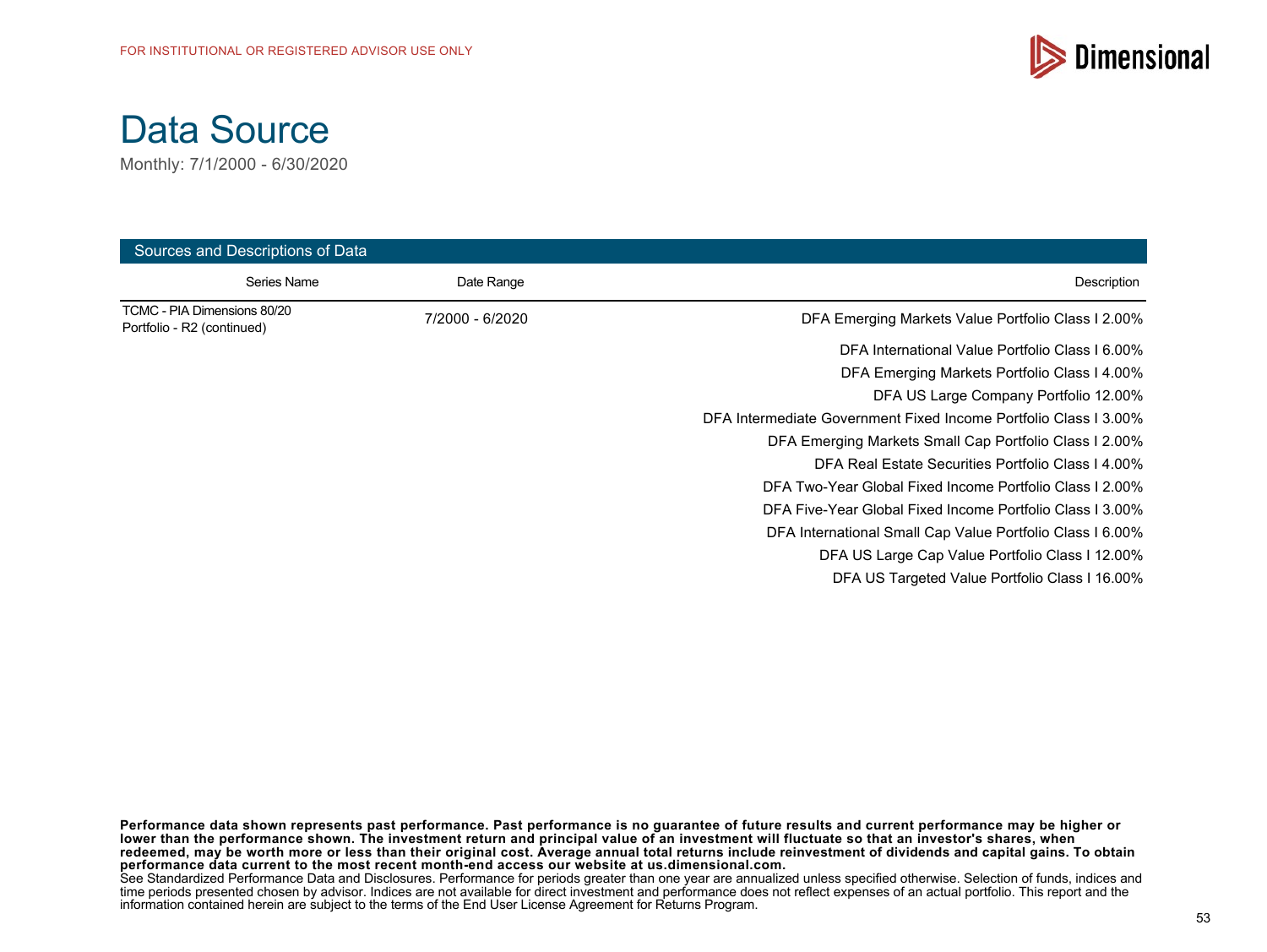

Monthly: 7/1/2000 - 6/30/2020

| Sources and Descriptions of Data                          |             |                 |                                                                  |
|-----------------------------------------------------------|-------------|-----------------|------------------------------------------------------------------|
|                                                           | Series Name | Date Range      | Description                                                      |
| TCMC - PIA Dimensions 80/20<br>Portfolio - R2 (continued) |             | 7/2000 - 6/2020 | Vanguard Developed Markets Index Instl 16.00%                    |
|                                                           |             |                 | Vanguard Short-Term Bond Index Inv 5.00%                         |
|                                                           |             |                 | Vanguard Total Bond Market Index I 2.00%                         |
|                                                           |             |                 | Vanguard Inflation-Protected Secs Inv 5.00%                      |
|                                                           |             |                 | *Period adjustment:                                              |
|                                                           |             |                 | Adjustments:                                                     |
|                                                           |             |                 | Basis Points: -1.25, Quarterly                                   |
|                                                           |             |                 | Period 2:                                                        |
|                                                           |             |                 | From 10/2006 To 8/2008                                           |
|                                                           |             |                 | Rebalance: Per 12 Months                                         |
|                                                           |             |                 | DFA International Value Portfolio Class I 6.00%                  |
|                                                           |             |                 | DFA Intermediate Government Fixed Income Portfolio Class I 3.00% |
|                                                           |             |                 | DFA Real Estate Securities Portfolio Class I 4.00%               |
|                                                           |             |                 | DFA Two-Year Global Fixed Income Portfolio Class 12.00%          |

**Performance data shown represents past performance. Past performance is no guarantee of future results and current performance may be higher or lower than the performance shown. The investment return and principal value of an investment will fluctuate so that an investor's shares, when redeemed, may be worth more or less than their original cost. Average annual total returns include reinvestment of dividends and capital gains. To obtain performance data current to the most recent month-end access our website at us.dimensional.com.**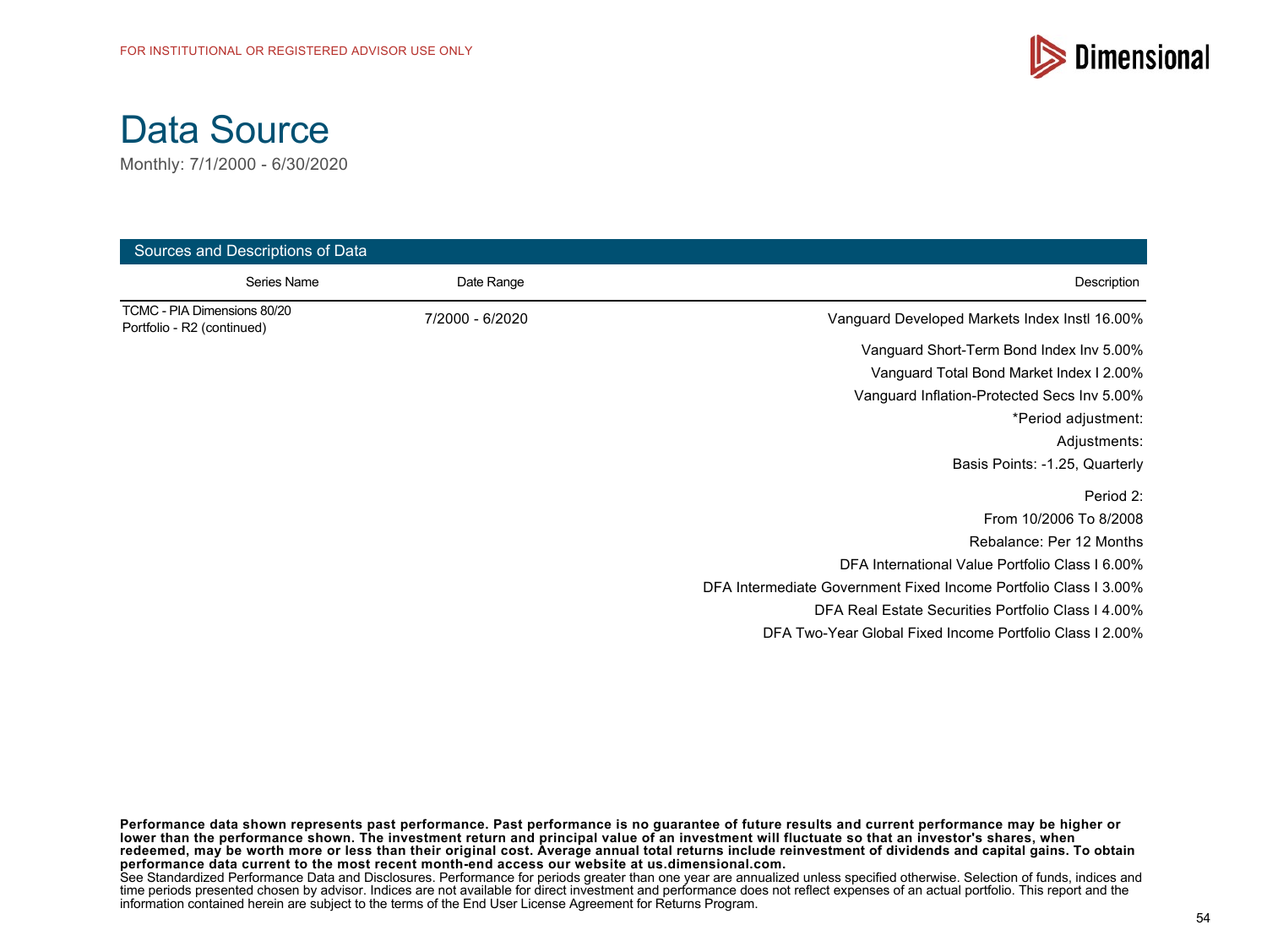

Monthly: 7/1/2000 - 6/30/2020

| Sources and Descriptions of Data                          |                 |                                                            |
|-----------------------------------------------------------|-----------------|------------------------------------------------------------|
| Series Name                                               | Date Range      | Description                                                |
| TCMC - PIA Dimensions 80/20<br>Portfolio - R2 (continued) | 7/2000 - 6/2020 | DFA Five-Year Global Fixed Income Portfolio Class I 3.00%  |
|                                                           |                 | DFA International Small Cap Value Portfolio Class I 6.00%  |
|                                                           |                 | DFA Emerging Markets Core Equity Portfolio Class I 8.00%   |
|                                                           |                 | DFA US Core Equity 2 Portfolio Class I 40.0%               |
|                                                           |                 | DFA Inflation Protected Securities Portfolio Class I 5.00% |
|                                                           |                 | Vanguard Developed Markets Index Instl 16.00%              |
|                                                           |                 | Vanguard Short-Term Bond Index Inv 5.00%                   |
|                                                           |                 | Vanguard Total Bond Market Index I 2.00%                   |
|                                                           |                 | *Period adjustment:                                        |
|                                                           |                 | Adjustments:                                               |
|                                                           |                 | Basis Points: -1.25, Quarterly                             |
|                                                           |                 | Period 3:                                                  |
|                                                           |                 | From 9/2008 To 6/2020 (Latest)                             |
|                                                           |                 | Rebalance: Per 12 Months                                   |

**Performance data shown represents past performance. Past performance is no guarantee of future results and current performance may be higher or lower than the performance shown. The investment return and principal value of an investment will fluctuate so that an investor's shares, when redeemed, may be worth more or less than their original cost. Average annual total returns include reinvestment of dividends and capital gains. To obtain performance data current to the most recent month-end access our website at us.dimensional.com.**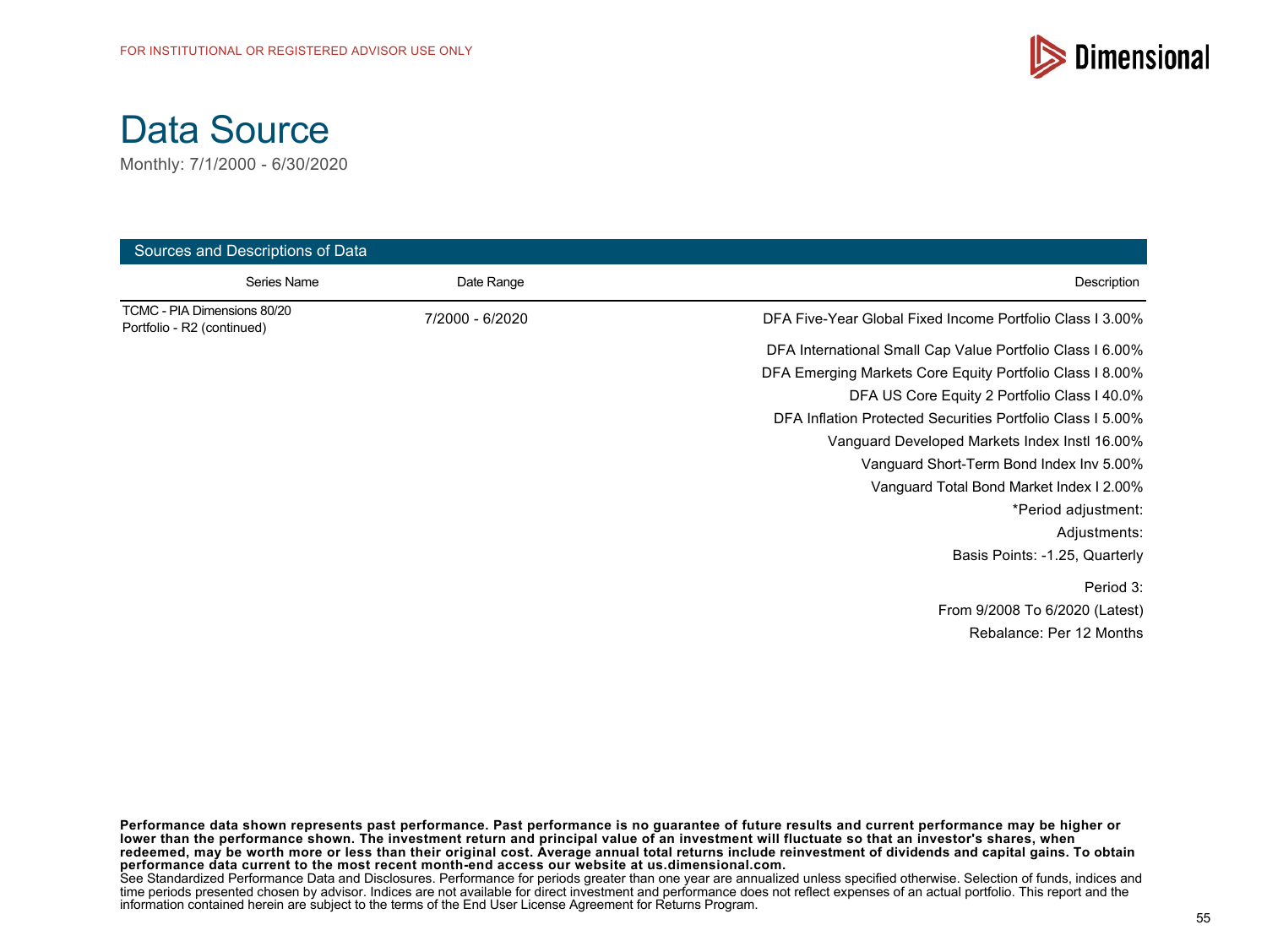



| Sources and Descriptions of Data                          |                 |                                                                  |
|-----------------------------------------------------------|-----------------|------------------------------------------------------------------|
| Series Name                                               | Date Range      | Description                                                      |
| TCMC - PIA Dimensions 80/20<br>Portfolio - R2 (continued) | 7/2000 - 6/2020 | DFA Intermediate Government Fixed Income Portfolio Class I 3.00% |
|                                                           |                 | DFA Two-Year Global Fixed Income Portfolio Class 12.00%          |
|                                                           |                 | DFA Five-Year Global Fixed Income Portfolio Class I 3.00%        |
|                                                           |                 | DFA Emerging Markets Core Equity Portfolio Class I 8.00%         |
|                                                           |                 | DFA US Core Equity 2 Portfolio Class I 40.0%                     |
|                                                           |                 | DFA Inflation Protected Securities Portfolio Class I 5.00%       |
|                                                           |                 | DFA Global Real Estate Securities Portfolio 4.00%                |
|                                                           |                 | DFA International Vector Equity Portfolio 12.00%                 |
|                                                           |                 | Vanguard Developed Markets Index Instl 16.00%                    |
|                                                           |                 | Vanguard Short-Term Bond Index Inv 5.00%                         |
|                                                           |                 | Vanguard Total Bond Market Index I 2.00%                         |
|                                                           |                 | *Period adjustment:                                              |
|                                                           |                 | Adjustments:                                                     |
|                                                           |                 | Basis Points: -1.25, Quarterly                                   |

**Performance data shown represents past performance. Past performance is no guarantee of future results and current performance may be higher or lower than the performance shown. The investment return and principal value of an investment will fluctuate so that an investor's shares, when redeemed, may be worth more or less than their original cost. Average annual total returns include reinvestment of dividends and capital gains. To obtain performance data current to the most recent month-end access our website at us.dimensional.com.**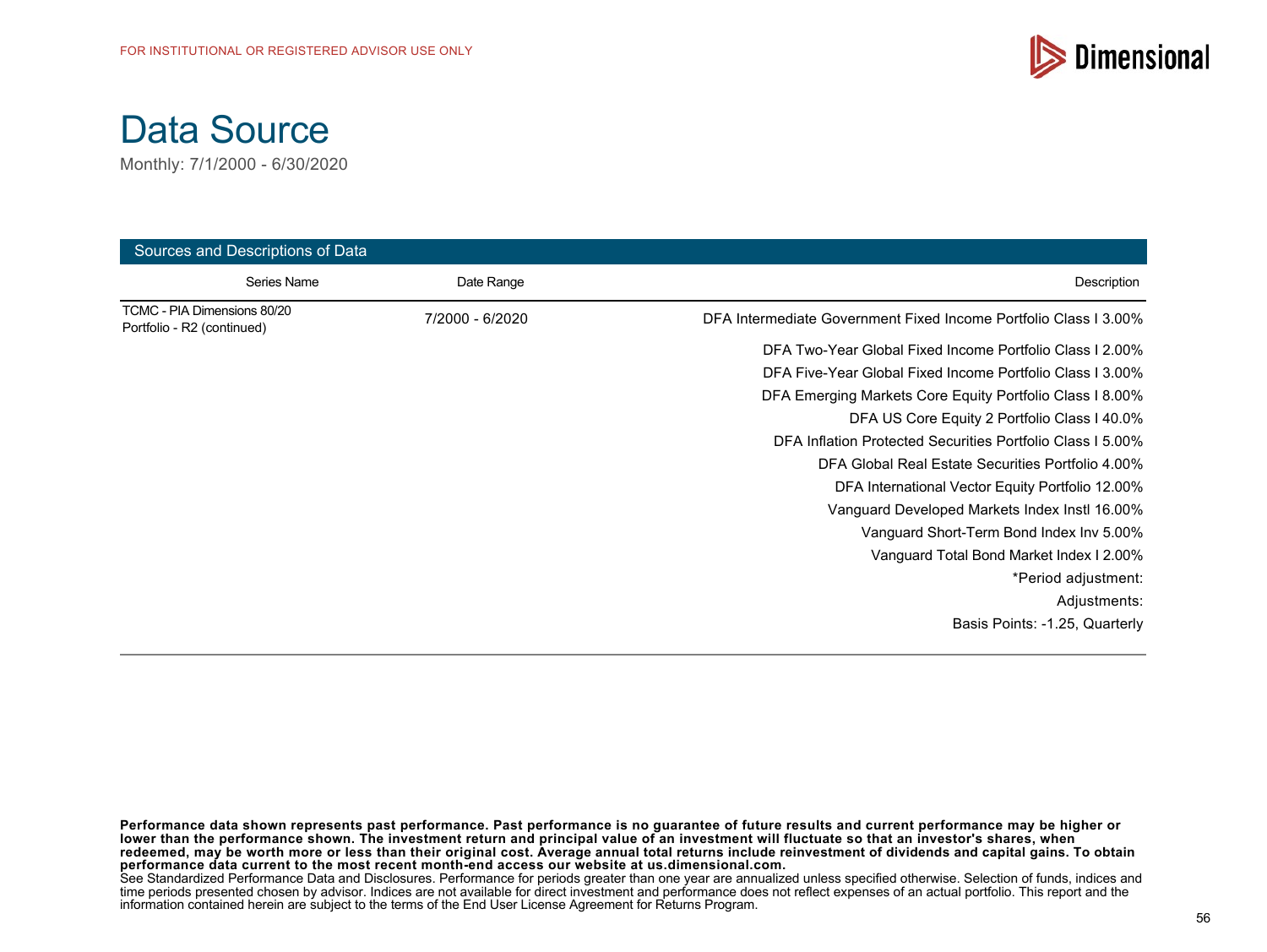

Monthly: 7/1/2000 - 6/30/2020

|                                               | Sources and Descriptions of Data |                 |                                                                  |
|-----------------------------------------------|----------------------------------|-----------------|------------------------------------------------------------------|
|                                               | Series Name                      | Date Range      | Description                                                      |
| TCMC - PIA Dimensions 90/10<br>Portfolio - R2 |                                  | 7/2000 - 6/2020 | TCMC - PIA Dimensions 90/10 Portfolio - R2 From 7/2000 To 6/2020 |
|                                               |                                  |                 | Constructed under USD                                            |
|                                               |                                  |                 | Period 1:                                                        |
|                                               |                                  |                 | From 7/2000 (Earliest) To 9/2006                                 |
|                                               |                                  |                 | Rebalance: Per 12 Months                                         |
|                                               |                                  |                 | DFA Emerging Markets Value Portfolio Class I 2.00%               |
|                                               |                                  |                 | DFA International Value Portfolio Class I 6.00%                  |
|                                               |                                  |                 | DFA Emerging Markets Portfolio Class I 4.00%                     |
|                                               |                                  |                 | DFA US Large Company Portfolio 13.00%                            |
|                                               |                                  |                 | DFA Intermediate Government Fixed Income Portfolio Class I 1.00% |
|                                               |                                  |                 | DFA Emerging Markets Small Cap Portfolio Class I 3.00%           |
|                                               |                                  |                 | DFA Real Estate Securities Portfolio Class I 5.00%               |
|                                               |                                  |                 | DFA Two-Year Global Fixed Income Portfolio Class 11.00%          |
|                                               |                                  |                 | DFA Five-Year Global Fixed Income Portfolio Class 11.00%         |

**Performance data shown represents past performance. Past performance is no guarantee of future results and current performance may be higher or lower than the performance shown. The investment return and principal value of an investment will fluctuate so that an investor's shares, when redeemed, may be worth more or less than their original cost. Average annual total returns include reinvestment of dividends and capital gains. To obtain performance data current to the most recent month-end access our website at us.dimensional.com.**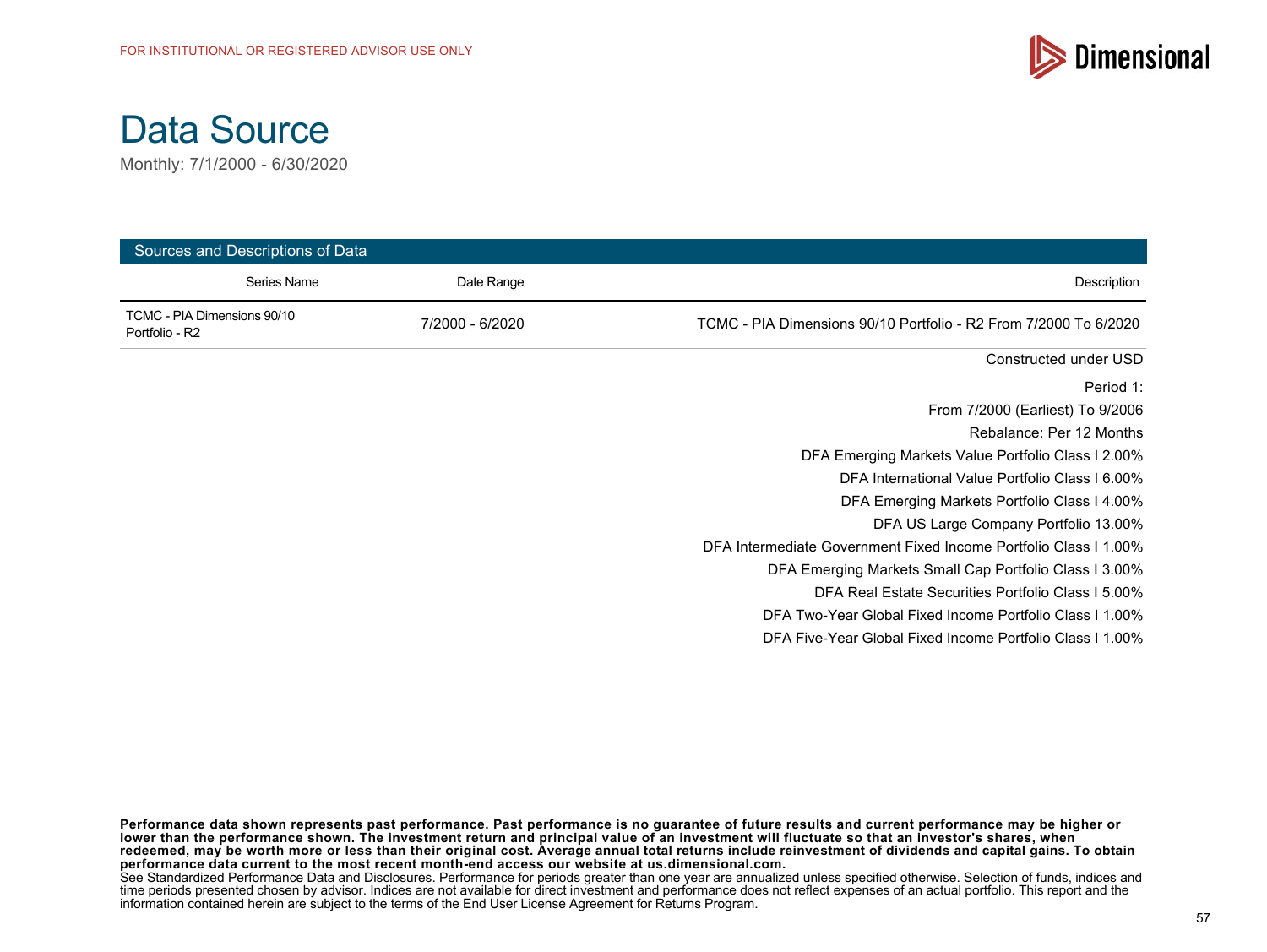



| Sources and Descriptions of Data                          |                 |                                                           |
|-----------------------------------------------------------|-----------------|-----------------------------------------------------------|
| Series Name                                               | Date Range      | Description                                               |
| TCMC - PIA Dimensions 90/10<br>Portfolio - R2 (continued) | 7/2000 - 6/2020 | DFA International Small Cap Value Portfolio Class I 7.00% |
|                                                           |                 | DFA US Large Cap Value Portfolio Class I 14.00%           |
|                                                           |                 | DFA US Targeted Value Portfolio Class I 18.00%            |
|                                                           |                 | Vanguard Developed Markets Index Instl 18.00%             |
|                                                           |                 | Vanguard Short-Term Bond Index Inv 3.00%                  |
|                                                           |                 | Vanguard Total Bond Market Index I 1.00%                  |
|                                                           |                 | Vanguard Inflation-Protected Secs Inv 3.00%               |
|                                                           |                 | *Period adjustment:                                       |
|                                                           |                 | Adjustments:                                              |
|                                                           |                 | Basis Points: -1.25, Quarterly                            |
|                                                           |                 | Period 2:                                                 |
|                                                           |                 | From 10/2006 To 8/2008                                    |
|                                                           |                 | Rebalance: Per 12 Months                                  |
|                                                           |                 | DFA International Value Portfolio Class I 6.00%           |

**Performance data shown represents past performance. Past performance is no guarantee of future results and current performance may be higher or lower than the performance shown. The investment return and principal value of an investment will fluctuate so that an investor's shares, when redeemed, may be worth more or less than their original cost. Average annual total returns include reinvestment of dividends and capital gains. To obtain performance data current to the most recent month-end access our website at us.dimensional.com.**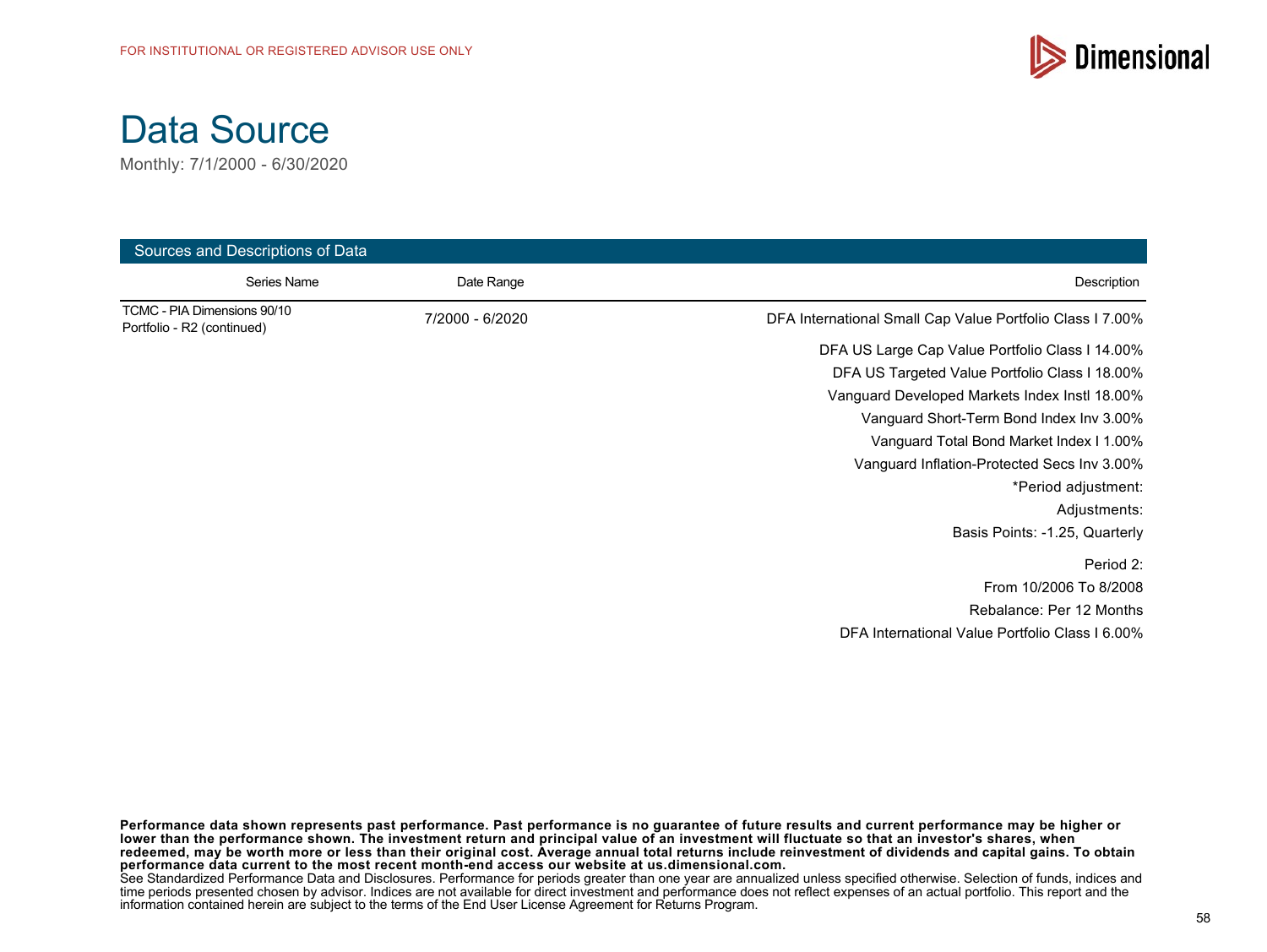

Monthly: 7/1/2000 - 6/30/2020

| Sources and Descriptions of Data                          |                 |                                                                  |
|-----------------------------------------------------------|-----------------|------------------------------------------------------------------|
| Series Name                                               | Date Range      | Description                                                      |
| TCMC - PIA Dimensions 90/10<br>Portfolio - R2 (continued) | 7/2000 - 6/2020 | DFA Intermediate Government Fixed Income Portfolio Class I 1.00% |
|                                                           |                 | DFA Real Estate Securities Portfolio Class I 5.00%               |
|                                                           |                 | DFA Two-Year Global Fixed Income Portfolio Class 11.00%          |
|                                                           |                 | DFA Five-Year Global Fixed Income Portfolio Class I 1.00%        |
|                                                           |                 | DFA International Small Cap Value Portfolio Class I 7.00%        |
|                                                           |                 | DFA Emerging Markets Core Equity Portfolio Class I 9.00%         |
|                                                           |                 | DFA US Core Equity 2 Portfolio Class I 45.00%                    |
|                                                           |                 | DFA Inflation Protected Securities Portfolio Class I 3.00%       |
|                                                           |                 | Vanguard Developed Markets Index Instl 18.00%                    |
|                                                           |                 | Vanguard Short-Term Bond Index Inv 3.00%                         |
|                                                           |                 | Vanguard Total Bond Market Index I 1.00%                         |
|                                                           |                 | *Period adjustment:                                              |
|                                                           |                 | Adjustments:                                                     |
|                                                           |                 | Basis Points: -1.25, Quarterly                                   |

**Performance data shown represents past performance. Past performance is no guarantee of future results and current performance may be higher or lower than the performance shown. The investment return and principal value of an investment will fluctuate so that an investor's shares, when redeemed, may be worth more or less than their original cost. Average annual total returns include reinvestment of dividends and capital gains. To obtain performance data current to the most recent month-end access our website at us.dimensional.com.**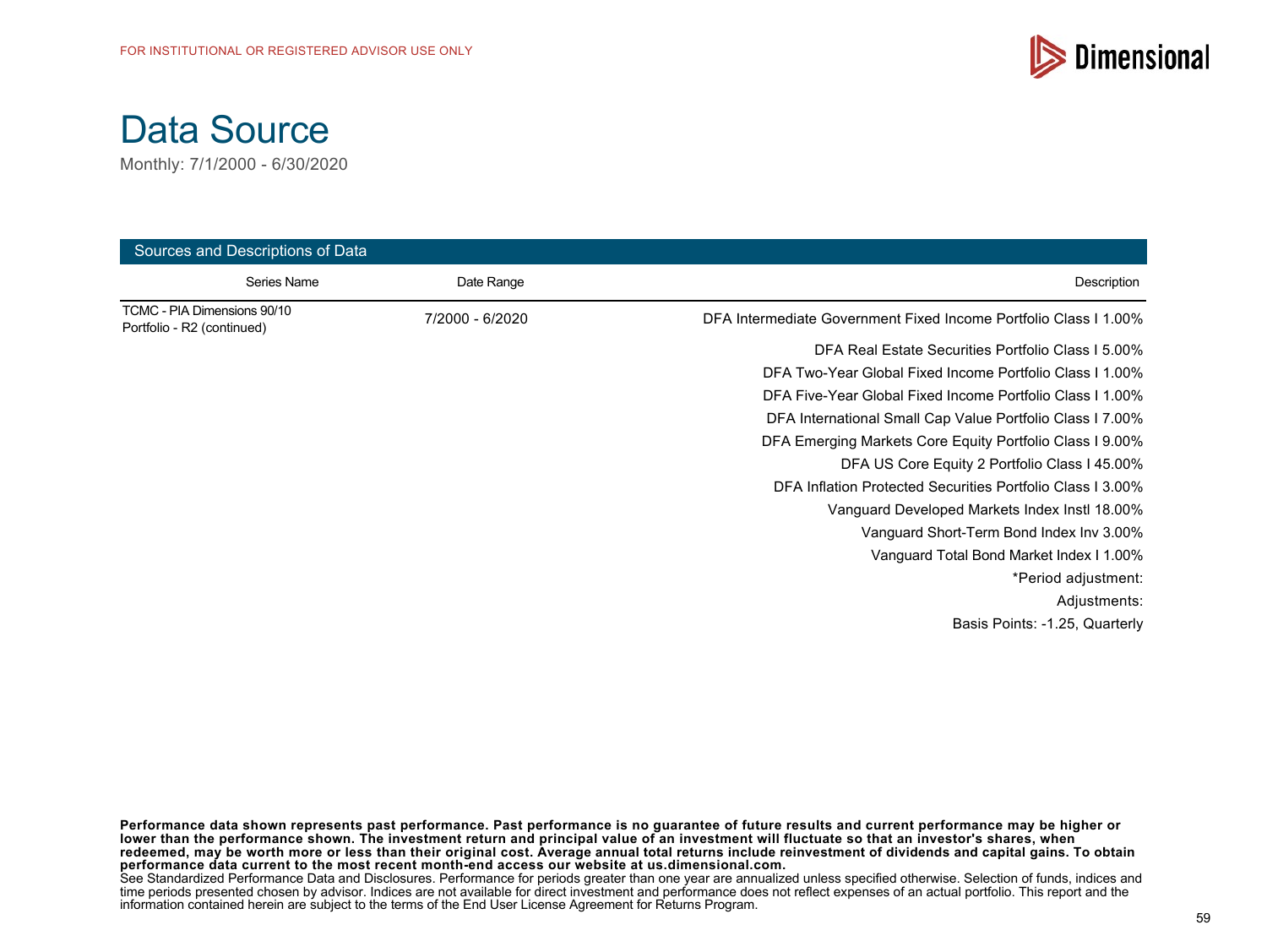

Monthly: 7/1/2000 - 6/30/2020

| Sources and Descriptions of Data                          |                 |                                                                  |
|-----------------------------------------------------------|-----------------|------------------------------------------------------------------|
| Series Name                                               | Date Range      | Description                                                      |
| TCMC - PIA Dimensions 90/10<br>Portfolio - R2 (continued) | 7/2000 - 6/2020 | Period 3:                                                        |
|                                                           |                 | From 9/2008 To 6/2020 (Latest)                                   |
|                                                           |                 | Rebalance: Per 12 Months                                         |
|                                                           |                 | DFA Intermediate Government Fixed Income Portfolio Class I 1.00% |
|                                                           |                 | DFA Two-Year Global Fixed Income Portfolio Class 11.00%          |
|                                                           |                 | DFA Five-Year Global Fixed Income Portfolio Class I 1.00%        |
|                                                           |                 | DFA Emerging Markets Core Equity Portfolio Class I 9.00%         |
|                                                           |                 | DFA US Core Equity 2 Portfolio Class I 45.00%                    |
|                                                           |                 | DFA Inflation Protected Securities Portfolio Class I 3.00%       |
|                                                           |                 | DFA Global Real Estate Securities Portfolio 5.00%                |
|                                                           |                 | DFA International Vector Equity Portfolio 13.00%                 |
|                                                           |                 | Vanguard Developed Markets Index Instl 18.00%                    |
|                                                           |                 | Vanguard Short-Term Bond Index Inv 3.00%                         |
|                                                           |                 | Vanguard Total Bond Market Index I 1.00%                         |

**Performance data shown represents past performance. Past performance is no guarantee of future results and current performance may be higher or lower than the performance shown. The investment return and principal value of an investment will fluctuate so that an investor's shares, when redeemed, may be worth more or less than their original cost. Average annual total returns include reinvestment of dividends and capital gains. To obtain performance data current to the most recent month-end access our website at us.dimensional.com.**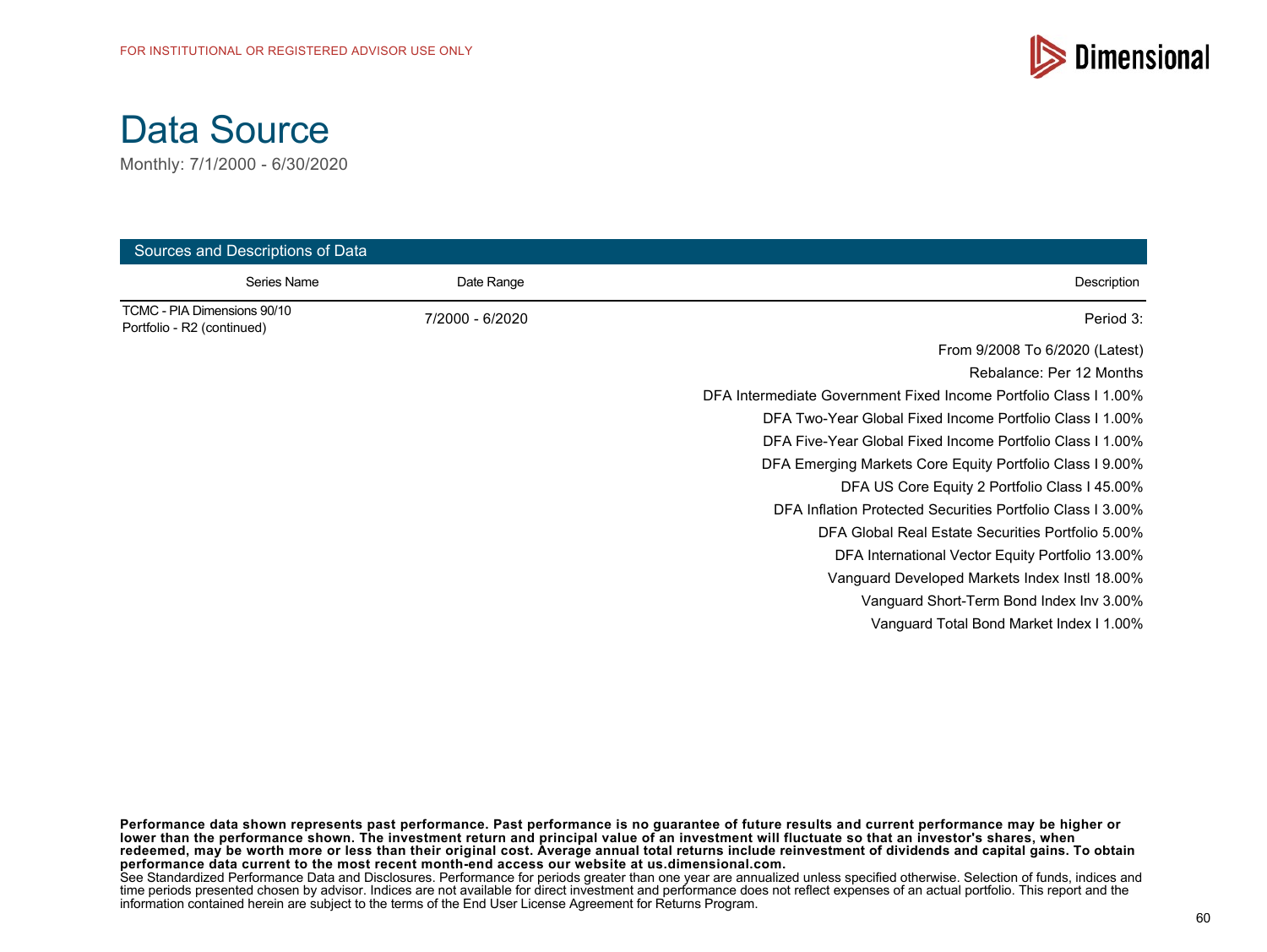



| Sources and Descriptions of Data                          |                 |                                |
|-----------------------------------------------------------|-----------------|--------------------------------|
| Series Name                                               | Date Range      | Description                    |
| TCMC - PIA Dimensions 90/10<br>Portfolio - R2 (continued) | 7/2000 - 6/2020 | *Period adjustment:            |
|                                                           |                 | Adjustments:                   |
|                                                           |                 | Basis Points: -1.25, Quarterly |

**Performance data shown represents past performance. Past performance is no guarantee of future results and current performance may be higher or lower than the performance shown. The investment return and principal value of an investment will fluctuate so that an investor's shares, when redeemed, may be worth more or less than their original cost. Average annual total returns include reinvestment of dividends and capital gains. To obtain performance data current to the most recent month-end access our website at us.dimensional.com.**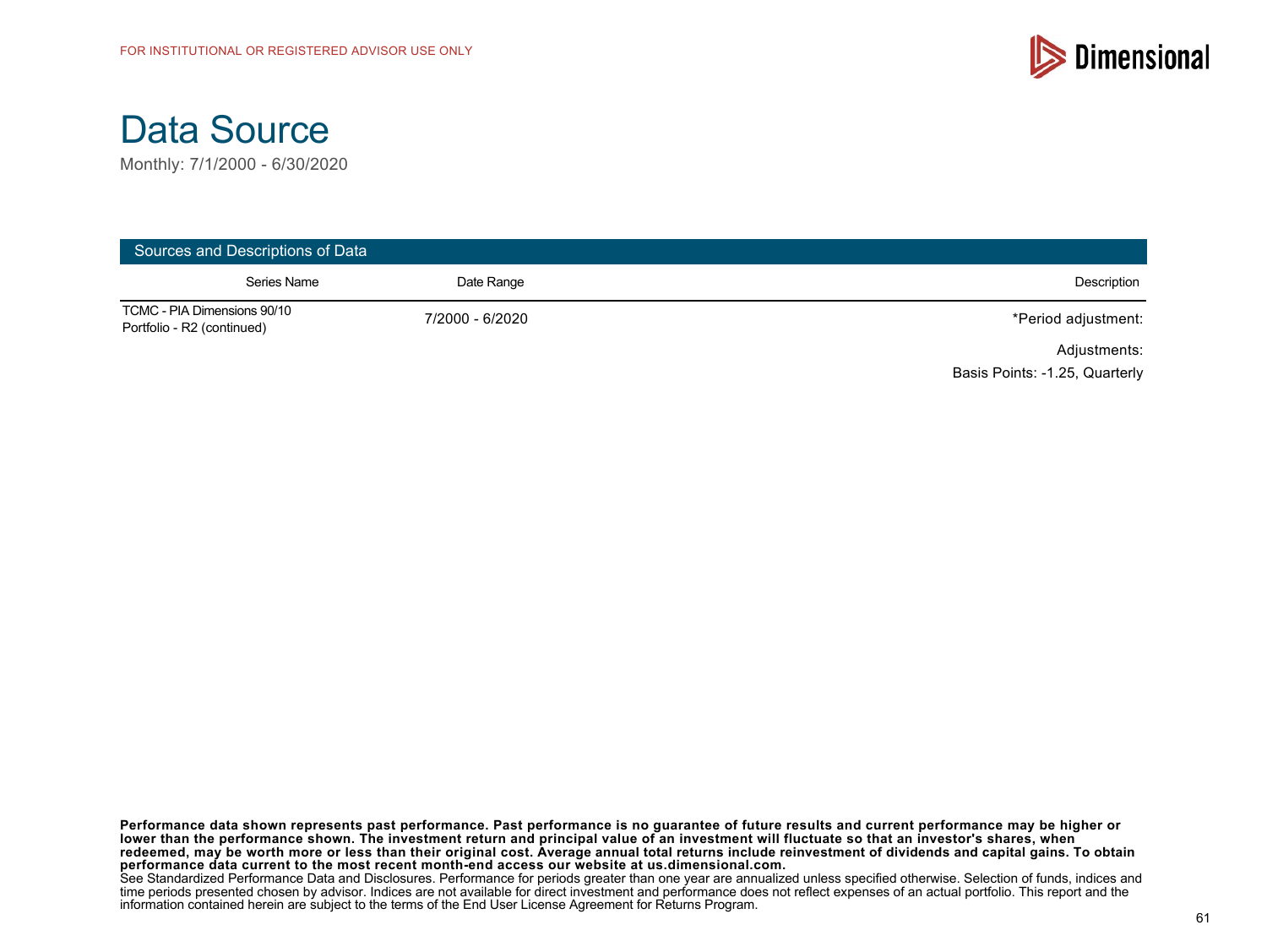

As of: June 30, 2020

**Dimensional Fund Advisors LP is an investment advisor registered with the Securities and Exchange Commission. Consider the investment objectives, risks, and charges and expenses of the Dimensional funds carefully before investing. For this and other information about the Dimensional funds, please read the prospectus carefully before investing. Prospectuses are available by calling Dimensional Fund Advisors collect at (512) 306-7400 or by visiting us.dimensional.com. This report and the information contained herein are subject to the terms of the End User License Agreement for Returns Program.**

Performance for periods greater than one year are annualized unless marked with an asterisk (\*). Selection of funds, indices and time periods presented chosen by advisor. Indices are not available for direct investment and performance does not reflect expenses of an actual portfolio.

Performance data shown represents past performance. Past performance is no guarantee of future results and current performance may be higher or lower than the performance shown. The investment return and principal value of an investment will fluctuate so that an investor's shares, when redeemed, may be worth more or less than their original cost. To obtain performance data current to the most recent month-end access our website at us.dimensional.com. Average annual total returns include reinvestment of dividends and capital gains.

Mutual funds distributed by DFA Securities LLC.

Prior to April 1, 2002, the following reimbursement fees may have been charged to purchasers of the respective portfolios: International Small Company Portfolio 0.675%; Continental Small Company Portfolio 1.00%; Japanese Small Company Portfolio 0.50%; Pacific Rim Small Company Portfolio 1.00%; International Small Cap Value Portfolio 0.675%; Emerging Markets Small Cap Portfolio 1.00%; Emerging Markets Value Portfolio 0.50%; Emerging Markets Portfolio 0.50%. Prior to April 1998, the reimbursement fee for the International Small Company Portfolio was 0.70% and the reimbursement fee for the International Small Cap Value Portfolio was 0.70%. Prior to July 1995, the reimbursement fees were as follows: International Small Cap Value Portfolio 1.00%; Continental Small Company Portfolio 1.50%; Japanese Small Company Portfolio 1.00%; Pacific Rim Small Company Portfolio 1.50%; UK Small Company Portfolio 1.50%; Emerging Markets Portfolio 1.50%. Returns for these portfolios are presented net of these reimbursement fees.

All reimbursement fees are based on the net asset value of the shares purchased. The standardized returns presented reflect deduction, where applicable, of the reimbursement fees for the portfolios. Non-standardized performance data reported by Dimensional Fund Advisors LP. does not reflect deduction of the reimbursement fee. If reflected, the fee would reduce the performance quoted.

#### **Model Constructions**

Model portfolios are constructed in the Returns Program using past data of funds or indices as of a specific date, assigning weights to those funds or indices to equal 100%. The model portfolios constructed are hypothetical and are not representative of actual portfolios. Their performance is hypothetical, for illustrative purposes only and is subject to limitations. Unless otherwise specified by the user, the hypothetical performance is gross of fees and is rebalanced monthly. The performance presented does not replace an advisor's actual model portfolio performance. Past and hypothetical results are no guarantee of future results.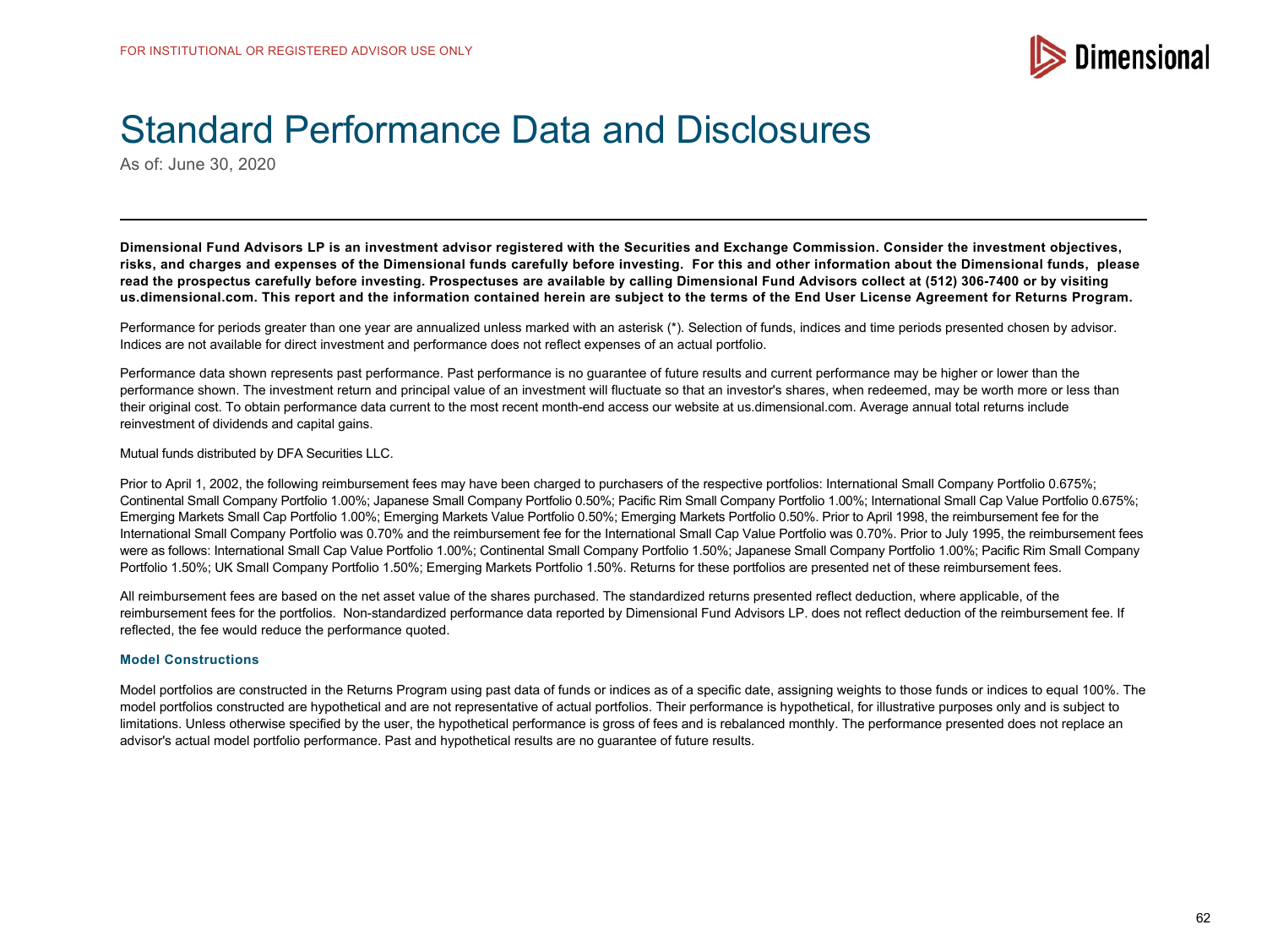

As of: June 30, 2020

The model performance is based on model/back tested asset allocations. The performance was achieved with the retroactive application of a model designed with the benefit of hindsight; it does not represent actual investment performance. Back-tested model performance is hypothetical (does not reflect trading in actual portfolios) and may not reflect the impact that economic and market factors may have had on advisor's decision-making if the advisor were actually managing client money. Material is not to be considered a recommendation or investment advice to buy or sell any security.

#### **Dimensional Indices**

These indices have been retrospectively calculated by Dimensional Fund Advisors LP and did not exist prior to their index inceptions dates. Accordingly, results shown during the periods prior to each index's index inception date do not represent actual returns of the index. Other periods selected may have different results, including losses. Backtested index performance is hypothetical and is provided for informational purposes only to indicate historical performance had the index been calculated over the relevant time periods. Back-tested performance results assume the reinvestment of dividends and capital gains.

#### **Principal Risks**

The principal risks of investing in the Dimensional funds may include one or more of the following: market risk, small companies risk, risk of concentrating in the real estate industry, foreign securities and currencies risk, emerging markets risk, banking concentration risk, foreign government debt risk, interest rate risk, risk of investing for inflation protection, credit risk, risk of municipal securities, derivatives risk, securities lending risk call risk, liquidity risk, income risk, value investment risk, investment strategy risk, and/or fund of funds risk. To more fully understand the risks related to an investment in the funds, investors should carefully read each fund's prospectus.

Investments in foreign issuers are subject to certain considerations that are not associated with investments in US public companies. Investments of the International Equity, Emerging Markets Equity and the Global Fixed Income Portfolios will be denominated in foreign currencies. Changes in the relative values of these foreign currencies and the US dollar, therefore, will affect the value of investments in the Portfolios. However, the Global Fixed Income Portfolios may utilize forward currency contracts to attempt to protect against uncertainty in the level of future foreign currency rates (if applicable), to hedge against fluctuations in currency exchange rates or to transfer balances from one currency to another.

Foreign securities prices may decline or fluctuate because of: (a) economic or political actions of foreign governments, and/or (b) less regulated or liquid securities markets.

#### **Additionally**

The DFA Real Estate Securities Portfolio, DFA International Real Estate Securities Portfolio, and the DFA Global Real Estate Securities Portfolio (collectively, the "Real Estate Securities Portfolios") are each concentrated in the real estate industry. The exclusive focus by Real Estate Securities Portfolios on the real estate industry will cause the Real Estate Securities Portfolios to be exposed to the general risks of direct real estate ownership. The value of securities in the real estate industry can be affected by changes in real estate values and rental income, property taxes, and tax and regulatory requirements.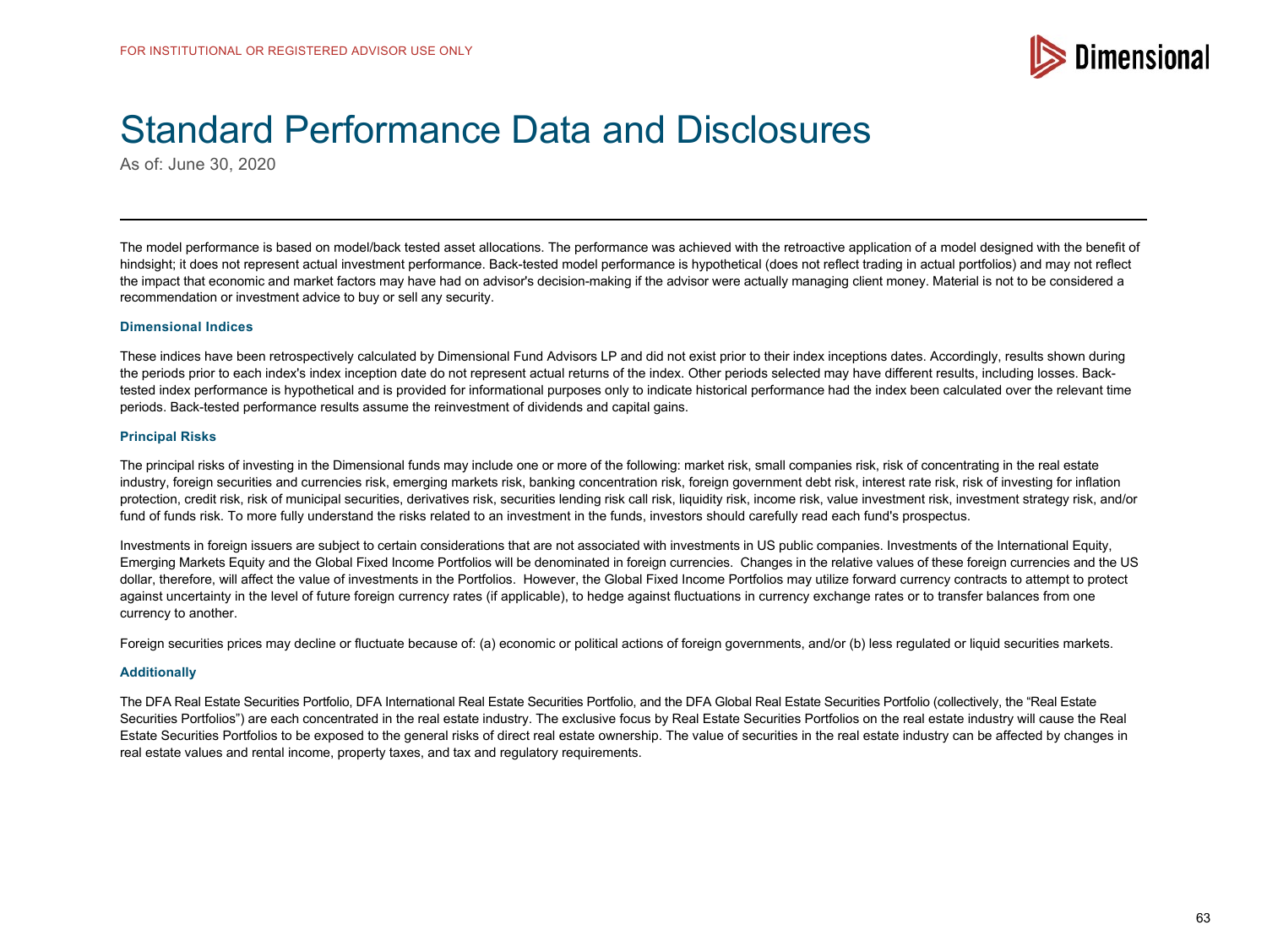

As of: June 30, 2020

Also, the value of securities in the real estate industry may decline with changes in interest rates. Investing in REITs and REIT-like entities involves certain unique risks in addition to those risks associated with investing in the real estate industry in general. REITs and REIT-like entities are dependent upon management skill, may not be diversified, and are subject to heavy cash flow dependency and self-liquidation.REITs and REIT-like entities also are subject to the possibility of failing to qualify for tax free pass-through of income. Also, many foreign REIT-like entities are deemed for tax purposes as passive foreign investment companies (PFICs), which could result in the receipt of taxable dividends to shareholders at an unfavorable tax rate. Also, because REITs and REIT-like entities typically are invested in a limited number of projects or in a particular market segment, these entities are more susceptible to adverse developments affecting a single project or market segment than more broadly diversified investments. The performance of Real Estate Securities Portfolis may be materially different from the broad equity market.

#### **Fixed Income Portfolios**

The net asset value of a fund that invests in fixed income securities will fluctuate when interest rates rise. An investor can lose principal value investing in a fixed income fund during a rising interest rate environment.

#### **Commodity Portfolio**

Commodities investments include increased risks, such as political, economic, and currency instability, and may not be suitable for all investors. The Portfolio may be more volatile than a diversified fund because the Portfolio invests its assets in a smaller number of issuers and commodity sectors.The Portfolio's investment in commodity-linked derivative instruments may subject it to greater volatility than investments in traditional securities, particularly if the instruments involve leverage. There can be no assurance that the Portfolio's use of leverage will be successful.

#### **Tax–managed Portfolios**

Tax-managed strategies consider tax implications of investment decisions, which may affect fund holdings when compared to non-tax-managed strategies, and they may perform differently than non-tax-managed strategies.

#### **Sustainability and Social Portfolios**

Sustainability and Social portfolios are subject to risks that environmental and social screens, respectively, may limit investment opportunities for the fund.

#### **Risk of Banking Concentration**

Focus on the banking industry would link the performance of the DFA One-Year Fixed Income and/or the Two-Year Global Fixed Income Portfolios to changes in performance of the banking industry generally. For example, a change in the market's perception of the riskiness of banks compared to non-banks would cause the Portfolio's values to fluctuate.

#### **Inflation Protected Securities Portfolio**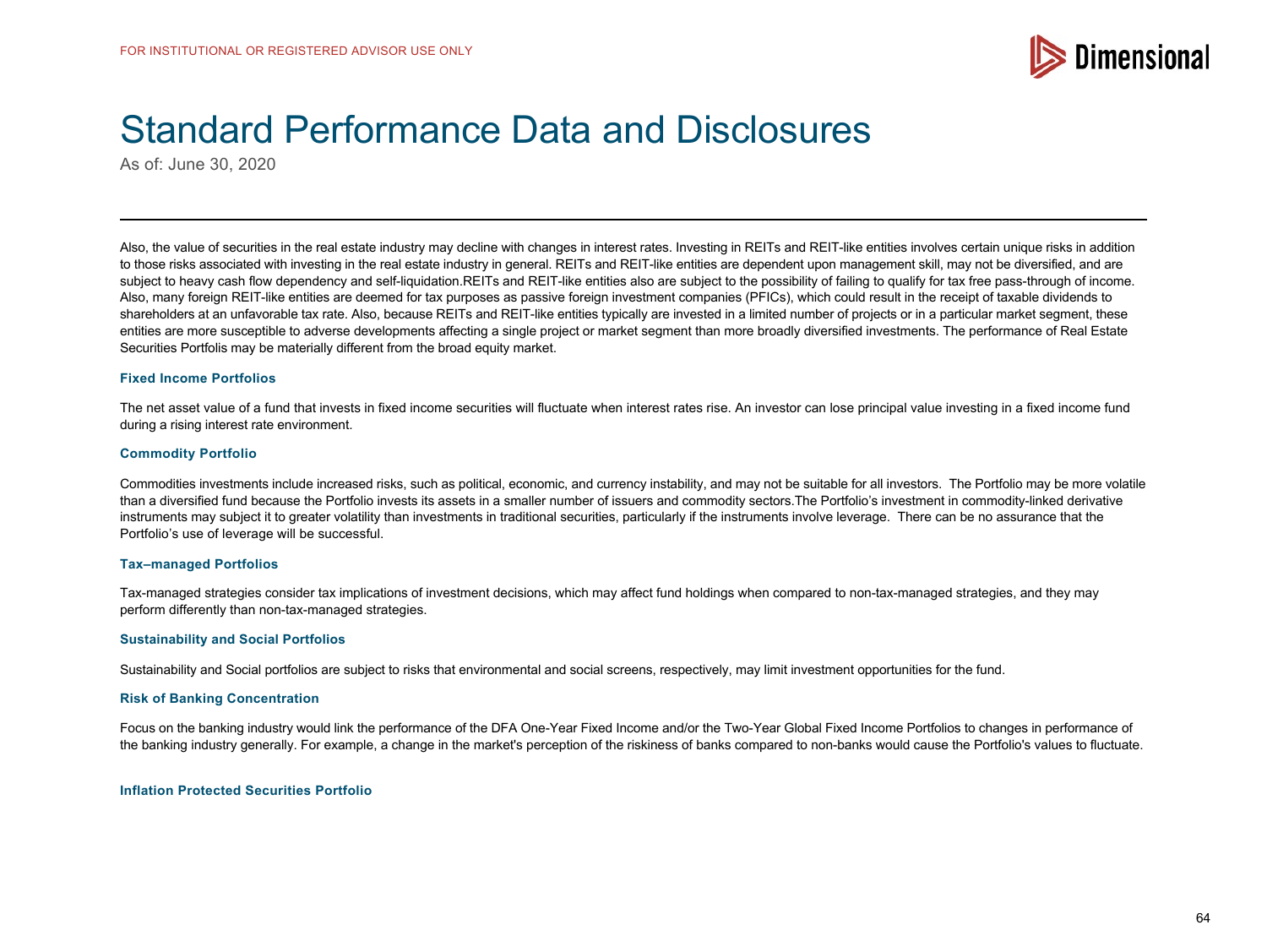

As of: June 30, 2020

Inflation–protected securities are expected to be protected from long-term inflationary trends, short-term increases in inflation may lead to a decline in the Portfolio's value. If interest rates rise due to reasons other than inflation, the Portfolio's investment in these securities may not be protected to the extent that the increase is not reflected in the securities' inflation measures. The Portfolio may also suffer a loss during periods of sustained deflation.

#### **Short Term Muni Bond Portfolio**

Municipal Bonds may be subject to income risk, which is the risk that falling interest rates will cause the Portfolio's income to decline, and interest rate risk, which is the risk that bond prices overall will decline over short or even long periods because of rising interest rates. The Portfolio may also be affected by: call risk, which is the risk that during periods of falling interest rates, a bond issuer will call or repay a higher-yielding bond before its maturity date; credit risk, which is the risk that a bond issuer will fail to pay interest and principal in a timely manner; and tax liability risk, which is the risk of noncompliant conduct by a bond issuer, resulting in distributions by the Portfolio being taxable to share-holders as ordinary income. Finally, there is legislative or regulatory risk, which is the risk that new federal or state legislation may adversely affect the tax-exempt status of securities held by the Portfolio, or that there could be an adverse interpretation by the Internal Revenue Service or by state tax authorities.

#### **Global Equity, Global 60/40, Global 25/75 Portfolios**

#### **Fund of Funds Risk**

The investment performance of each Portfolio is affected by the investment performance of the Underlying Funds in which the Portfolio invests. The ability of a Portfolio to achieve its investment objective depends on the ability of the Underlying Funds to meet their investment objectives and on the Advisor's decisions regarding the allocation of the Portfolio's assets among the Underlying Funds. There can be no assurance that the investment objective of any Portfolio or Underlying Fund will be achieved. Through their investments in the Underlying Funds, the Portfolios are subject to the risks of the Underlying Funds investments. The risks of the Underlying Funds may include Market Risk, Small Company Risk, Risks of Concentrating in the Real Estate Industry, Emerging Markets Risk, Interest Rate Risk, Credit Risk, and Risks of Banking Concentration.

#### **Definitions of Statistical Terms**

**Average Returns** (arithmetic mean) is a measure of the "middle performance" of the fund, computed by adding up all the returns and dividing by the number of periods.

**Standard Deviation** measures how different the actual fund returns are from its average performance (see above). The closer the actual returns are to the average, the smaller the standard deviation. Standard deviation is a measure of volatility, generally associated with the risk of investments.

**Correlation** measures the degree to which the performance of two funds moves in tandem, and the direction of their association (one goes up, the other goes up as well – positive correlation). Correlation plays an important part in diversification.

**Auto-correlation** is a specific application of correlation (see above). In this case, the comparison is not between two different funds, but rather returns of the same fund between different periods. For example, an auto-correlation of two periods would show the correlation in returns two periods apart (March-January, April-February, May-March, etc).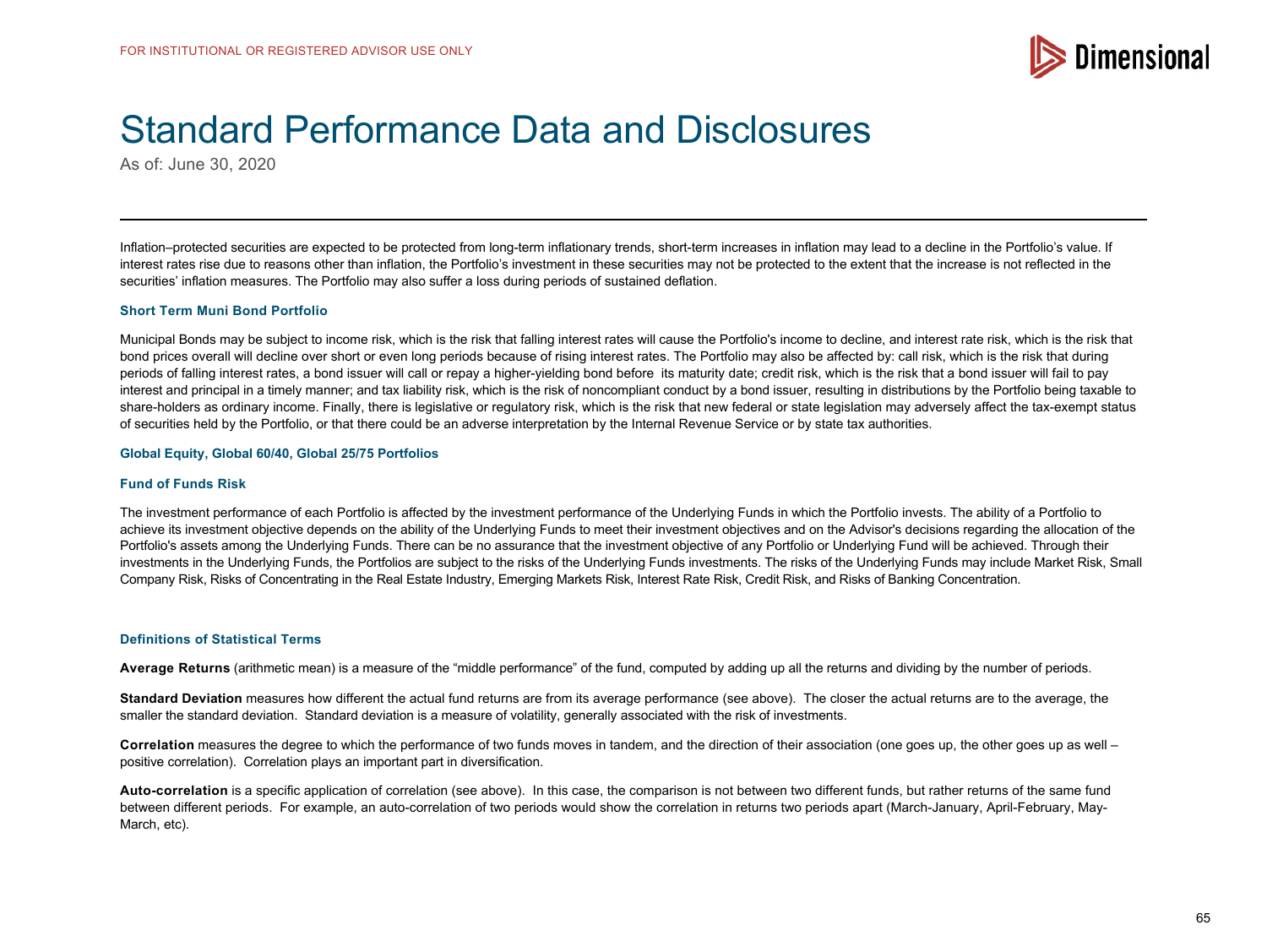

As of: June 30, 2020

**Covariance** measures the trend of common movement in returns between two funds. A positive covariance shows the fund's returns moving in the same direction, whereas a negative covariance shows the funds moving in opposite direction (when one goes up, the other one goes down). Covariance plays a role in determining portfolio volatility.

Regression analysis examines the statistical connection between a variable of interest and one or more factors used to explain its variation. For example, if the variable of interest is student test scores, regression could be used to show the connection to factors such as time spent studying or IQ.

**R-squared** is used in regression analysis to determine to what degree the variation in the changing series of interest is explained by the factors used to explain it. R-squared ranges from 0 (no explanatory power), to 1 (virtually all variation is explained by the analysis). In the example above, if test scores is the variable of interest, while IQ and study time are the factors used to explain it, then an R-squared of .9 would indicate that 90% of the variation in test scores can be explained by these two factors.

**Standard Error** is a measure of precision when calculating various statistical terms. Generally, the higher the standard error, the lower the statistical strength of that estimation.

**T-statistic** examines the statistical precision of various estimations by comparing the value of the calculation to the standard error (see above). Generally, a t-stat value of 2 or higher shows enough statistical precision to have confidence in the estimate being different from zero.

**Turnover** is a measure of the fund's trading activity, and loosely represents the portion of a fund's holdings that have changed over a year. A lower turnover ratio indicates a more passive strategy.

**Tracking Error** shows how different are each period's returns of a given fund from the returns of a reference "benchmark" (generally commercial indexes). For example, if fund A's returns in two subsequent periods are 10% and 20%, while the benchmark's returns are 5% and 25% for the same periods, the average is the same (15%), but there is tracking error since there was a difference in period by period returns (period 1: 10% versus 5%, period 2: 20% versus 25%).

**Alpha** measures the difference between the fund's average performance and what would be expected based its compensating risk level, such as beta (see below). For example, if the fund's average return was 10%, but the expectation based on its beta was 9%, then the alpha would show as 1%.

**Beta** measures the degree to which the returns of a fund change with the market movements. Generally, the higher the scale of fund movements (up or down) relative to the market, the greater the beta. This is considered to be compensating risk for investors, i.e. the more risk (higher beta), the higher the investors' expected returns versus the market.

**Three Factor Model** explains the source of performance variation among investment portfolios, and it is an extension of previous Nobel Prize winning work. The model specifies that differences in portfolio returns can be attributed to (1) stocks/fixed income mix - riskier stocks have a higher potential return, (2) market capitalization of portfolio smaller capitalization stocks are riskier and therefore have higher expected returns, and (3) market price relative to accounting measures of the firm, such as book value – stocks with higher book value to market ratios are riskier and have higher expected returns. This model was first published in major academic journals but has gained wide spread acceptance among investment professionals.